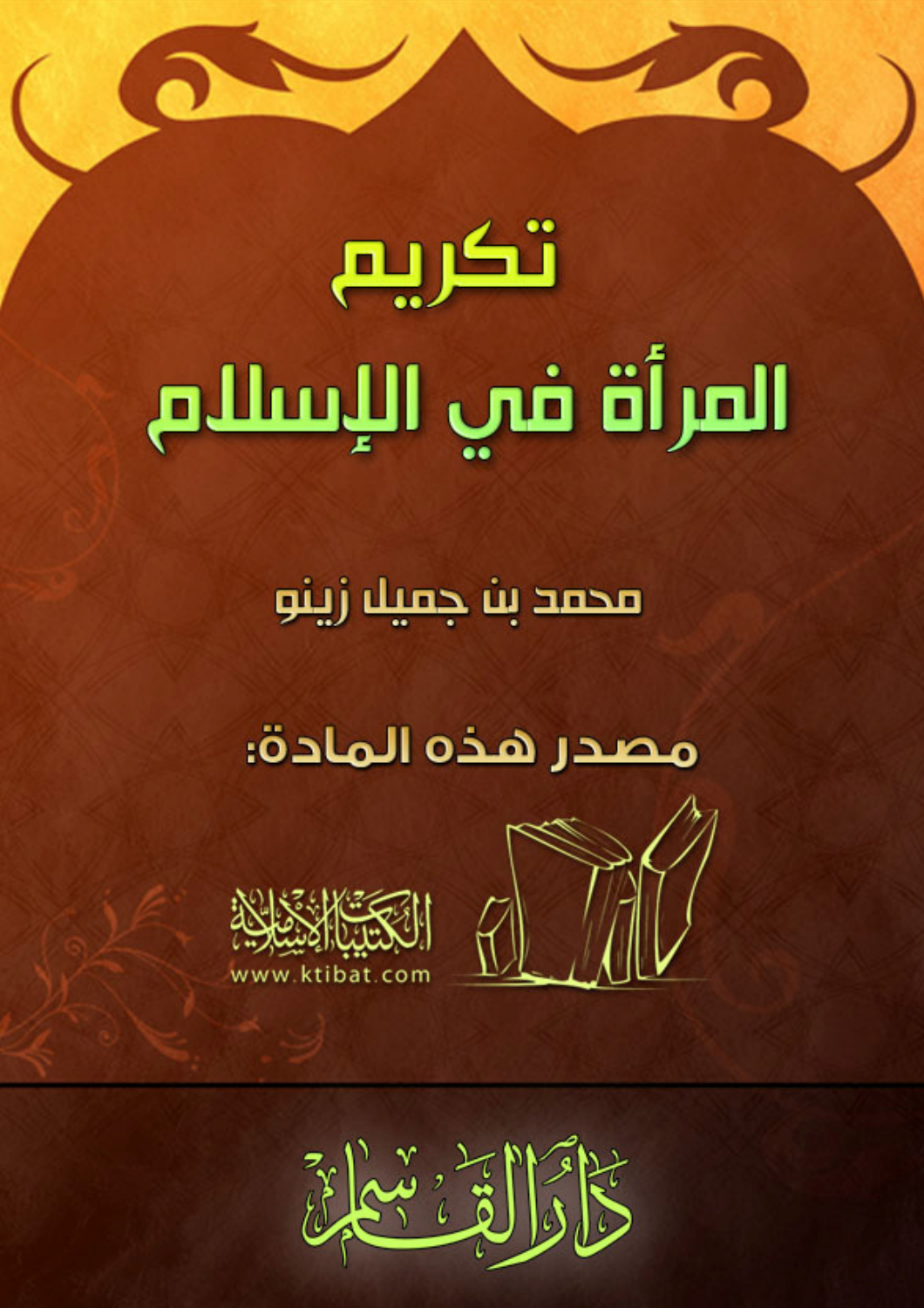إن الحمد لله نحمده ونستعينه ونستغفره، ونعوذ بالله من شرور أنفسنا وسيئات أعمالنا، مَن يهده الله فلا مضل له، ومن يُضلل فلا هادي له، وأشهد أن لا إله إلا الله وحده لا شريك له، وأشهد أن محمدًا عبده ورسوله. أما بعد:

لقد كرم الإسلام المرأة بأن جعلها مربية الأجيـــال، وربـــط صلاح المحتمع بصلاحها، وفساده بفسادها، لألها تقوم بعمل عظيم في بيتها، ألا وهو تربية الأولاد الذين يتكوَّن منهم المحتمع، ومـــن المحتمع تتكون الدولة المسلمة.

وبلغ من تكريم الإسلام للمرأة أن خصص لها سورة من القرآن سماها «سورة النساء» ولم يخصص للرجال سورة لهم، فدل ذلـــك على اهتمام الإسلام بالمرأة، ولا سيما الأم، فقد أوصى الله تعالى بما بعد عبادته فقال عز وحل: ﴿وَقَضَى رَبُّكَ أَلَّا تَعْبُـــدُوا إِلَّـــا إِيَّـــاهُ وَبِالْوَالِدَيْنِ إِحْسَانًا ﴾ [الإســـراء: ٢٣]. وقد حملها الرسولُ ﷺَ أمانة تربية الأولاد فقال مكرمًا لها: «....والمرأة راعية في بيت زوجهــا وهي مسؤولة عن رعيتها» [متفق عليه].

ومن أراد الزيادة عن تكريم الإسلام للمرأة، فليقرأ الكتاب. والله أسأل أن ينفع به القراء، ويجعله خالصًا لله تعالى.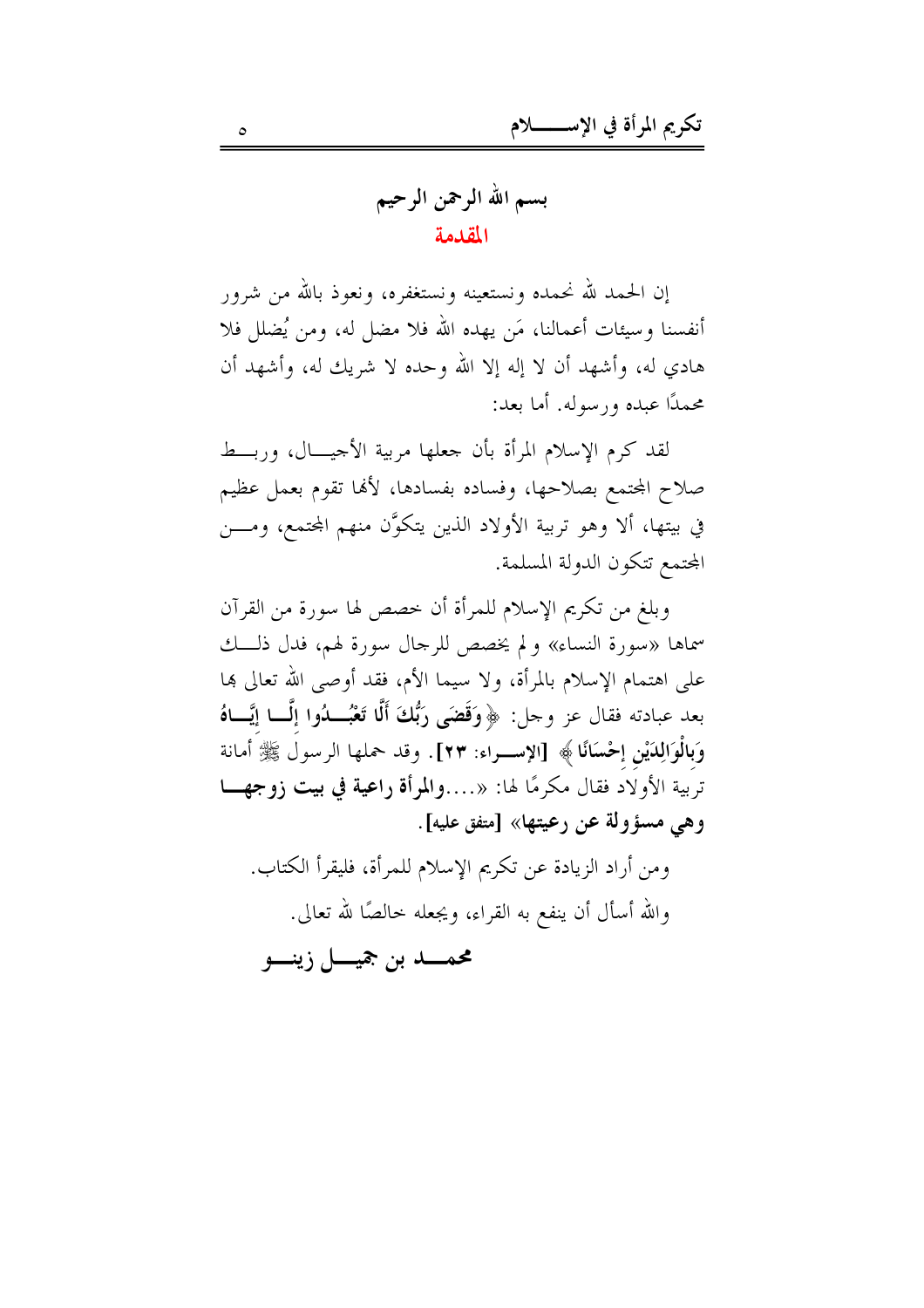المرأة عند العرب في الجاهلية

١– لم يكن للمرأة حق الإرث، وكانوا يقولون في ذلـــك: لا يرثنا إلا من يحمل السيف، ويحمى البيضة.

٢- لم يكن للمرأة على زوجها أي حق، وليس للطلاق عدد محدود، وليس لتعدد الزوجات عدد معين، وكانوا إذا مات الرجل، وله زوجة وأولاد من غيرها، كان الولد الأكبر أحق بزوجة أبيه من غيره، فهو يعتبرها إرثًا كبقية أموال أبيه!.

وعن ابن عباس رضي الله عنهما قال: «كان الرجل إذا مــــات أبوه، أو حموه، فهو أحق بامرأته إن شاء أمسكها، أو يحبسها حتى تفتدى بصداقها، أو تموت فيذهب بمالها» [الصداق: المهر].

٣- وقد كانت العدة في الجاهلية حولاً كاملاً، وكانت المرأة تحد على زوجها شرّ حداد وأقبحه، فتلبس شر ملابسها، وتســـكن شر الغرف، وتترك الزينة والتطيب والطهارة، فلا تمس مــاء، ولا تقلَّم ظفرًا، ولا تزيل شعرًا، ولا تبدو للناس في مجتمعهم، فإذا انتهى العام حرجت بأقبح منظر، وانتن رائحة.

٤ – كان العرب في الجاهلية يُكرهون إماءِهم على الزنا، ويأخذون أحورهم: حتى نزل قول الله تعالى: ﴿ وَلَا تُكْرِهُوا فَتَيَاتِكُمْ عَلَى الْبَغَاء إِنْ أَرَدْنَ تَحَصُّنَّا لِتَبْتَغُوا عَرَضَ الْحَيَاةِ اللُّنْيَا ﴾ [النور: ٣٣].

٥– وكان عند العرب في الجاهلية أنواع من الزواج الفاســــد الذي كان يوجد عند كثير من الشعوب، ولا يزال بعضه إلى اليوم في البلاد الهمجية: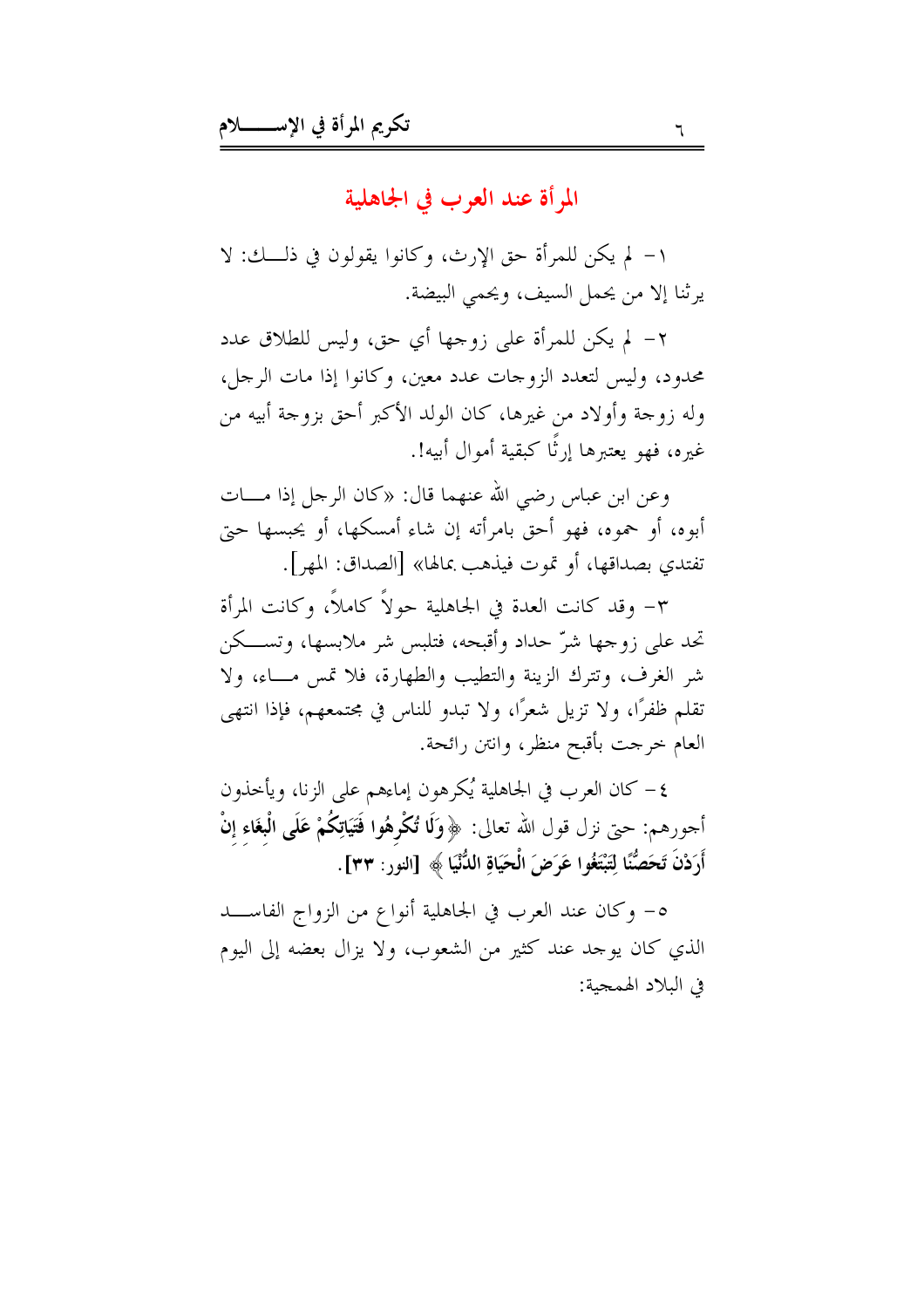أ– فمنها اشتراك الرهط من الرحال في الدحول على امـــرأة واحدة، وإعطائها حق الولد تلحقه بمن شاءت منهم.

ب– ومنها نكاح الاستبضاع: وهو أن يأخذ الرحل لزوجـــه أن تمكن من نفسها رحلاً معينًا من الرؤساء المتصفين بالشــــجاعة، ليكون لها ولد مثله!

ج– ومنها نكاح المتعة: وهو المؤقت، وقد استقر أمر الشريعة على تحريمه، ويبيحه فِرَق الشيعة الإمامية.

**د– ومنها نكاح الشغار**: وهو أن يُزوجْ الرجل امرأة: بنته، أو أخته، أو مَن هي تحت ولايته على أن يُزوجه أخرى بغـــير مهــــر، صداقُ كلِّ واحدة بُضعُ الأخرى.

وهذان النوعان مبنيان على قاعدة اعتبار المرأة ملكًا للرجسل يتصرف فيها كما يتصرف في أمواله وبمائمه.

ولا يزالان موجودين عند بعض الشعوب الهمجية كـــالغجر!! وأما المرتقون من العرب كقريش، فكان نكاحهم هو الذي عليه المسلمون اليوم من الخطبة، والمهر، والعقد، وهـــو الــــذي أقــــره الإسلام، مع إبطال بعض العادات الظالمة للنساء فيه من استبداد في تزويجهن كرهًا، أو عَضلهن – أي منعهن من الزواج – أو أكـــل مهورهن، إلى غير ذلك.

يقول أمير المؤمنين عمر بن الخطاب رضي الله عنه: «كنــــا في الجاهلية لا نعُد النساء شيئًا، فلما جاء الإسلام، وذكرهن الله رأينا لهن بذلك علينا حقًّا». "رواه البخاري".

انظر كتاب المرأة بين تكريم الإسلام وإهانة الجاهلية.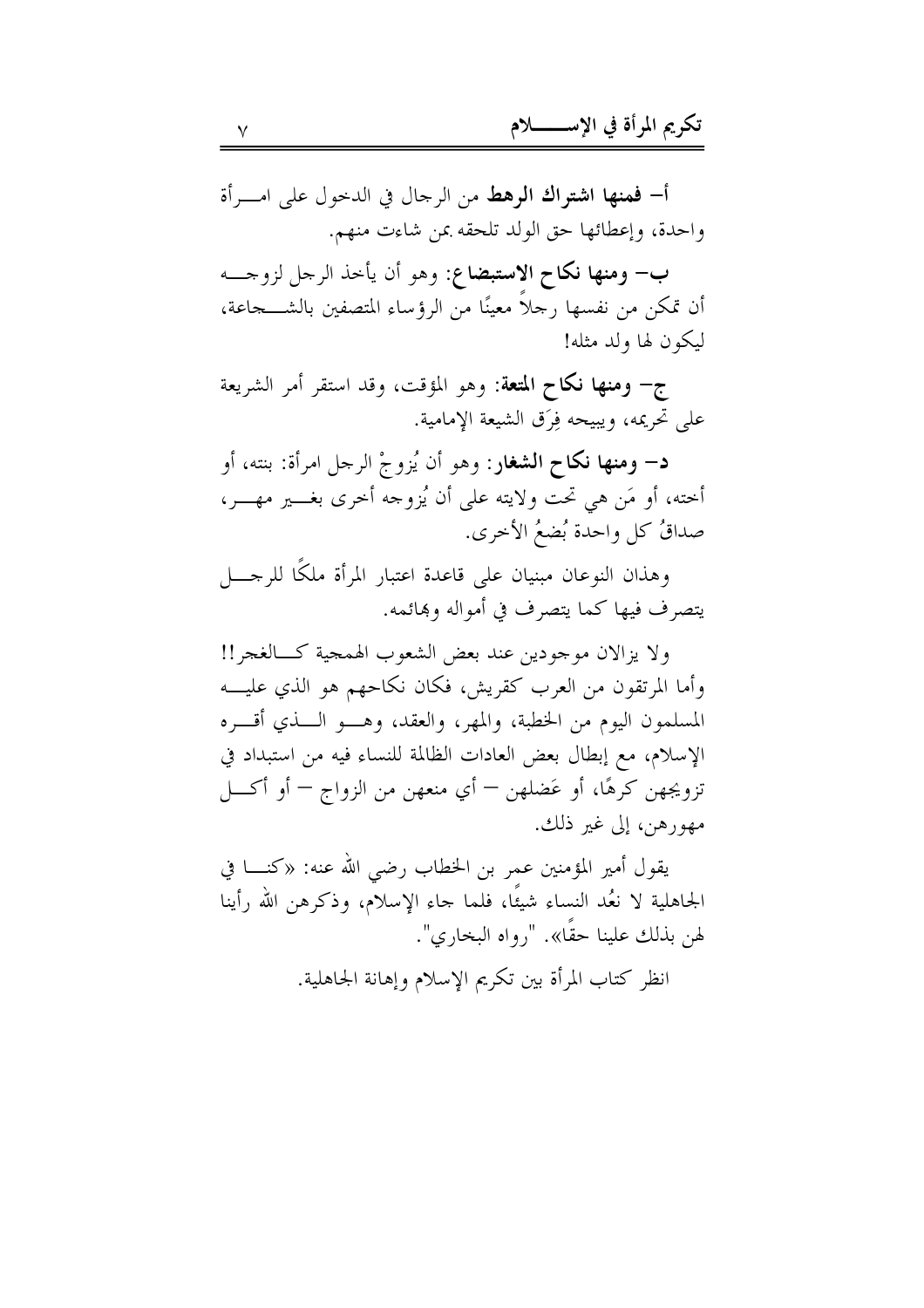# وأد البنات في الجاهلية

كان العرب في الجاهلية يكرهون البنات، ويدفنونهن في التراب أحياء خشية العار، وقد أنكر الإسلام هذه العادة، وصورها القرآن في أبشع صورة، فقال عن العرب في الجاهلية: ﴿ وَإِذَا بُشِّرَ أَحَدُهُمْ بِالْأُنْثَى ظَلَّ وَجْهُهُ مُسْوَدًّا وَهُوَ كَظِيمٌ \* يَتَوَارَى مِنَ الْقَوْمِ مِنْ سُوءِ مَا بُشِّرَ بهِ أَيُمْسكُهُ عَلَى هُونٍ أَمْ يَدُسُّهُ فِسِي التُّــرَابِ أَلَـــا سَـــاءَ مَـــا يَحْكُمُونَ ﴾ [النحل: ٥٩].

وقد بالغ الله سبحانه وتعالى في الإنكار عليهم في دفن البنات، فقال: ﴿وَإِذَا الْمَوْءُودَةُ سُئِلَتْ \* بِأَيِّ ذَنْبٍ قُتِلَتْ ﴾ [التكوير: ٩].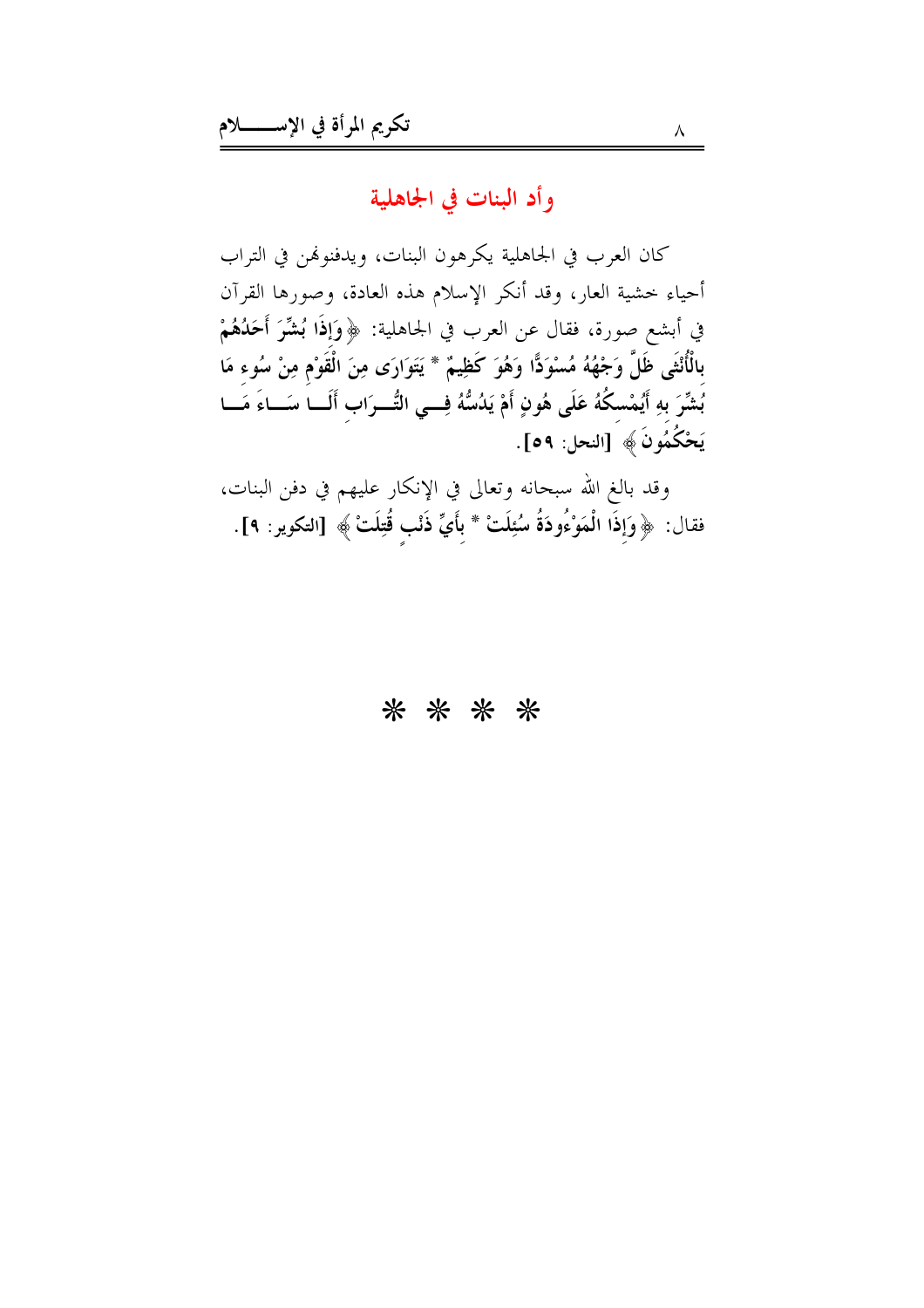تكريم المرأة في الإسلام

١– لم يعتبر الإسلام المرأة مكروهة، أو مهانة، كما كانت في الجاهلية، ولكنه قرر حقيقة تزيل هذا الهوان عنها: وهي أن المسرأة قسيمة الرجل لها ما له من الحقوق، وعليها أيضًا من الواجبات مـــا يلائم تكوينها وفطرتما، وعلى الرجل بما اختص به من الرجولـــة، وقوة الجلد، وبسطة اليد، واتساع الحيلة، والصــــــــــر علــــــى التعــــب والمكاره، أن يلي رياستها، فهو بذلك وليها يحوطها، ويذود عنـــها بدمه، وينفق عليها من كسب يده.

٢– ومن مظاهر تكريم المرأة في الإسلام أن سواها بالرحل في أهلية الوحوب والأداء، وأثبت لها حقها في التصرف، ومباشرة جميع الحقوق كحق البيع، وحق الشراء، وحق الدائن، وحق التملــك، وغيرها.

٣– وقد كرم الإسلام المرأة، وذلك حينما أخبر الله تعـــالى في القرآن بأن الله حلقنا من ذكر وأنثى، وجعل ميزان التفاضل العمل الصالح والتقوى فقال عز من قائل: ﴿ يَا أَيُّهَا النَّاسُ إِنَّا خَلَقْنَاكُمْ مِنْ ذَكَرٍ وَأُنْثَى وَجَعَلْنَاكُمْ شُعُوبًا وَقَبَائِلَ لِتَعَارَفُوا إنَّ أَكْرَمَكُمْ عِنْدَ اللَّـــهِ أَتْقَاكُمْ إِنَّ اللَّهَ عَلِيمٌ خَبيرٌ ﴾ [الحجرات: ١٣].

٤- ومن مظاهر تكريم المرأة في الإسلام الاهتمام بتعليمها: عن أبي سعيد الخدري: قالت النساء للنبي ﷺ: «غلبنا عليك الرحـــال، فاجعل لنا يومًا من نفسك، فوعدهن يومًا لقيهن فيه، فــوعظهن، وأمرهن، فكان مما قال لهن: ما منكن امرأة تُقدم ثلاثة من ولــــدها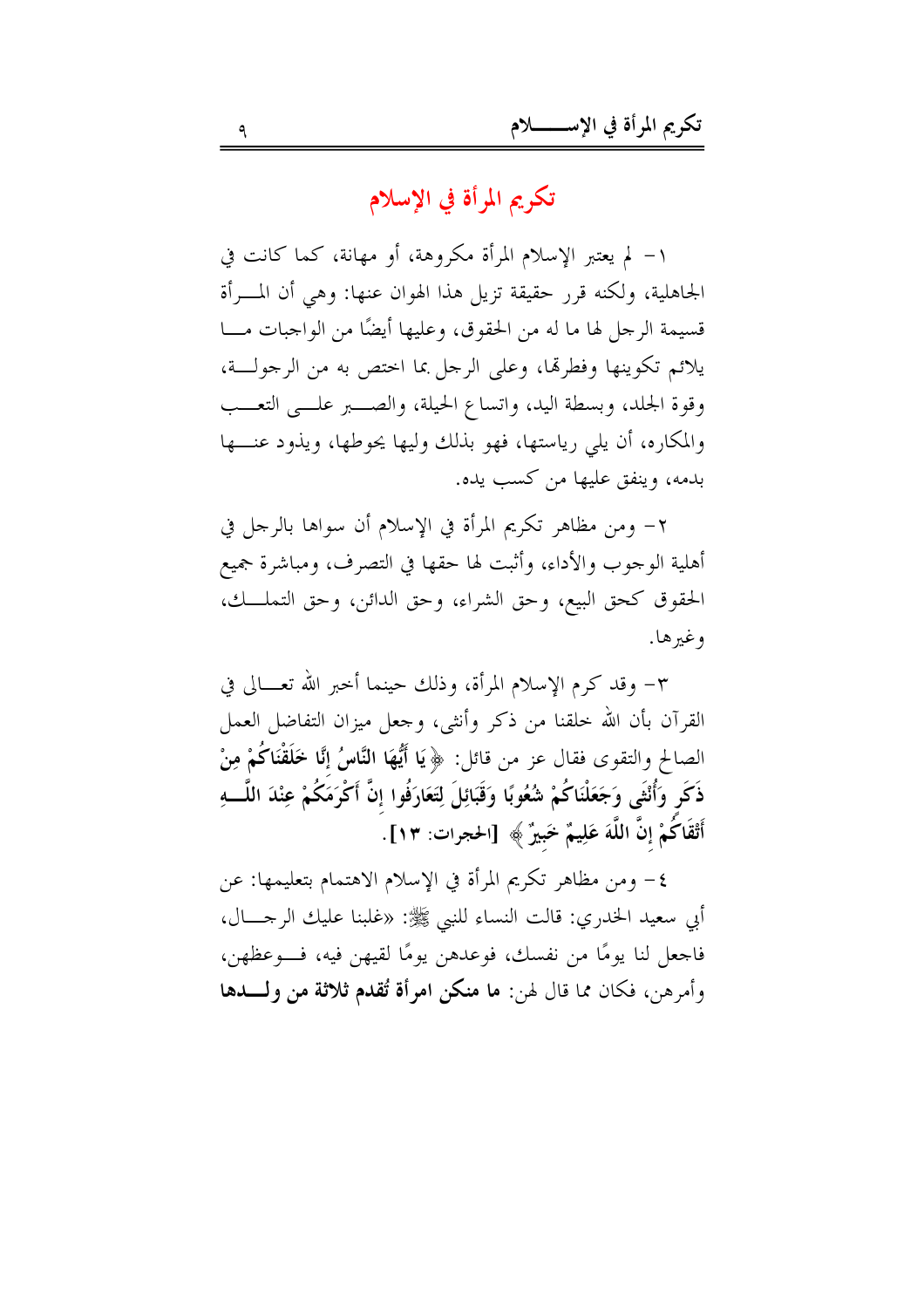إلا كان لها حجابًا من النار، فقالـــت امـــرأة: واثـــنين؟ فقـــال: واثنين»<sup>(١)</sup> [معنى تُقدّم: تحتسب وترضى بموت أولادها].

٥- ومن مظاهر تكريم الله للمرأة أن ذكرها بجانب الرحل قال الله تعالى: ﴿ إِنَّ الْمُسْلِمِينَ وَالْمُسْلِمَاتِ وَالْمُـــؤْمِنِينَ وَالْمُؤْمِنَـــاتِ وَالْقَانِتِينَ وَالْقَانِتَاتِ وَالصَّادِقِينَ وَالصَّادِقَاتِ وَالصَّابِرِينَ وَالصَّـــابرَاتِ وَالْخَاشِعِينَ وَالْخَاشِعَاتِ وَالْمُتَصَـبِدِّقِينَ وَالْمُتَصَـبِدِّقَاتِ وَالصَّــائِمِينَ وَالصَّائِمَاتِ وَالْحَافِظِينَ فُرُوجَهُمْ وَالْحَافِظَاتِ وَالذَّاكِرِينَ اللَّهَ كَــثِيرًا وَالذَّاكِرَاتِ أَعَدَّ اللَّهُ لَهُمْ مَغْفِرَةً وَأَجْرًا عَظِيمًا ﴾ [الأحزاب: ٣٥].

#### \* \* \* \*

(١) أخرجه البخاري (١٠١) باب هل يجعل للنساء يوم على حدة في العلم.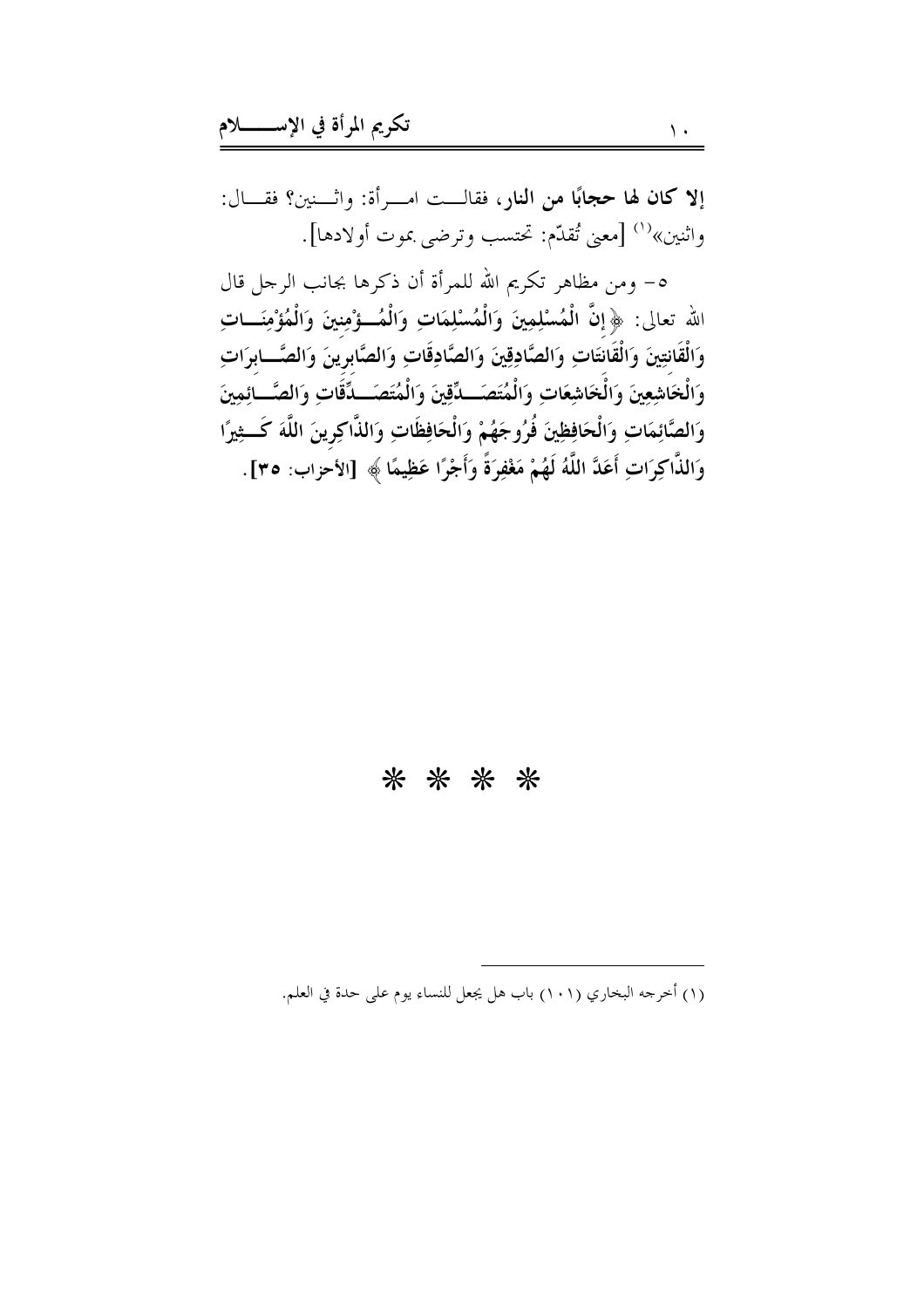سورة النساء تكريم للمرأة

لم يذكر الله تعالى في كتابه سورة الرحال، بل ذكـــر ســــورة النساء، وهذا دليل على تكريم المرأة، وقد تحدثت السورة عن أمور هامة تتعلق بالمرأة والأسرة والدولة والمحتمع، وأن معظـــم الســــورة تتحدث عن حقوق النساء، فلذلك سميت سورة النساء، والمتأمــــل لهذه السورة الكريمة يرى فيها تكريمًا للمرأة.

١- خلق الله المرأة من ضلع الرجل، وبث منهما الرجـــال والنساء:

قال الله تعالى: ﴿ يَا أَيُّهَا النَّاسُ اتَّقُوا رَبَّكُمُ الَّذِي خَلَقَكُمْ مِـــنْ نَفْس وَاحِدَةٍ وَخَلَقَ مِنْهَا زَوْجَهَا وَبَتَّ مِنْهُمَا رِجَالًا كَثِيرًا وَنسَــاءً ﴾ [النساء: ١]. وهذه الآية جزء من خطبة الحاجة التي كان الرســـول ﷺ يبدأ ها حطبه، وهي مهمة جدًا، ولا سيما للمتحدثين، والدعاة والوعاظ.

٢ – المحافظة على حقوق اليتامي من النساء:

قال الله تعالى: ﴿ وَإِنْ خِفْتُمْ أَلَّا تُقْسطُوا فِي الْيَتَامَى فَانْكِحُوا مَا طَابَ لَكُمْ مِنَ النِّسَاء مَثْنَى وَثُلَاثَ وَرُبَاعَ فَإِنْ خِفْــتُمْ أَلَّـــا تَعْـــدِلُوا فَوَاحِدَةً أَوْ مَا مَلَكَتْ أَيْمَانُكُمْ ذَلِكَ أَدْنَى أَلَّا تَعُولُوا ﴾ [النساء: ٣].

عن عروة بن الزبير أنه سأل عائشة عن قول الله تعالى: ﴿ وَإِنْ خِفْتُمْ أَلَّا تُقْسطُوا فِي الْيَتَامَى ﴾ قالت: يا ابن أختى هــــذه اليتيمــــة تكون في حجر وليها تُشرِكه في ماله، ويُعجبه مالها وجمالها، فيريد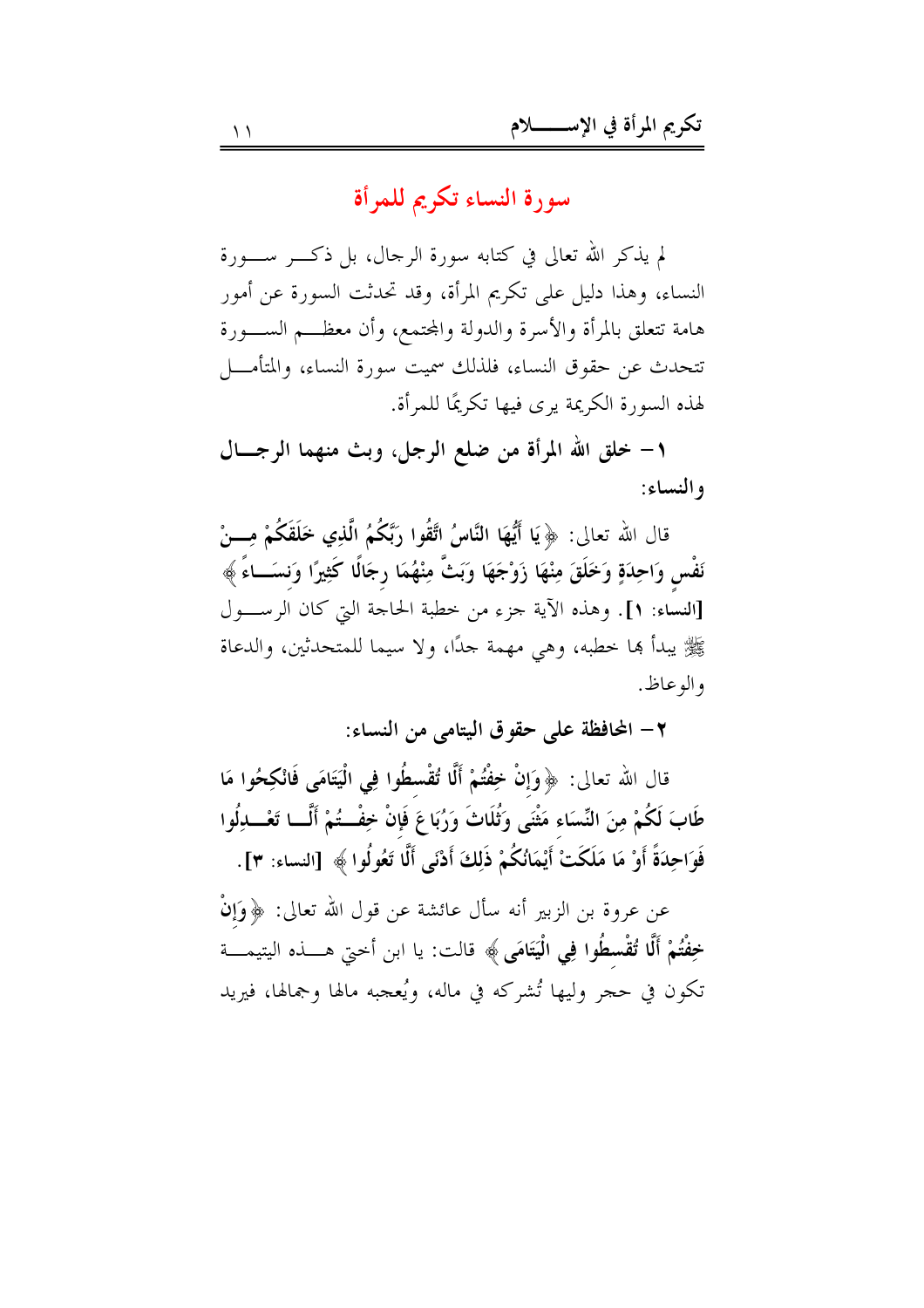أن يتزوجها بغير أن يُقسط في صَداقها، فيُعطيها مثل مـــا يعطيهــــا غيره، فنُهوا أن ينكحوهن إلا أن يُقسطوا إليهن، ويبلغوا هِن أعلى سنتهن في الصداق، وأُمروا أن ينكحوا ما طاب لهم مـــن النســــاء سو آهن.

قال عروة: قالت عائشة: ثم إن الناس استفتوا رســــول الله ﷺ بعد هذه الآية فيهن، فأنزل الله: ﴿ وَيَسْتَفْتُونَكَ فِي النِّسَاءِ ﴾ قالت عائشة: وقول الله في الآية الأخرى: ﴿ وَتَوْغَبُونَ أَنْ تَنْكِحُــوهُنَّ ﴾ رغبة أحدكم عن يتيمته إذا كانت قليلة المال والجمال، فنُهِــوا أن ينكحوا مَن رغبوا في مالها وجمالها من النساء إلا بالقسط من أحــــل رغبتهم عنهن إذا كن قليلات المال. "رواه البخاري".

٣- الاقتصار على زوجة واحدة إذا حاف عــدم العــدل: لقول الله تعالى: ﴿ فَإِنْ خِفْتُمْ أَلَّا تَعْدِلُوا فَوَاحِــدَةً أَوْ مَــا مَلَكَــتْ أَيْمَانُكُمْ﴾ [النساء: ٣]. أي إن خفتم تعدد النساء أن لا تعـــدلوا، فاقتصروا على واحدة، وهذا تكريم للمرأة.

٤ – النساء لهن نصيب من الإرث:

قال الله تعالى: ﴿ لِلرِّجَالِ نَصِيبٌ مِمَّا تَرَكَ الْوَالِدَانِ وَالْـــأَقْرَبُونَ وَلِلنِّسَاء نَصِيبٌ مِمَّا تَرَكَ الْوَالِدَانِ وَالْأَقْرَبُونَ مِمَّا قَلَّ مِنْـــهُ أَوْ كَثُـــرَ نَصِيبًا مَفْرُوضًا ﴾ [النساء: ٧]. وكان الميراث في الجاهلية للــــذكور دون الاناث.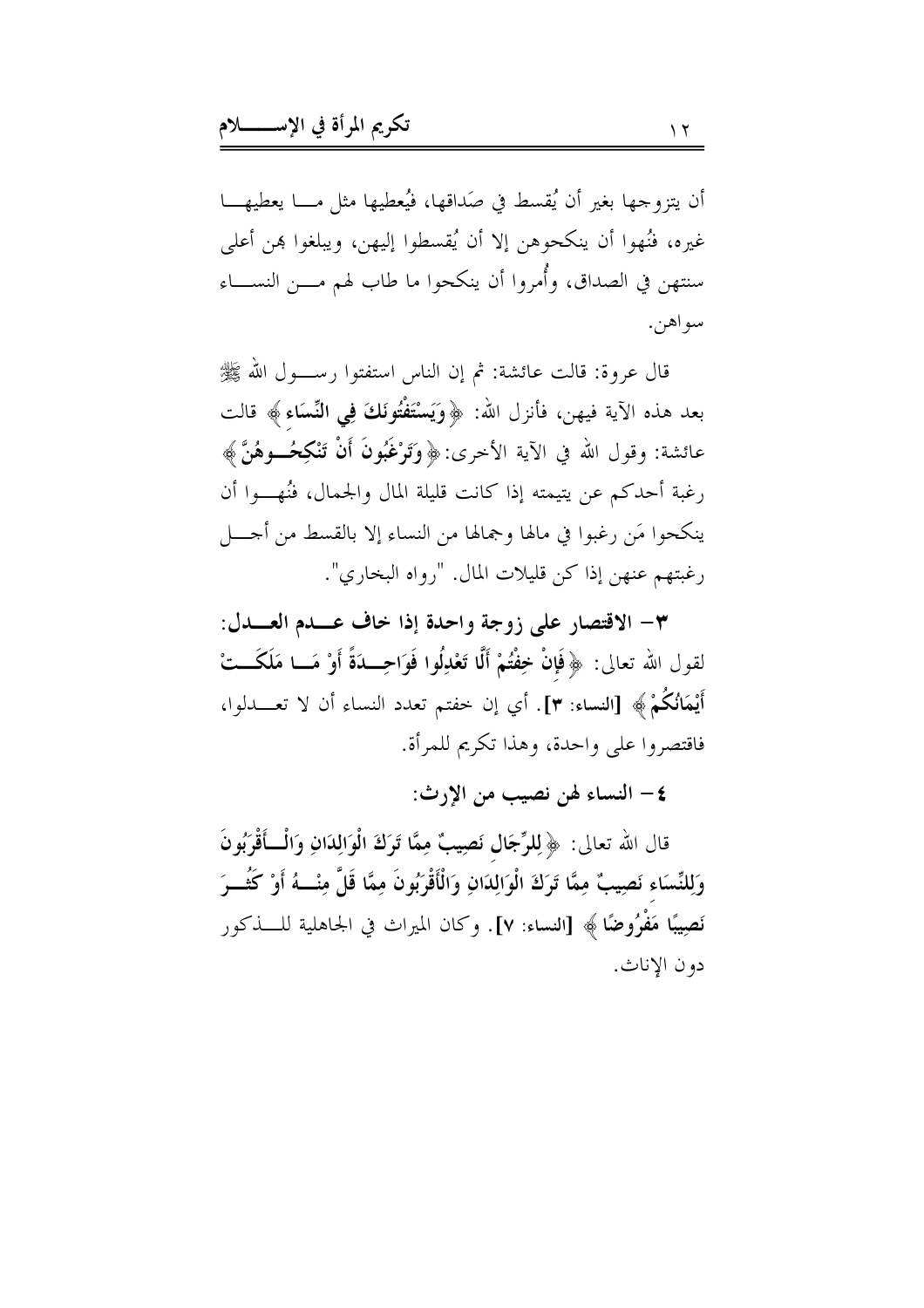٥- التفاوت في الميراث بين الرجل والمرأة:

قال الله تعالى: ﴿ يُوصِيكُمُ اللَّهُ فِي أَوْلَادِكُمْ لِلذَّكَرِ مِثْلُ حَـــظٌّ الْمُأْنْغَيَيْنِ ﴾ [النساء: ١١]. أي يأمركم الله أن تقسطوا للذكر مثــــل حصة البنتين، وذلك لأن الرحل هو الذي يُنفق على عياله، وهـــو الذي يدفع المهر للمرأة.

عن ابن عباس رضي الله عنهما قال: كان المال للولد، وكانت الوصية للوالدين، فنسخ الله من ذلك ما أحب، فجعل للذكر مثــــل حظ الأنثيين، وجعل للأبوين لكل واحد منهما السُّدس والثلـــث، وحعل للزوحة الثمن والربع، وللـزوج الشــطر والربـــع. "رواه البخاري".

٦- المهر يدفعه الزوج للزوجة حسب الاتفاق:

قال الله تعالى: ﴿ وَآَتُوا النِّسَاءَ صَدُقَاتِهِنَّ نحْلَةً فَإِنْ طِبْنَ لَكُـــمْ عَنْ شَيْء مِنْهُ نَفْسًا فَكُلُوهُ هَنيئًا مَرِيئًا ﴾ [النساء: ٤].

عن ابن عباس: النحلة: المهر، وقيل فريضة مسماه، ولا ينبغي تسمية المهر كذبًا بغير حق، وعلى الرحل أن يدفع المهر عن طيــب نفس، فإن طابت نفسها عن شيء منه بعد تسميته، فليأكله حلالاً طيئًا.

# ٧– الأمر للأزواج أن يباشروا زوجالهم بالمعروف:

قال الله تعالى: ﴿وَعَاشِرُوهُنَّ بِالْمَعْرُوفِ﴾ [النساء: ١٩]. أي طيِّبوا أقوالكم وحسَّنوا أفعـــالكم وهيئــــاتكم حســـب قــــدرتكم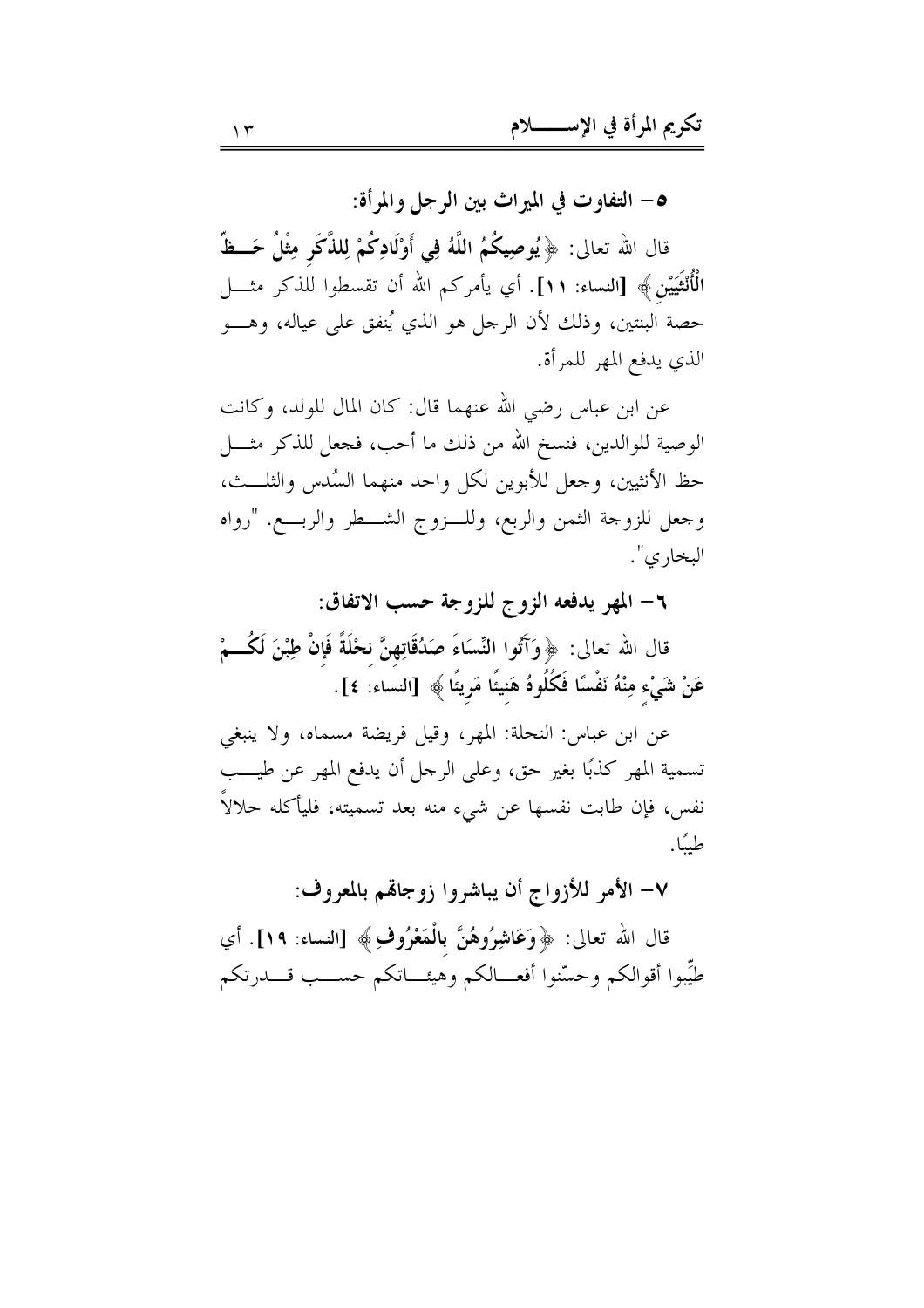لزوجاتكم كما تحب ذلك منها، فافعل أنت ها مثله، كمـــا قـــال تعالى: ﴿ وَلَهُنَّ مِثْلُ الَّذِي عَلَيْهِنَّ بِالْمَعْرُوفِ﴾ [البقرة: ٢٢٨].

وقال الرسول ﷺ: «خیرکم خیرکم لأهله، وأنــا خیرکـــم لأهلي». "رواه الترمذي وصححه الألباني".

٨– على الزوج أن يحسن إلى زوجته، حتى في حالة كرهها: قال الله تعالى: ﴿ فَإِنْ كَرِهْتُمُوهُنَّ فَعَسَى أَنْ تَكْرَهُوا شَيْئًا وَيَجْعَـــلَ اللَّهُ فِيهِ خَيْرًا كَثِيرًا ﴾ [النساء: ١٩]. أي فعسى إن صـــــــــبرتم علـــــــى إمساكهن مع الكراهة فيه أن يكون في ذلك خير كثير لكم في الدنيا والآخرة.

قال ابن عباس: هو أن يعطف عليها فيرزق منها ولدًا، ويكون فيه خير کثير .

وقال ﷺ: «لا يفرك مؤمن مؤمنة، إن كره منها خُلقًا رضي منها خُلقًا آخر» "رواه مسلم". "أي لا يبغضها بغضًا يـــؤدي إلى تركها".

٩- لا يجوز استرداد المهر بعد المفارقة:

قال الله تعالى: ﴿ وَإِنْ أَرَدْتُمُ اسْتِبْدَالَ زَوْجٍ مَكَانَ زَوْجٍ وَآتَيْتُمْ إحْدَاهُنَّ قِنْطَارًا فَلَا تَأْخُذُوا مِنْهُ شَيْئًا أَتَأْخُذُونَهُ بُهْتَانًا وَإِثْمًا مُبينًـــا ﴾ [النساء: ٢٠].

أي إذا أراد أحدكم مفارقة زوجته، والزواج من غيرها، فما له أن يسترد من مهرها شيئًا، ولو كان قنطارًا من المال. وقوله تعالى: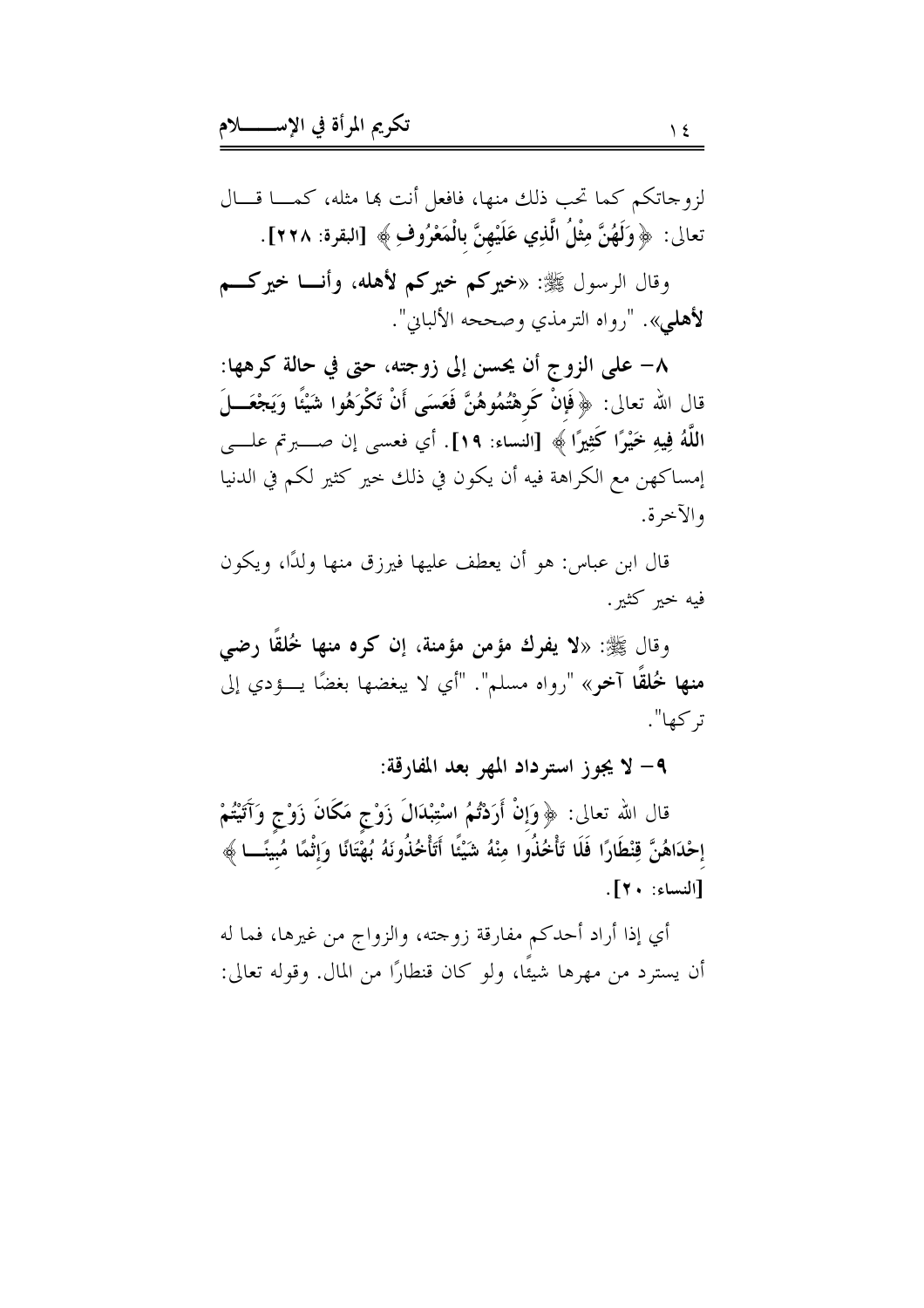﴿ وَكَيْفَ تَأْخُذُونَهُ وَقَدْ أَفْضَى بَعْضُكُمْ إِلَى بَعْضٍ وَأَخَذْنَ مِنْكُمْ مِيثَاقًا غَلِيظًا ﴾ [النساء: ٢١]. روي عن ابن عباس: أن المراد بذلك العقد «بين الزوج والزوجة». وعن ابن عباس أيضًا قال: إمساك بمعروف أو تسريح بإحسان. وقال ﷺ في خطبة حجة الوداع: «ا**ستوصــــو**ا بالنساء خيرًا، فإنكم أخذتموهن بأمانة الله، واستحللتم فـــروجهن بكلمة الله» "رواه مسلم".

. ١- ومن مظاهر تكريم المرأة تحريم المحارم من النسب، وما تبعه من الرضاع: قال الله تعالى: ﴿ حُرِّمَــتْ عَلَــيْكُمْ أُمَّهَـــاتُكُمْ وَبَنَاتُكُمْ وَأَخَوَاتُكُمْ وَعَمَّاتُكُمْ وَخَالَاتُكُمْ وَبَنَاتُ الْأَخ وَبَنَاتُ الْأُخْـــتِ وَأُمَّهَاتُكُمُ اللَّاتِي أَرْضَعْنَكُمْ وَأَخَوَاتُكُمْ مِنَ الرَّضَاعَةِ وَأُمَّهَاتُ نسَائِكُمْ وَرَبَائِبُكُمُ اللَّاتِي فِي حُجُورِكُمْ مِنْ نسَائِكُمُ اللَّاتِي دَخَلْتُمْ بهنَّ فَإِنْ لَمْ تَكُونُوا دَخَلْتُمْ بهنَّ فَلَا جُنَاحَ عَلَيْكُمْ وَحَلَائِلُ أَبْنَائِكُمُ الَّـــٰذِينَ مِـــنْ أَصْلَابِكُمْ وَأَنْ تَجْمَعُوا بَيْنَ الْأُخْتَيْنِ إِلَّا مَا قَدْ سَلَفَ إِنَّ اللَّـــهَ كَـــانَ غَفُورًا رَحِيمًا ﴾ [النساء: ٣٣].

فتحريم هؤلاء على الرحال له حكم عظيمة، وأهداف سامية، تقتضيها الفطرة، فتحريم نكاح الأختين مثلاً يورث العــــداوة بــــين الأخوات.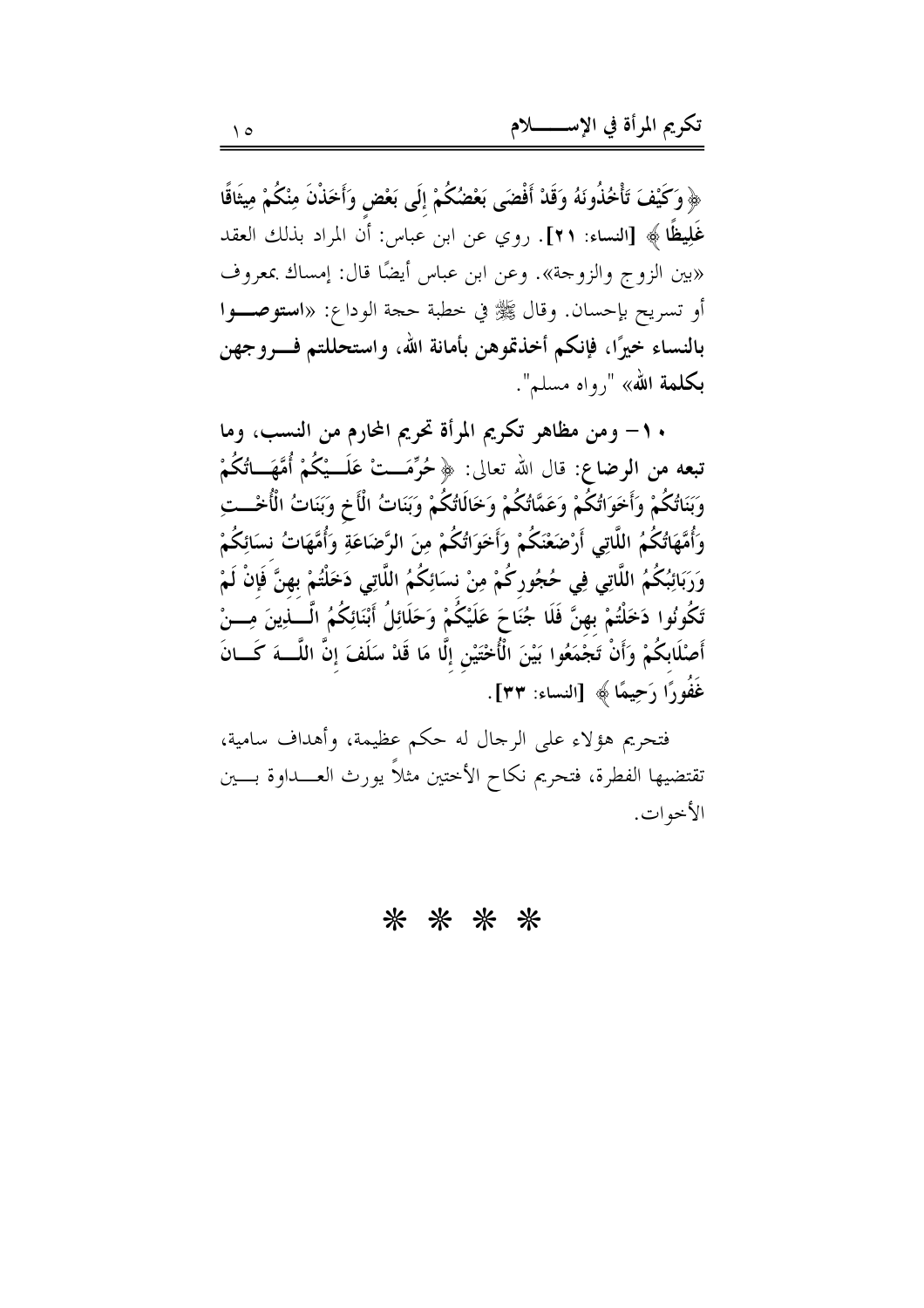قوامة الرجل للتنظيم لا للاستبداد

قال ﷺ: «كل نفس من بني آدم سيد، فالرجل سيد<sup>(١)</sup> أهله، والمرأة سيدة بيتها» "صححه الألباني في صحيح الجامع".

١- إن قوامة الرجل على المرأة قاعدة تنظيمية تستلزمها هندسة المحتمع، واستقرار الأوضاع في الحياة الدنيا، فهـــي تشـــبه قوامـــة الرؤساء وأولى الأمر، فإنها ضرورة يستلزمها المحتمـــع الإســــلامي والبشري، ويأثم المسلم بالخروج عليهما مهما يكن من فضله علـــي الخليفة المسلم في العلم، أو في الدين، إلا أن طبيعة الرجل تؤهله لأن يكون هو القيم، فالرحل أقوى من المرأة وأحلد منــــها في خــــوض معركة الحياة، وتحمل مسؤولياتما، فالمشاريع الكبيرة يديرها الرحال، والمعارك الحربية يقودها الرجال، ورئاسة الدولة العليا يضلطع هما الرجال، وهكذا ترى الأمور الهامة يوفق فيها الرجال غالبًا، ويندر أن تفلح امرأة إلا أن يكون من ورائها رجل يساعدها.

٢– إن النطاق الذي تشمله قوامة الرجال، لا يمس كيان المرأة ولا كرامتها، وهذا هو السر في أن الله تعالى لم يقل: «الرجال سادة على النساء» وإنما احتار هذا اللفظ الدقيق ﴿ **الرِّجَالُ قَوَّامُونَ عَلَى** النِّسَاءِ ﴾ ليفيد بأفم يقومون بالنفقة عليهن والذب عنهن؛ وشـــأن القوامين ألهم يصلحون ويعدلون، لا ألهم يستبدون ويتسلطون. "انظر المرأة بين تكريم الاسلام وإهانة الجاهلية ص١٣٠."

(١) المراد بالسيد هنا الزوج كما في قصة يوسف: ﴿ وَأَلْفَيَا سَيِّدَهَا لَدَى الْبَابِ ﴾ .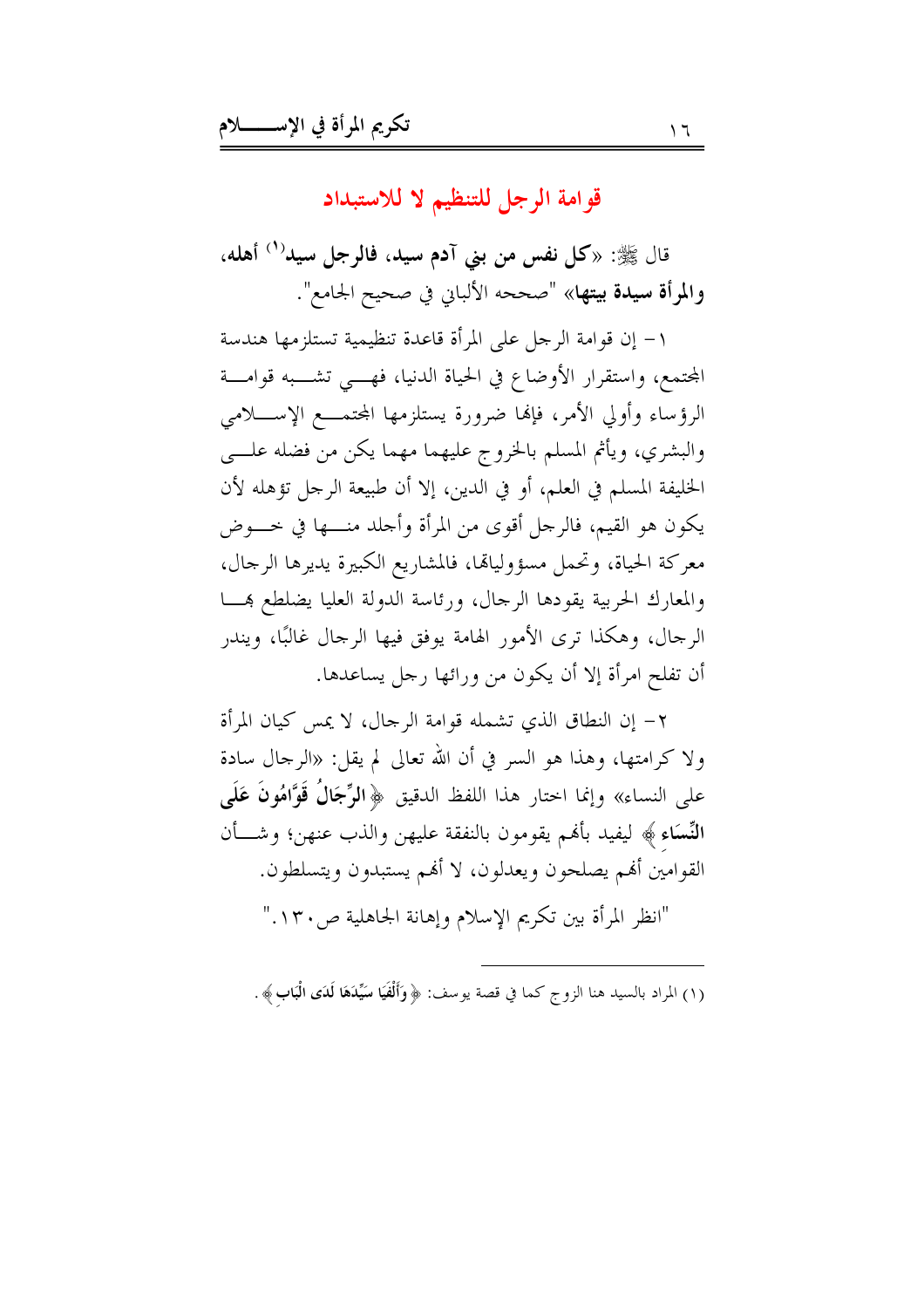الرجال قوامون على النساء

١ – قال الله تعالى: ﴿ الرِّجَالُ قَوَّامُونَ عَلَى النِّسَاء بمَا فَضَّـــلَ اللَّهُ بَعْضَهُمْ عَلَى بَعْضٍ وَبِمَا أَنْفَقُوا مِنْ أَمْوَالِهِمْ فَالصَّالِحَاتُ قَانتَـــاتٌ حَافِظَاتٌ لِلْغَيْبِ بِمَا خَفِظَ اللَّهُ وَاللَّاتِي تَخَافُونَ نُشُوزَهُنَّ فَعِظُــوهُنَّ وَاهْجُرُوهُنَّ فِي الْمَضَاجِعِ وَاضْرِبُوهُنَّ فَإِنْ أَطَعْنَكُمْ فَلَا تَبْغُوا عَلَـــيْهِنَّ سَبِيلًا إِنَّ اللَّهَ كَانَ عَلِيًّا كَبِيرًا ﴾ [النساء: ٣٤].

قال ابن كثير في تفسير الآية: الرجل رئيس المـــرأة وكبيرهــــا والحاكم عليها، ومؤدها إذا اعوجت، لأن الرحال أفضل من النساء، والرجل خير من المرأة، ولهذا كانت النبوة مختصة بالرجال، وكذلك الملك الأعظم لقول الرسول ﷺ: «**لن يُفلح قـــوم ولّـــوا أمــــرهم** امرأة» "رواه البخاري". وكذا منصب القضاء <sup>(١)</sup> وغير ذلك.

٢– وقوله تعالى: ﴿وَبِمَا أَنْفَقُوا مِنْ أَمْوَالِهِمْ﴾ أي من المهور والنفقات والكلف التي أوجبها الله عليهم لهن في كتابه وسنة نبيسه ﷺ، ولما كان الرحل أفضل من المرأة ناسب أن يكون قيمًا عليها، كما قال تعالى: ﴿ وَلِلرِّجَالِ عَلَيْهِنَّ دَرَجَةٌ ﴾ [البقرة: ٢٢٨]. وعليها أن تطيعه فيما أمرها الله به من طاعته، وطاعته: أن تكون محســـنة لأهله، حافظة لماله. فالصالحات من النســـاء قانتـــات مطيعـــات لأزواجهن، تحفظ زوجها في غيبته في نفسها وماله.

(١) لأن هذه المناصب تتنافي مع فطرقما وعملها الأساسي: وهو الحمل والإنجاب، ورعاية البيت، وتربية الأولاد، وإعداد الجيل المسلم المدافع عن دينه ووطنه.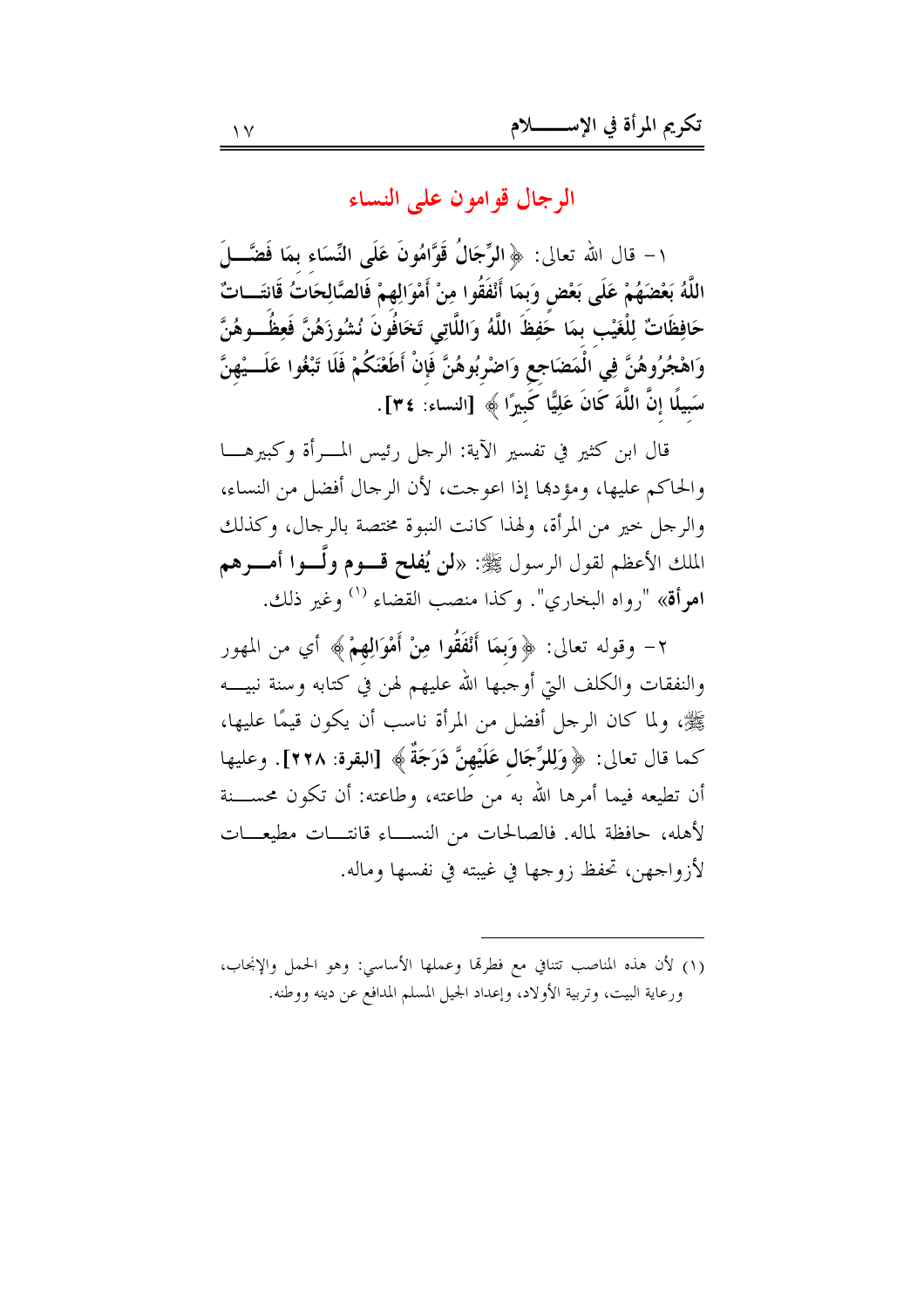# علاج المرأة العاصية لزوجها

١– قال الله تعالى: ﴿ وَاللَّاتِي تَخَافُونَ نُشُوزَهُنَّ فَعِظُــوهُنَّ ﴾ [النساء: ٣٤]. أي والنساء الــــلاتي تتخوفـــون أن ينشـــزن علــــي أزواجهن، والمرأة الناشزة: المترفعة على زوجها، النساكرة لأمسره، المعرضة عنه، المبغضة له، فميٍّ ظهر له منسها أمسارات النشسوز، فليعظها، وليخوفها عقاب الله في عصيانه، فإن الله قد أوجب حـــق الزوج عليها وطاعته، وحرم عليها معصيته، لما له عليها من الفضل والإفضال، وقد قال رسول الله ﷺ: «لو كنت آمــوًا أحـــدًا أن يسجد لأحدٍ لأمرت المرأة أن تسجد لزوجهــا» "صــحيح رواه الترمذي".

وقال ﷺ: «إذا دعا الرجل امرأته إلى فراشه فأبــت عليـــه، **لعنتها الملائكة حتى تصبح**» "رواه البخاري".

وقال ﷺ: «إذا باتت المرأة هاجرة<sup>(١)</sup> فراش زوجها لعنتـــها الملائكة حتى تصبح» "رواه مسلم".

٢– وقوله تعالى: ﴿ وَاهْجُرُوهُنَّ فِي الْمَضَاجِعِ ﴾ .

قال ابن عباس: الهجر: هو ألا يجامعهـــا ويضــــاجعها علــــى فارشها، ويوليها ظهره، ولا يكلمها مع ذلك.

وعن ابن عباس: يعظها، فإن هـــي قبلـــت، وإلا هجرهـــا في المضجع، ولا يكلمها من غير أن يرد نكاحها، وذلك عليها شديد.

(١) عصيان المرأة لزوجها، ولا سيما إذا طلبها للجماع خطر على المرأة؛ لأن ذلك قد يؤدي إلى وقوع زوجها في الزنا، أو بتركها والزواج من غيرها.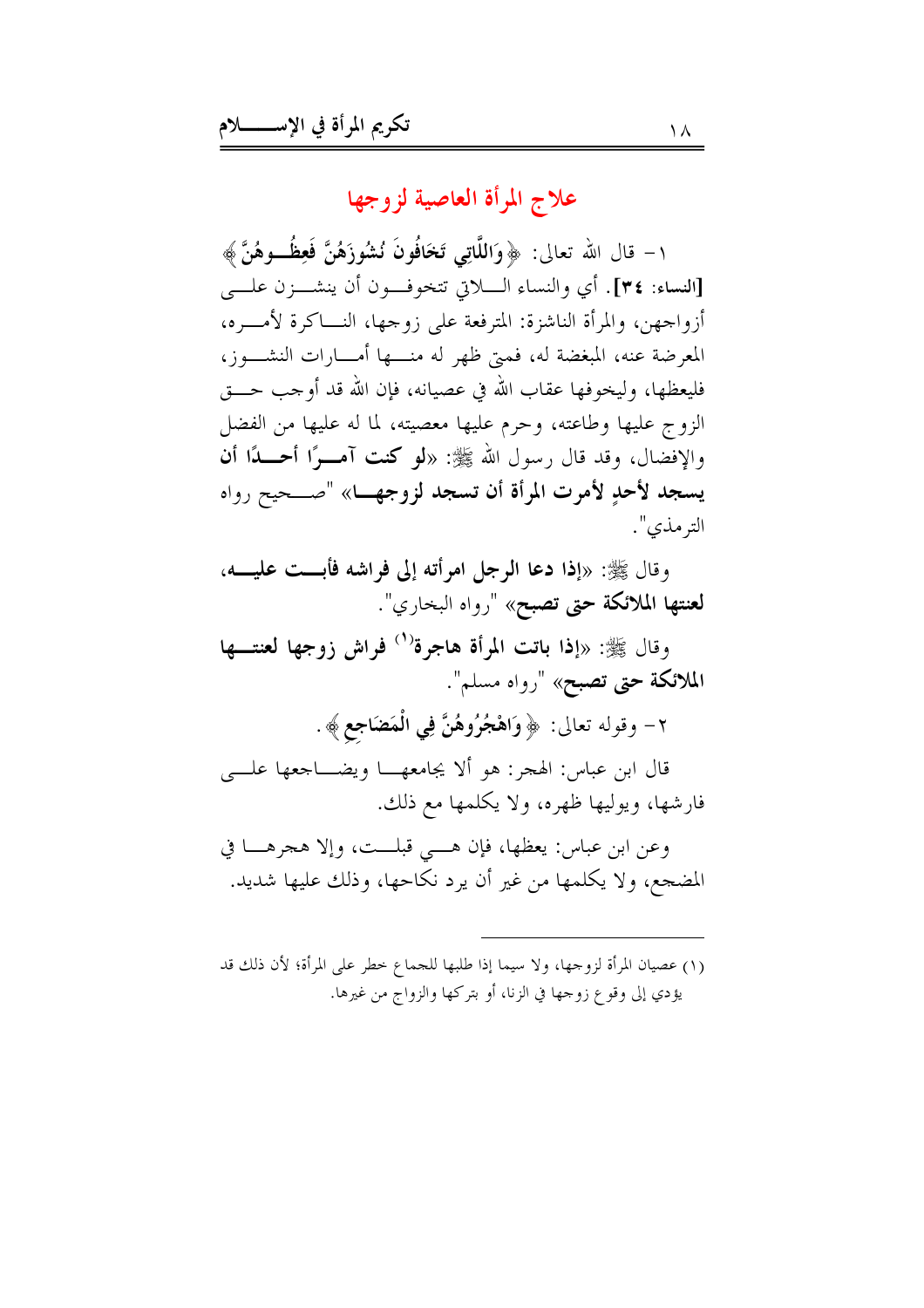٣- وقوله تعالى: ﴿ وَاضْرَبُوهُنَّ ﴾. أي إذا لم يرتدعن بالموعظة ولا بالهجران، فلكم أن تضربوهن ضربًا غير مُبرِّح، قال الحسن البصري: يعني غير مؤثر. قال الفقهاء: هو ألا يكسر فيها عضوًا، ولا يؤثر فيها شيئًا. أقول: «والقائل محمد بن جميل زينو»: على الرجل إذا ضرب زوجته أن يجتنب الوجه لقول رسول الله ﷺ: أ- «إذا ضرب أحدكم فليجتنب الوجه، فإن الله خلق آدم على صورته». "رواه أحمد وصححه الألباني في الصحيحة". ب- «إذا قاتل أحدكم أخساه فليجتنسب الوجسه». "رواه مسلم". ج- «إذا ضرب أحدكم فليجتنب الوجه، ولا تقل قبح الله وجهك، ووجه مَن أشبه وجهك، فــإن الله خلـــق آدم علـــي صود ته». "حسن دواه أحمد". ٤ – وقوله تعالى: ﴿ فَإِنْ أَطَعْنَكُمْ فَلَا تَبْغُوا عَلَيْهِنَّ سَبِيلًا ﴾ : إذا أطاعت المرأة زوجها في جميع ما يُريده منها مما أباحه الله له منها فلا سبيل له عليها بعد ذلك، وليس له ضرها ولا هجرالها. ه- وقوله تعالى: ﴿ إِنَّ اللَّهَ كَانَ عَلِيًّا لَٰ كَبِيرًا ﴾: تهديد للرجال إذا بغوا على النساء من غير سبب، فإن الله العلمي الكبير وَلَيُّهن، وهو منتقم ممن ظلمهن وبغي عليهن.

(١) هذا دليل على علو الله فوق عرشه كما دلت عليه الآيات، والأحاديث الصحيحة.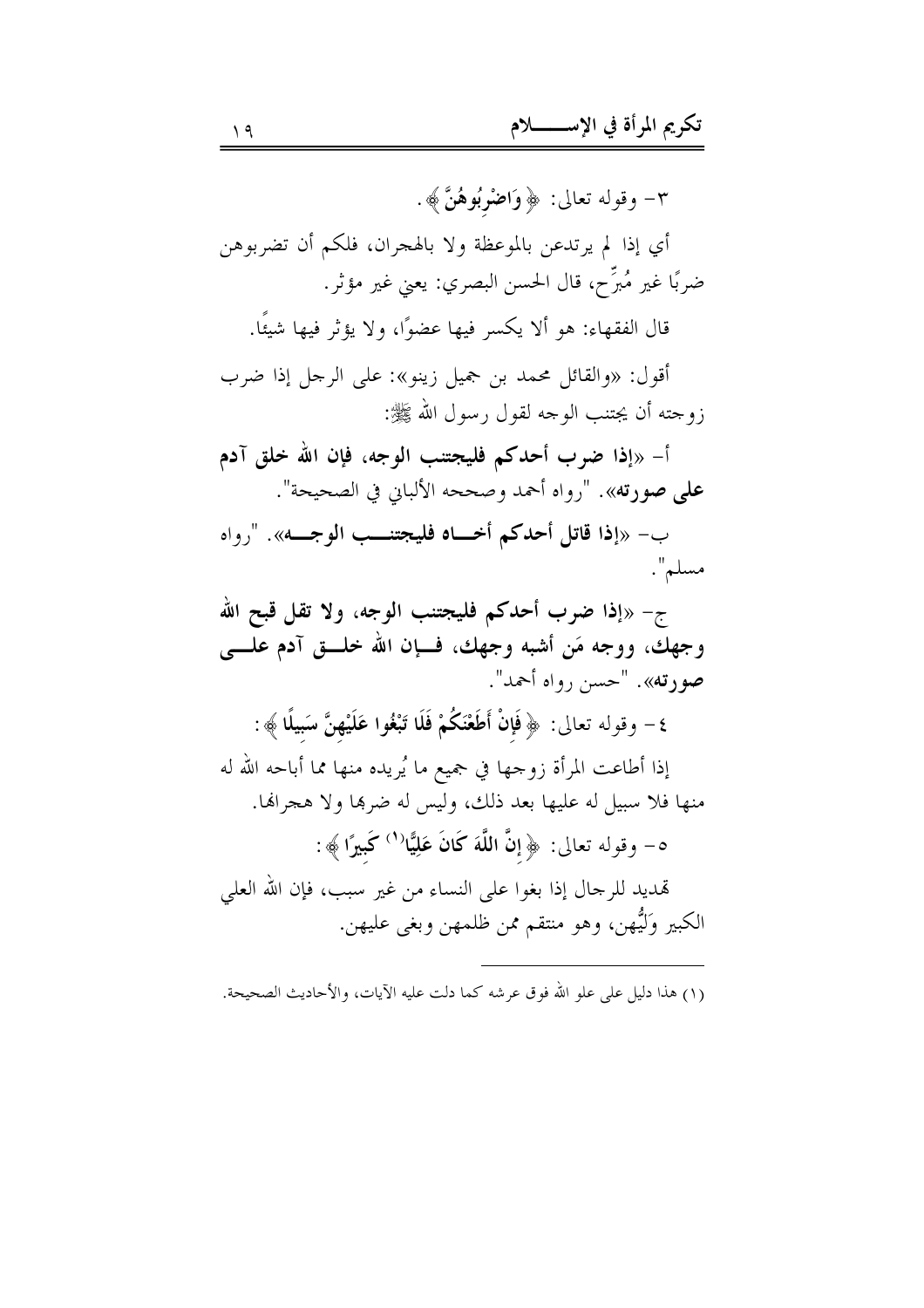٦– التحكيم في الصلح أو الفراق: قال الله تعالى: ﴿ وَإِنْ خِفْتُمْ شِقَاقَ بَيْنهمَا فَابْعَثُوا حَكَمًا مِنْ أَهْلِهِ وَحَكَمًا مِنْ أَهْلِهَـــا إنْ يُرِيــــدَا إصْلَاحًا يُوَفِّقِ اللَّهُ بَيْنَهُمَا إِنَّ اللَّهَ كَانَ عَلِيمًا خَبيرًا ﴾ [النساء: ٣٥]. بعد أن ذكر حال نفور الزوجة شرع بذكر حال نفور السزوجين، وطلب حكمًا ثقة من أهل المرأة، وحكمًا ثقة من أهـــل الرجــــل، ليجتمعا، فينظرا في أمرهما، ويفعلا ما فيه المصلحة مما يريانــــه مــــن التفريق، أو التوفيق.

وتشوف الشارع إلى التوفيق بين الزوجين فقال: ﴿ إِنْ يُرِيسِـدَا إصْلَاحًا يُوَفِّقِ اللَّهُ بَيْنَهُمَا ﴾. فينظر الحكمان، فإن كان الرجل هـــو المسيء، حجبوا عنه امرأته، وقصروه على النفقة، وإن كانت المرأة هي المسيئة قصروها على زوجها ومنعوها نفقة. "انظر تفسير ابـــن كثير ".

هذه بعض مظاهر تكريم المرأة في سورة النساء.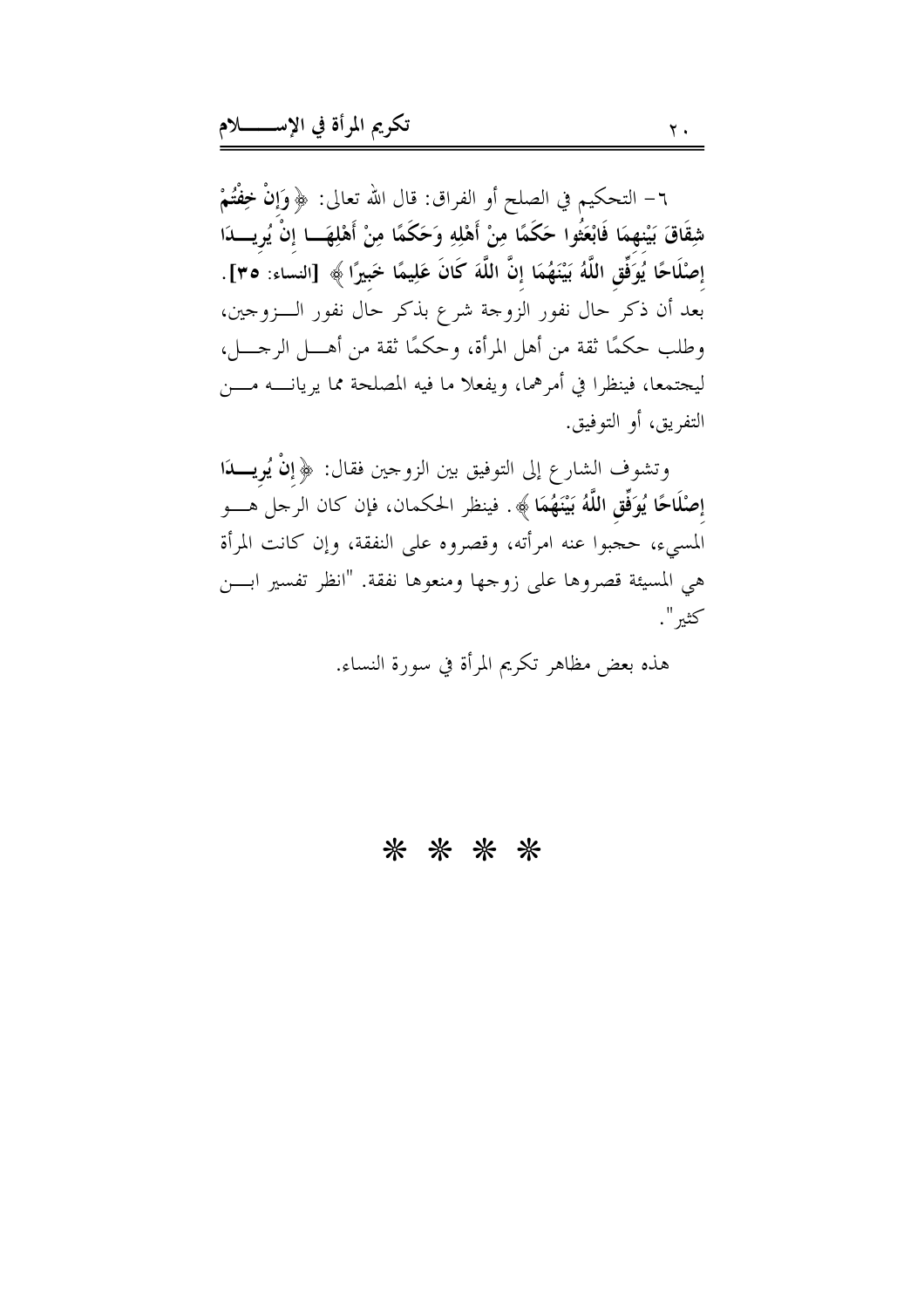تكريم الإسلام للأم

١– قال الله تعالى: ﴿ وَاعْبُدُوا اللَّهَ وَلَا تُشْـــركُوا بــــهِ شَــــيْئًا وَبِالْوَالِدَيْنِ إِحْسَانًا ﴾ [النساء: ٣٦].

قال ابن عباس: يريد البر، برهما مع اللطف، ولين الجانب، فلا يغلظ لهما في الجواب، ولا يحد النظر إليهمـــا، ولا يرفـــع صــــوته عليهما، بل يكون بين يديهما كالعبد بين يدي السيد تذللاً لهما.

٢ – وقال تعالى: ﴿ وَقَضَى رَبُّكَ أَلَّا تَعْبُدُوا إِلَّا إِيَّــاهُ وَبِالْوَالِـــدَيْنِ إِحْسَانًا إِمَّا يَبْلُغَنَّ عِنْدَكَ الْكِبَرَ أَحَدُهُمَا أَوْ كِلَاهُمَا فَلَا تَقُلْ لَهُمَا أُفٍّ وَلَا تَنْهَرْهُمَا ۚ وَقُلْ لَهُمَا قَوْلًا كَرِيمًا \* وَاخْفِضْ لَهُمَا جَنَاحَ الذُّلِّ مِنَ الرَّحْمَـــةِ وَقُلْ رَبِّ ارْحَمْهُمَا كَمَا رَبَّيَانِي صَغِيرًا ﴾ [الإسراء: ٢٣، ٢٤].

لقد أمر الله تعالى بعبادته وحده في الآيتين، وقرن بعبادته الــــبرَّ بالوالدين، وهذا يدل على أهمية إكرام الأم والأب، وهُبي الأولاد أن يقولوا للوالدين قولاً سيئًا، حتى ولا التأفيف الذي هو أدنى مراتب القول السيئ، ولا يجوز للأولاد أن ينهروهما، ويصدر منهم كــــلام قبيح، بل على الأولاد أن يخاطبوا الوالدين بالرفق واللين، والقسول الحسن، ولا سيما الأم.

حاء رحل إلى رسول الله ﷺ فقال: يا رسول الله، مَن أحــــقُّ الناس بحسن صحابتي؟ قال: «أهك» قال: ثم مَن؟ قال: «أهــك» قال: ثم مَنْ؟ قال: «أهك» قال: ثم مَنْ؟ قال: «أبوك».

فأنت ترى أن الرسول ﷺ أوصى بالأم ثلاث مـــرات، وهــــو تكريم للمرأة المسلمة.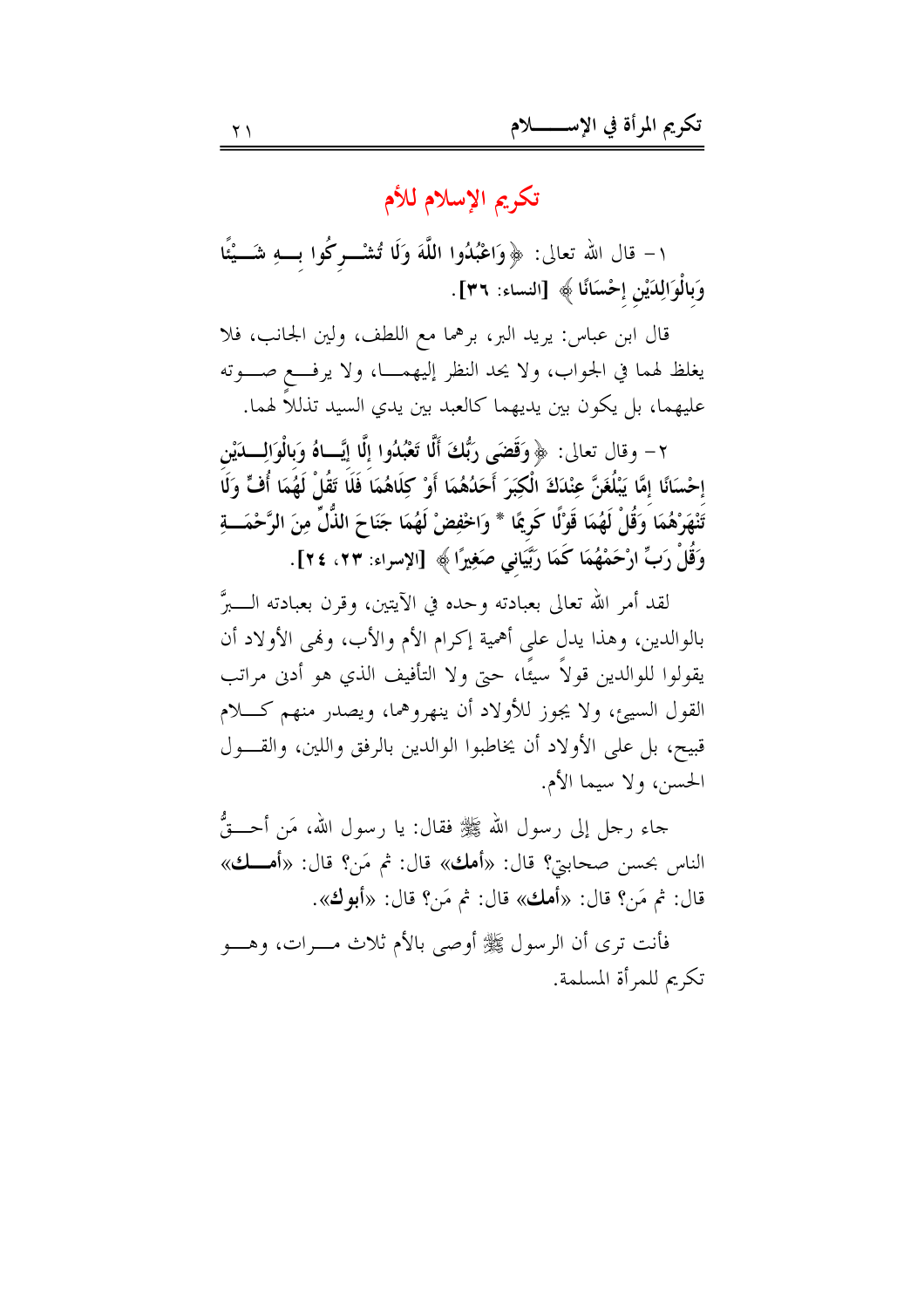# حق الزوجة وحق الزوج

١– لقد كرم الإسلام الزوجة، وجعل لها حقوقًا، ولزوجهـــا عليها حقوقًا، فهذا رسول الله ﷺ يعلن ذلك في أكــــــبر احتمــــــا ع، وذلك حينما خطب الناس في حجة الوداع، وفي عرفات، فكان مما قاله ﷺ في خطبته:

٢ – «فاتقوا الله في النساء، فإنكم أخــــذتموهن بأمــــان الله، واستحللتم فروجهن بكلمة الله، ولكم عليهن ألا يوطئن فرشكم أحدًا تكرهونه، فإن فعلن ذلك، فاضربوهن ضربًا غـــير مُـــبرِّح (شديد)، ولهن عليكم رزقهن وكسوقمن بالمعروف. وقد تركت فيكم ما — لن تضلوا بعده — إن اعتصمتم به: كتاب الله، وأنتم تُ**سألون عني، فما أنتم قائلون؟** قالوا: نشهد أنك قد بلغت وأدَّيت ونصحت. فقال: بأصبعه السبابة يرفعها إلى الســـماء، وينكتـــها (يميلها) إلى الناس: اللهم اشهد (ثلاث مرات)» "أحرج الخطبة مسلم عن جابر ".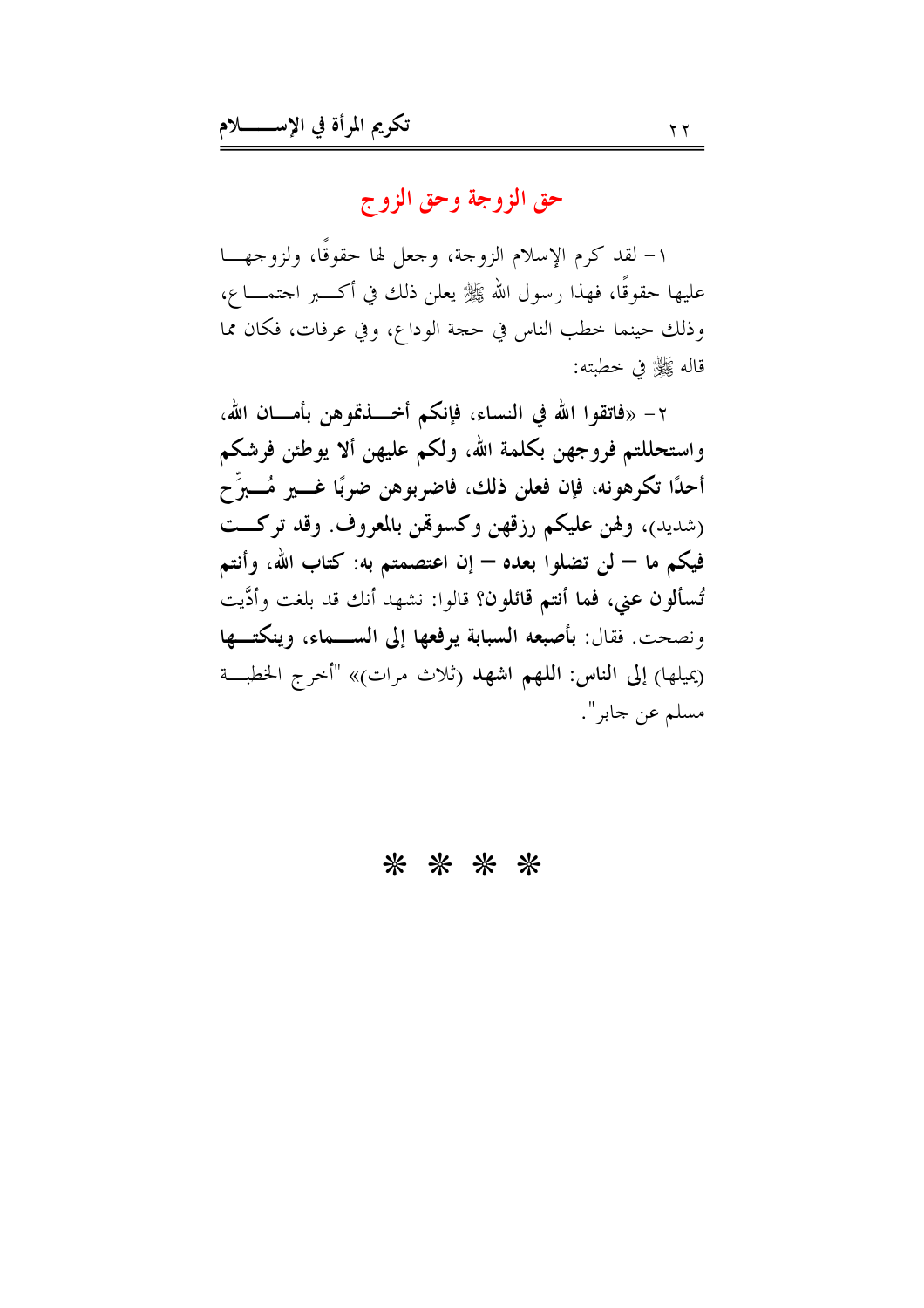من فوائد الخطبة العظيمة

١- فيها الحث على مراعاة حق النســاء، والوصــية هـــن، ومعاشرتمن بالمعروف، وقد حاءت أحاديث كثيرة تـــبين حقـــوق النساء، وتحذر من التقصير في ذلك.

٢ – استحلال فروج النساء بالزواج الشرعي، كقول الله تعــــالى: ﴿ فَانْكِحُوا مَا طَابَ لَكُمْ مِنَ النِّسَاء مَثْنَى وَثُلَاثَ وَرُبَاعَ﴾ [النساء: ٣].

٣– لا يجوز للزوجة إدخال أحد يكرهه الزوج في بيته، سواء كان رجلاً أجنبيًا، أو امرأة، أو أحدًا من محارم الزوجـــة، فالنــــهي يتناول جميع ذلك كما ذكره النووي.

٤– يجوز للرجل أن يضرب زوجته — إذا خالفته فيما تقدم — ضربًا ليس بشديد، ولا سيما الابتعاد عن ضرب الوجه، أو تقبيحه، فإنه من حلق الله، ولأن فيه السمع والبصر، وقد يتضرر بالضرب.

٥– شهادة الصحابة على أن الرسول ﷺ قد بلَّـــغ الرســــالة، وأدى الأمانة، ونصح الأمة.

٦- فيها الدليل الواضح على عُلو الله على عرشه، حيث رفع الرسول ﷺ أصبعه إلى السماء ليُشهد الله على أنه بلَّغ الرسالة.

وهناك آيات كثيرة، وأحاديث صهريحة تثبـــت أن الله علــــى السماء، وهو قول الأئمة الأربعة وغيرهم، ومن الخطأ قول بعــض الناس: إن الله في كل مكان! لأن هناك أمــــاكن نجســـة، وقــــذرة يستحيل أن يكون الله فيها، كالحمامات وغيرها.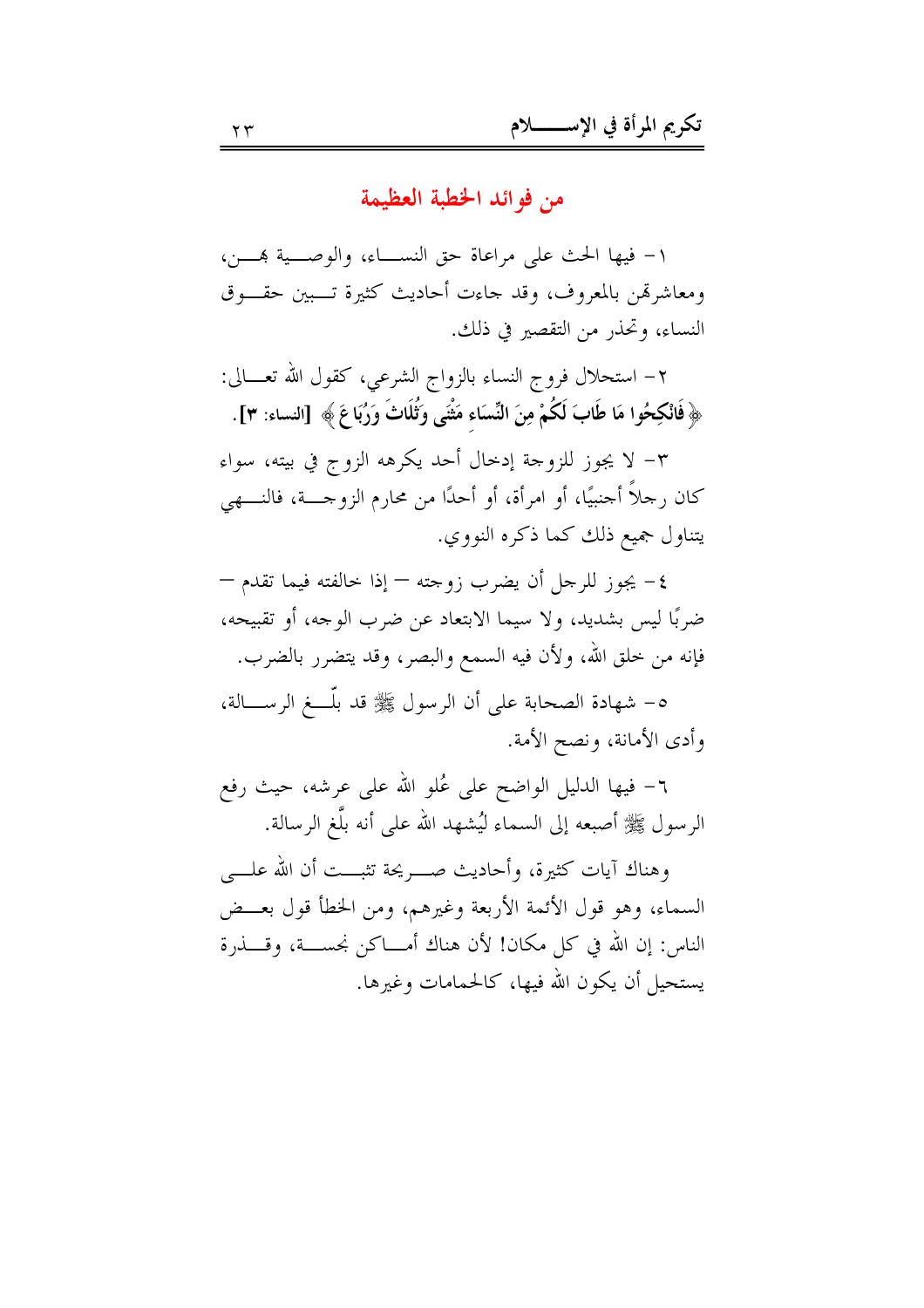وإذا قلنا: إن الله معنا في كل مكان بعلمه يسمعنا ويرانـــا، فهذا صحيح، لأن الله تعالى يقول لموسى وهارون: ﴿ إِنَّنِي مَعَكُمَا أَسْمَعُ وَأَرَى﴾ [طه: ٤٦].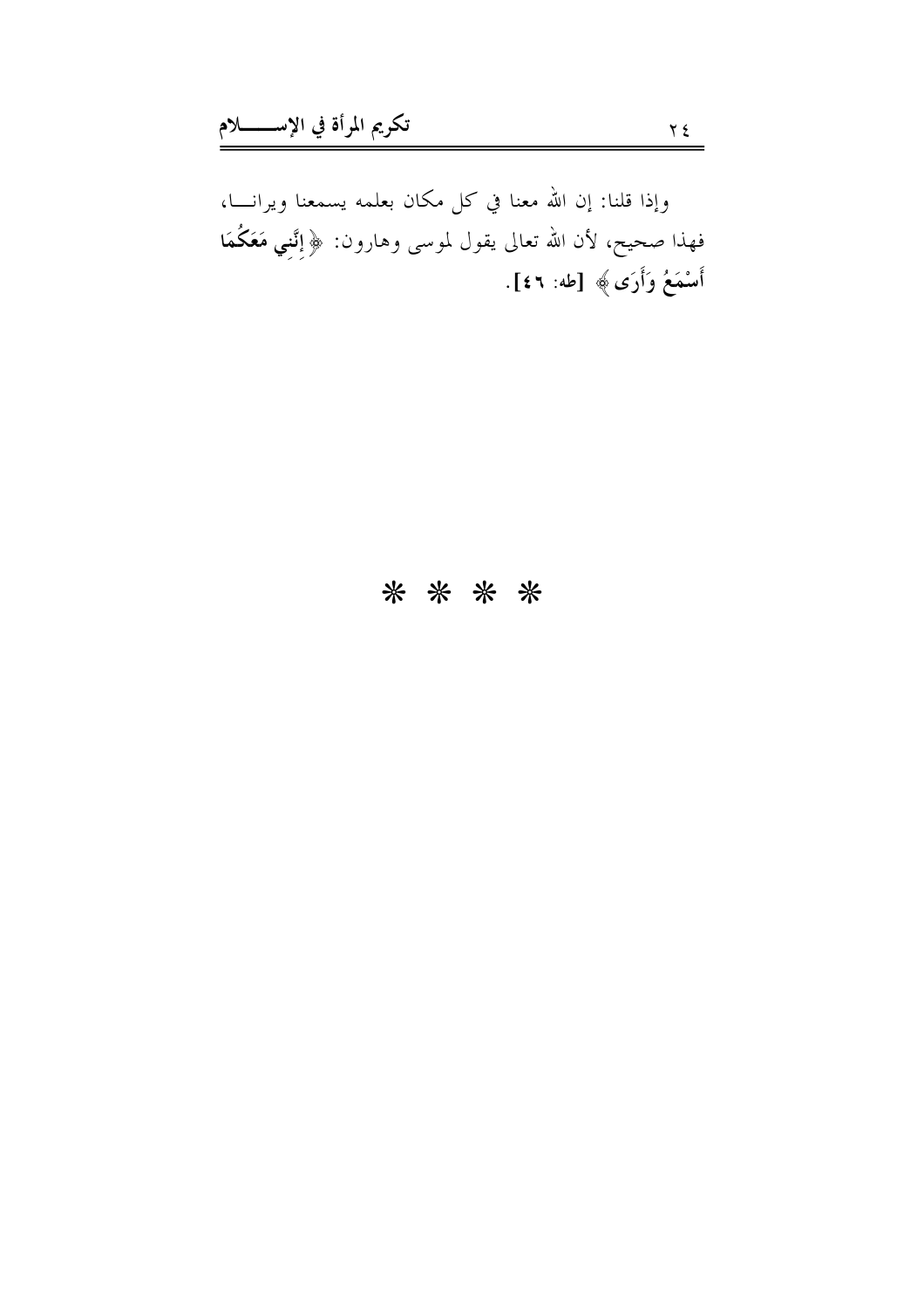الحكمة في خلق الرجل والمرأة

١ – خلق الله الخلائق على اختلافها من الإنس والجن لهـــدف عظيم، وهو العبادة، ولتحقيق العبودية لله تعالى وحده دون غيره من المخلوقات. قال الله تعالى: ﴿وَمَا خَلَقْــتُ الْجـــنَّ وَالْـــإنْسَ إِلْـــا لِيَعْبُدُونِ ﴾ [الذاريات: ٥٦].

٢– وقد خلق الله الناس من ذكر وأنثى، وميَّـــز كــــلاً منــــهما بخصائص تختلف عن غيره في طبيعته، وطاقته، وقدرة تحمله؛ ومـــن ثم فالمهام الملقاة على أحدهما تختلف عن الآخر بشكل متناسب، ومتناسق، فلم يكن ذلك اعتباطًا؛ وإنما على علم ودراية، ذلك هو الخالق سبحانه وتعالى: ﴿ أَلَا يَعْلَمُ مَنْ خَلَقَ وَهُوَ اللَّطِيفُ الْخَبِيرُ ﴾ [الملك: ١٤].

٣- فكان من مهمة الرجل طلب العيش والرزق، والبحث عنه، والإنفاق على الزوجة والأسرة، وهذا ما لا تستطيعه المرأة على الوجه الأكمل وكان من مهمة المرأة أن تستقبل ذلك الزوج المتعب من طلب الرزق، فتُذهب عنه العناء، وتمسح عنه التعب، وتكون له راحة وتشجيعًا، قال الله تعالى: ﴿ وَمِنْ آَيَاتِهِ أَنْ خَلَقَ لَكُمْ مِنْ أَنْفُسكُمْ أَزْوَاجًا لِتَسْكُنُوا إِلَيْهَا وَجَعَلَ بَيْــنَكُمْ مَــوَدَّةً وَرَحْمَةً إنَّ فِي ذَلِكَ لَآَيَاتٍ لِقَوْمٍ يَتَفَكَّــرُونَ ﴾ [الــروم: ٢٤]. والمرأة وسيلة لإنجاب الأولاد، تربيهم التربية الصحيحة، في حين يكون الرجل خارج البيت.

٤- ومن هذه المهام ما لا يستطيع الرحل أن يقوم بِحـــا علــــي الوجه الأكمل كالغسيل والطبخ، ومنها ما لا يستطيع القيام ها أبدًا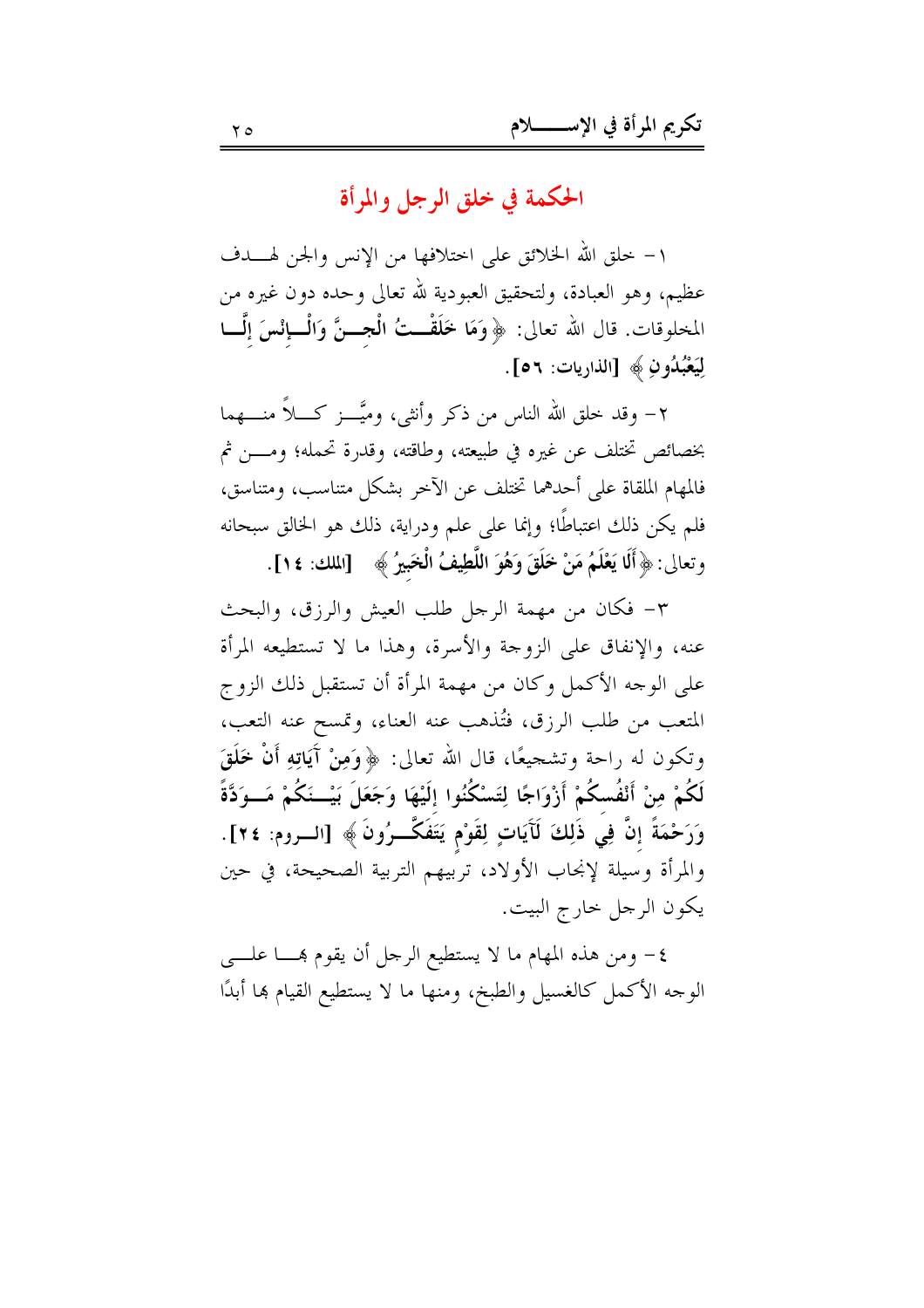كالحمل والإرضاع؛ فمثل الرحل والمرأة كمثل الليل والنهار، لكل واحد منهما دوره ومهمته، فالنهار للإبصار والتحــرك والعمـــل والنشاط، فيكون فيه طلب الرزق والكسب من أجل الإنفاق، وهذا ينطبق على الرجل.

وأما الليل فهو للسكن، والهدوء، والنوم، والاستقرار، وهـــذا ينطبق على المرأة، وقد ذكرت قبل قليل الآية التي تشــــير إلى هــــذا العمل.

٥- إذن فالرجل والمرأة لكل واحد منهما دوره في الحيساة، فلا يحاول أحد منهما أن يقوم بمهام الآحر، فإن ذلك لن يكون، وإذا حصل فتكون النتائج عكسية وسلبية، إما عليهما، أو علـــي أولادهما، أو على المحتمع، ذلك لألها تحري على عكس ما فُطرت وجُبلت عليه المرأة، والرحل كذلك، قال الله تعالى: ﴿ فِطْرَةَ ۚ اللَّهِ الَّتِي فَطَرَ النَّاسَ عَلَيْهَا لَا تَبْدِيلَ لِخَلْقِ اللَّهِ ذَلِكَ السَّدِّينُ الْقَسِّيِّمُ وَلَكِنَّ أَكْثَرَ النَّاسِ لَا يَعْلَمُونَ ﴾ [الروم: ٣٠].

[انظر كتاب المرأة في الإسلام للشيخ فيصل المولوي]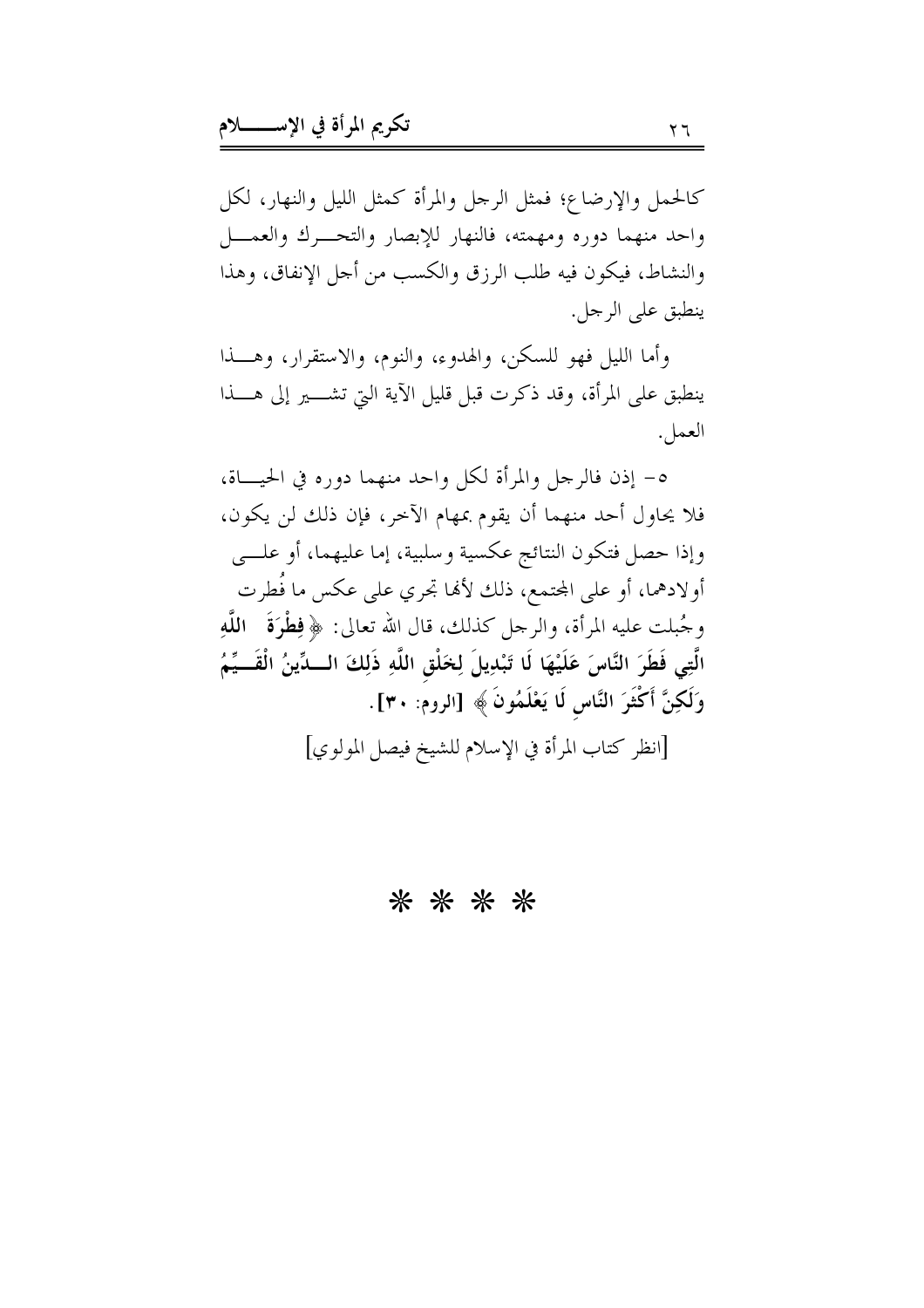سبب اختلاف الرجل عن المرأة

ومن اختلاف وظيفة الرحل ومهامّه عن وظيفة المرأة ومهامهـــا ترتيب اختلاف في الأحكام الشرعية:

1 – الشهادة: اشترط الإسلام لهذه المسألة , جلين، فإن لم يكن فرحل وامرأتان كما قال الله تعالى: ﴿ فَوَجُلٌ وَامْرَأَتَانِ مِمَّنْ تَرْضَوْنَ مِنَ الشُّهَدَاءِ ﴾ [البقرة: ٢٨٢]. ليس امتهانًا، أو احتقارًا للمرأة، وإنما بحكم فطرتها، قليلة الاهتمام بـــأمور الجـــرائم، أو البيــــع والشــــراء والمداينات وما سواها؛ فقد لا تنتبه، أو تنسبي بحكم اشتغالها في تربية الأولاد، وتدبير المترل، وغير ذلك من الأمور المهمة، أضف إليها مـــا تقوم به من الرضاع وما ينتاها من الحيض والنفاس، وغيرها.

فإن كانت معها واحدة أُخرى تذكرها فيكون ذلسك أثبست للحق، وأدفع للظلم، فذلك قوله تعالى: ﴿ أَنْ تَضِلَّ إِحْدَاهُمَا ۖ فَتُذَكَّرَ إحْدَاهُمَا ۚ الْأُخْرَى ﴾ [البقرة: ٢٨٢]. فشهادة المرأة قبلُها الإسلام، و لم يرفضها، على أن يصحبها شهادة امرأة ثانية تذكرها إن نسيت، أو لم تنتبه إحقاقًا للحق، ودفعًا للظلم.

٢ – الميراث: فقوله تعالى: ﴿ لِلذَّكَرِ مِثْـــلُ حَـــظِّ الْـــأُنْثَيَيْنِ ﴾ [النساء: ١١]. ليس هدرًا لحقوق المرأة، وحاشاه، بل حفاظًا عليــــه، ذلك أن المرأة أخذت حقها من الميراث، وأخذ الرجل ضـــعف مـــا أحذت، لأنه مكلف بالإنفاق عليها، ودفع المهر لها، ودفـــع النفقـــة للمعتدة، وهي غير مكلفة بذلك؛ فاختلاف نصيبها في الميراث عــــن نصيب الرجل إنما هو نتيجة لاختلاف وظيفتها عن وظيفة الرجـــل، وليس انتقاصًا لقحها، أو كرامتها.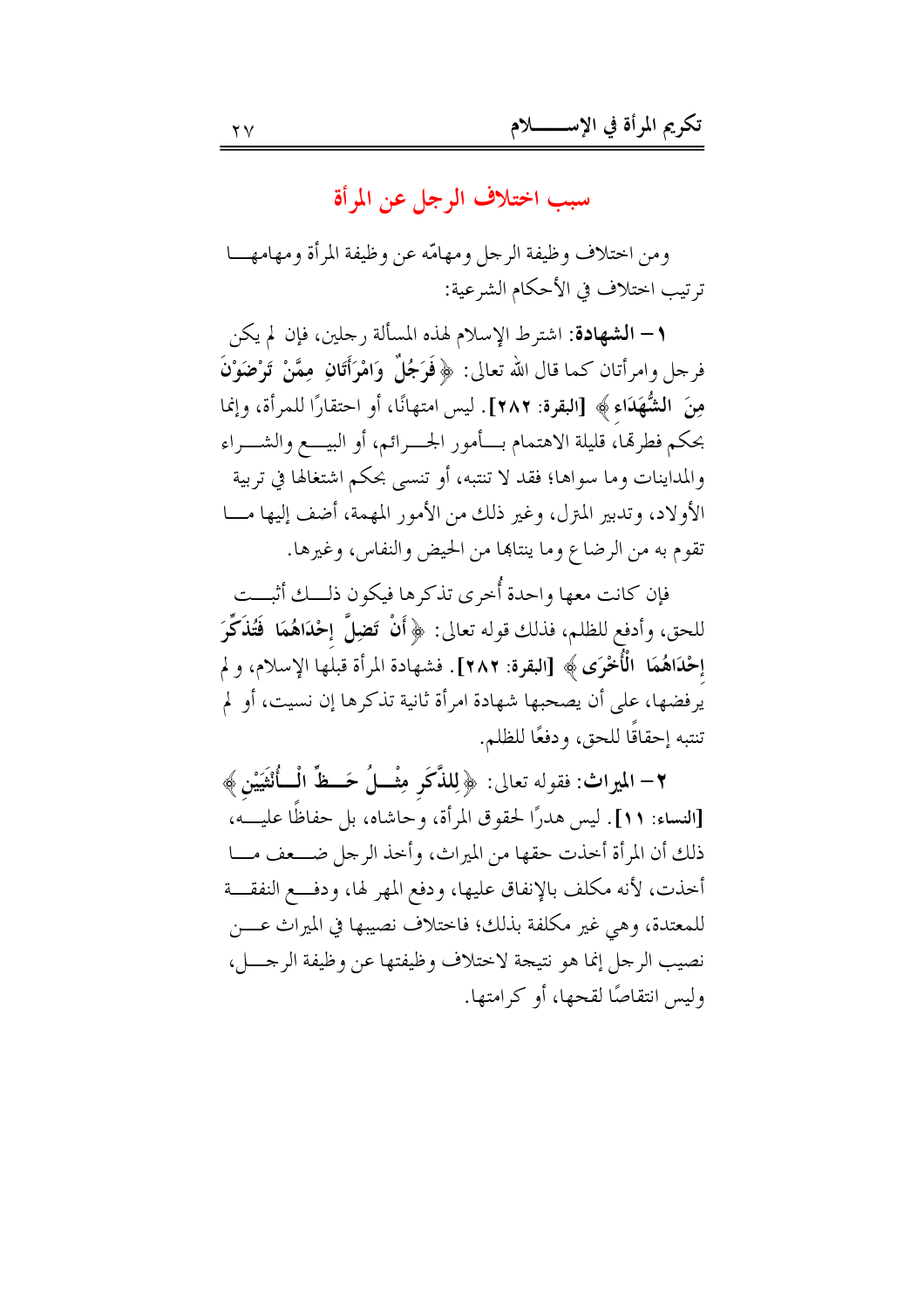٣- الدية: في القتل غير العمد، فإن من الحكمـــة أن يفـــرض الإسلام دية الرجل، ضعف دية المرأة، لأن المقتول حينمــــا يكــــون رجلاً، فقد خسرت عائلته رجلاً كان ينفق عليها، فتأخذ عائلته الدية ضعف ما إذا حسرت امرأة غير مكلفة بالإنفاق، بل هي يُنفَقُ عليها، فكان اختلاف الدية باحتلاف الوظيفة بين الرجل والمرأة.

٤ – رئاسة الدولة والإمارة: إن من حصائص رئيس الدولة، أو الأمير في الإسلام أن يكون إمامًا في الصلاة، وقائـــدًا عســـكريًا في الحرب، والمرأة لا تستطيع، ولا يمكنها أن تقوم بمثل هذه المهام لفطرتما التي تغلب عليها العاطفة، ولضعف جسمها، ومرورهــا في فتـــرات حمل، وطمث وغير ذلك من الظرو ف التي قمر بما المرأة دو ن الر جل، فضلاً عن عدم جواز الإمام في الصلاة لها (لما فيه من الفتنة).

[انظر كتاب المرأة في الإسلام للشيخ فيصل مولوي].

0- الطلاق: فالزوج الرحل هو الذي يُنفق المال في دفع المهـــر للزوجة، وهو الذي يدفع النفقة في مدة العدة، وهو عقتضى رجاحة عقله، ومزاجه، يكون أصبر من المرأة على ما يكره، فلا يســــار ع إلى الطلاق لأدن غضب يحصل له؛ ولو كان الطلاق من حـــق الرجــــل والمرأة سواء لكثر الطلاق إلى أضعاف، كما حصل في بلاد الإفرنج.

لذلك ومن أجل هذه الأسباب المتقدمة جعل الإسلام الطسلاق من حق الرجل و حده.

"انظر كتاب فقه السنة للسيد سابق".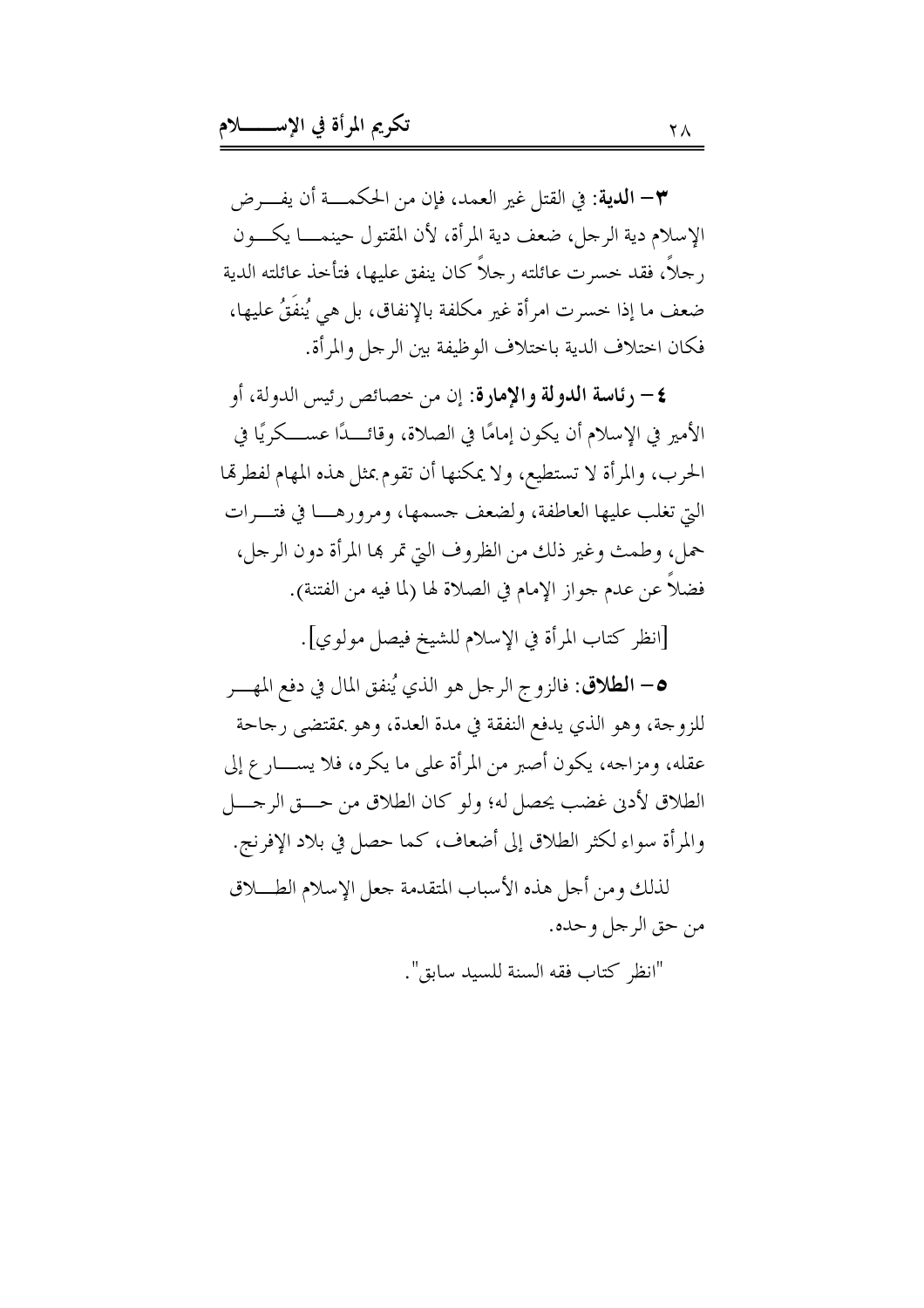يقول محمد بن جميل زينو: الطلاق في الحقيقة إنما هو نعمة وتكــريم للمرأة المسلمة، حيث يخلصها من حياة نكدة، أو من زوج ظــالم، أو لا يعدل، أو لا يقيم أركان الإسلام، أو لدوام شقاق بين الــزوجين، رغـــم تدخل الأقرباء من الطرفين، أو لعدم و جو د الحب بين الزو جين، أو غــــير ذلك من الأسباب التي يتعذر الحياة معها، ولا يكون إلا بالفراق والطلاق، وقد حعل الإسلام الطلاق على مراحل. قال الله تعالى: ﴿ الطَّلَاقُ مَرَّتَــانِ فَإِمْسَاكٌ بمَعْرُوفٍ أَوْ تَسْرِيحٌ بِإحْسَانٍ ﴾ [البقرة: ٢٢٩].

ففي الطلقة الأولى يحق للزوج أن يراجع زوجته، وتعود إليه، وفي المرة الثانية أيضًا، أما في الطلقة الثالثة فتحرم عليه، حتى تتــزوج، ثم يطلقها زوجها، فيحق للزوج الأول أن يجدد الزواج بعقد حديد.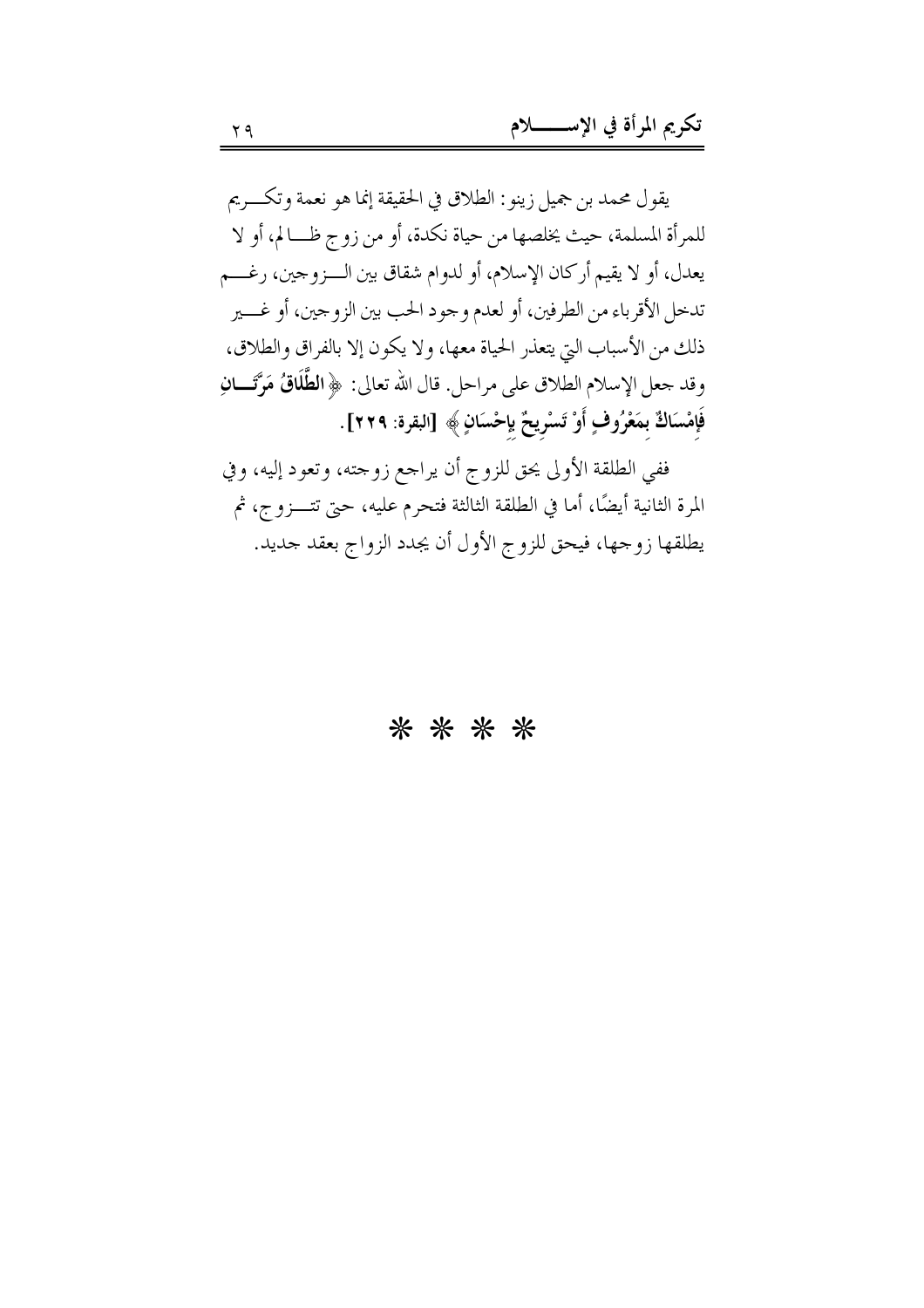حجاب المرأة المسلمة

١ – قال الله تعالى: ﴿ يَا أَيُّهَا النَّبِيُّ قُلْ لِأَزْوَاجِكَ وَبَنَاتِكَ وَنِسَاء الْمُؤْمِنِينَ يُدْنينَ عَلَيْهِنَّ مِنْ جَلَابِيبهِنَّ ذَٰلِكَ أَدْنَى أَنْ يُعْرَفْنَ فَلَا يُسؤَّذَيْنَ وَكَانَ اللَّهُ غَفُورًا رَحِيمًا ﴾ [الأَحزَاب: ٥٩].

٢ – وتحدث القرآن عن غطاء الرأس للمرأة، فقال بصيغة الأمـــر : ﴿ وَلْيَضْرِبْنَ بِخُمُرِهِنَّ عَلَى جُيُوبِهِنَّ وَلَا يُبْدِينَ زِينَتَهُنَّ ﴾ [النور: ٣١].

٣– وقد نمي عن التبرج بشتي صوره، فقال الله تعالى: ﴿ وَلَا ۖ تَبَرَّجْنَ تَبَرُّ جَ الْجَاهِلِيَّةِ الْأُولَى ﴾ [الأحزاب: ٣٣] .

إن نساء الجاهلية كن يلبسن غطاء الرأس ويضربنه على ظهورهن فتظهر أعناقهن، ونحورهن، وآذافين بالحلبي والأقراط، فنهى الله تعالى عن ذلك وأمر المؤمنات بسترها. وهذه شروط الحجاب:

(١) استيعاب الحجاب لجميع بدن المرأة حبّ الوجه.

(٢) ألا يكون الحجاب ضيقًا بحيث يصف ما تحته من سِــــمَن، وظهور ثدي وغيره.

(٣) ألا يكون رقيقًا، فيصف، أو يشف ما تحته.

(٤) ألا يشبه لباس الكافرات لقول الرسول ﷺ: «هــــن تشـــــبه **بقوم فهو منهم»** "أحرجه أبو داود وصححه الألباني".

(٥) ألا يشبه ملابس الرحال للنـــهي الـــوارد عــــن ذلـــك في الأحاديث.

(٦) ألا يكون ; اهيًا، أو ملونًا يجذب الأنظار ، وأفضله الأسود.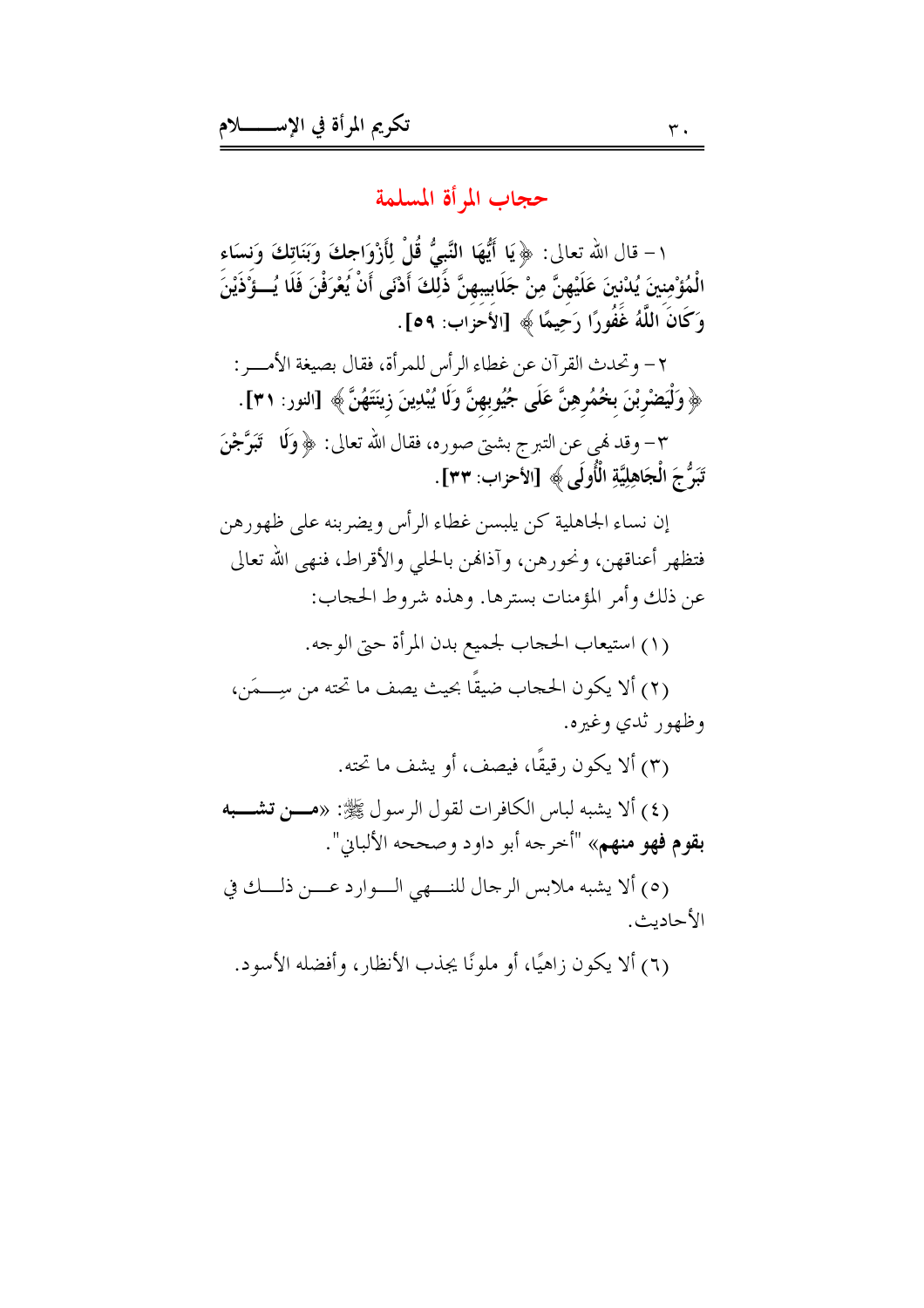لباس الرجل والمرأة

قال الرسول ﷺ: «**من جرَّ ثوبه خُيَلاء لم ينظر الله إليـــــه يــــوم** ا**لقيامة**، فقالت أم سلمة: فكيف يصنع النساء بذيو لهن؟ قال: يُو خين شبرًا، قالت: إذن تنكشف أقدامُهن، قال: يُسوخين ذراعًــا، ثم لا **يزدن**» "رواه الترمذي وقال: حسن صحيح".

يستفاد من الحديث:

١- أن لباس المرأة يجب أن يكون عريضًا طويلاً يغطي القدمين، بعكس الرجال الذين أمرهم الرسول ﷺ أن يقصروا الثياب إلى نصف الساق، ولا يزيدون على الكعبين لقوله ﷺ: «ما أ**سفل من الكعبين** من الإزار ففي النار». "رواه البخاري".

وفي عصرنا انعكس الأمر، فأصبح الرحال يطيلون ثياهم أسفل الكعبين، ويتعرضون لدحول النار، وأصبح النساء يقصـــرن فـــوق الكعبين، ويتعرضن بمذا العمل وغيره لحرمالهن من دحول الجنة كما أحبر بذلك الرسول ﷺ بقول: «ونساء كاسيات عاريات، ممــيلات مائلات، رؤوسهن كأسمنة البُخت المائلة، لا يدخلن الجنة ولا يجدن ريحها، وإن ريحها ليوجد من مسافة كذا وكذا». "رواه مسلم".

والمعنى أن المرأة التي تكشف ساقها، أو شيئًا من حســـمها، أو تلبس الثياب الشفافة، أو تتمايل في مشيتها، و شعرها مرتفع كأنه سَنم جمل لا تدحل الجنة حيّ تلقى جزاءها.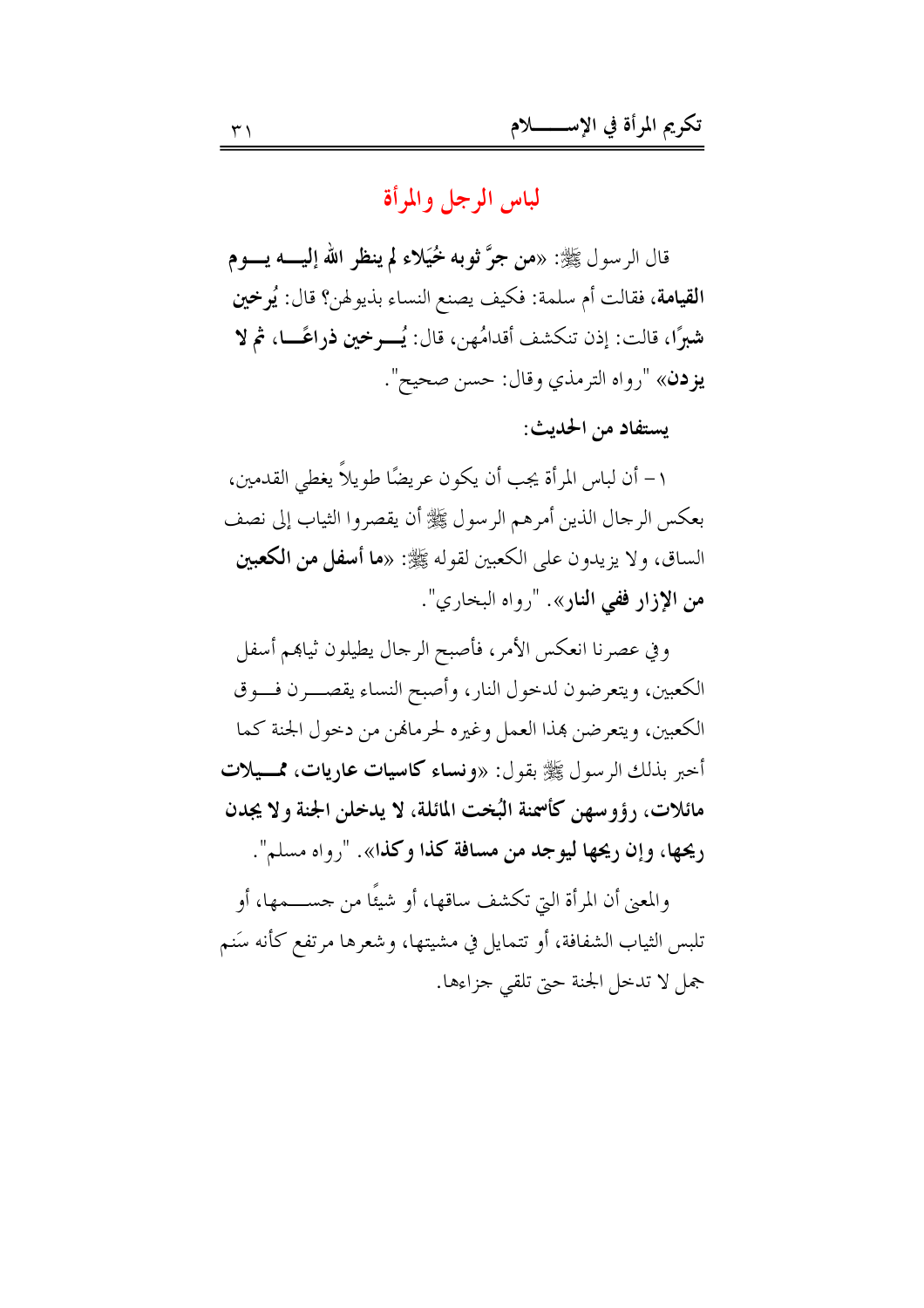٢– إذا كان قدَّم المرأة لا يجوز كشفه، فوجهها بالأولى، لأَلْهَــــا تعرف به، وفيه الفتنة أكثر، وسفور المرأة تقليد للكفار والأجانـــب، وتشبه بهم: وفي الحديث: «**من تشبه بقوم فهو منهم**». "صحيح رواه أبو داود".

وليت المسلمين قلدوا الكفار في المخترعات النافعــة كصـــنع الدبابات والطائرات وغيرها مما يفيد الأمة ولكن كما قال الشاعر: قلَّدوا الغربيَّ، لکـــن بـــالفجور وعن اللَّب اســـتعاروا بالقشـــور ٢- وتغطية وجه المرأة مستفاد أيضًا من قول الرســـول ﷺ: «لا تنتقب المرأة المحرمة، ولا تلبس القفازين». "رواه البخاري". النقاب: هو غطاء الوجه الذي تشده المرأة على وجهها. القفازين: ما تغطي المرأة هما كفيها ويسمى بالكفوف. ومفهوم الحديث: أن المرأة غير المحرمة تضع النقاب على وجهها وتلبس القفازين.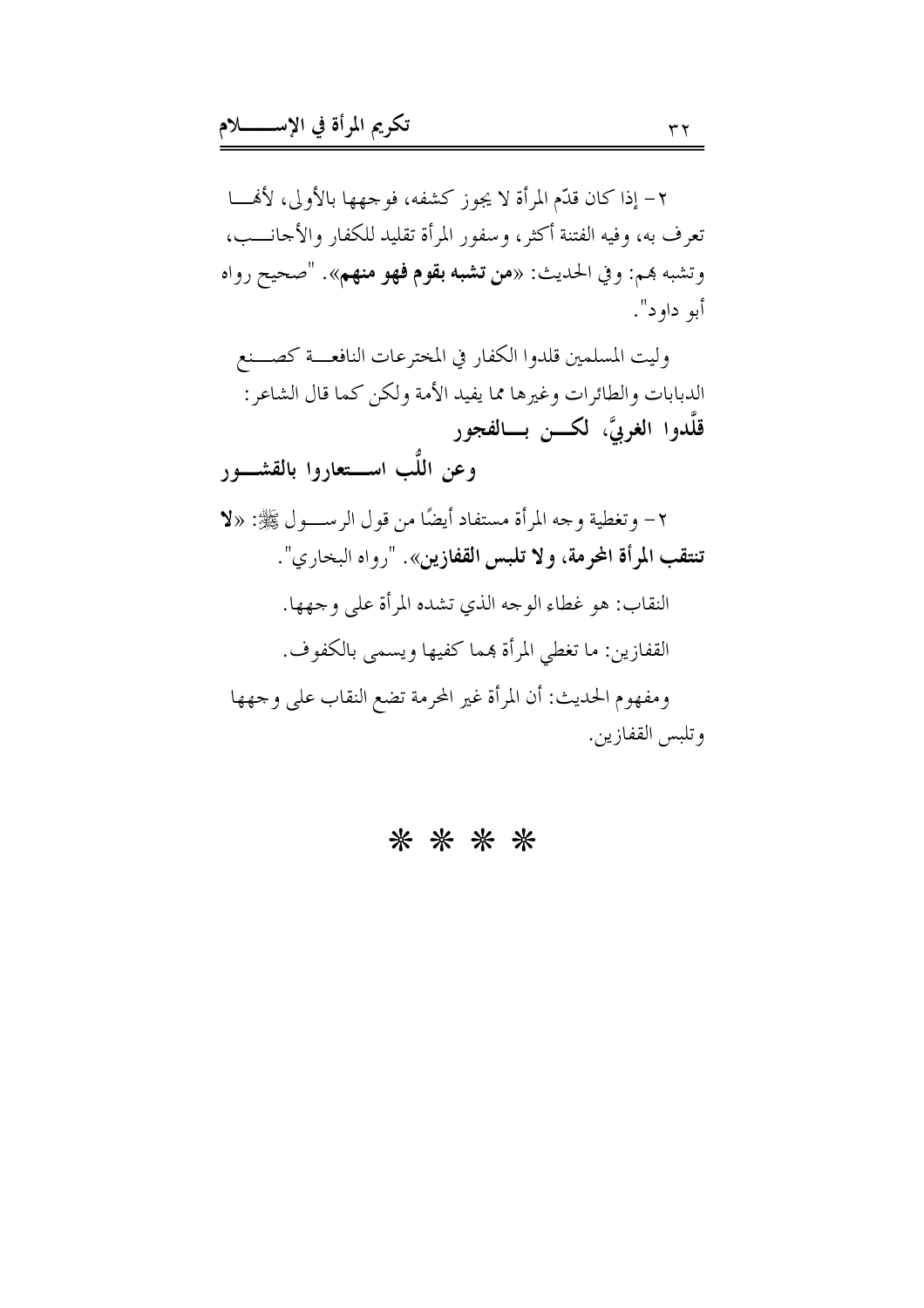الحجاب تكريم وحفظ للمرأة

١- لقد كرم الإسلام المرأة، وفرض عليها الحجاب ليحفظها من الأشرار وأعين الناس، ويحفظ المحتمع من سفورها.

٢- الحجاب يُبقى المودة بين الزوجين، فالرجل عندما يرى امرأة أجمل من امرأته تسوء العلاقة بينهما، وربما يؤدي ذلك إلى الفــراق والطلاق، بسبب هذه المرأة السافرة التي فتنت الزوج، فلم يعد تعجبه زوجته.

٣– المرأة المسلمة في نظر الإسلام أشبه بالجوهرة النفيسة الـــــتي يسعى صاحبها لإخفائها وسترها على أعين الناس.

٤- تقول المستشرقة (فرانسواز ساحان): أيتها المرأة الشرقية، إن الذين ينادون باسمك، ويدعون إلى خلع حجابك ومساواتك بالرجل، إفمم يضحكون عليك، فقد ضحكوا علينا من قبل.

٥- ويقول (فون هرمر): الحجاب هو وسيلة الاحتفاظ بما يجب للمرأة من الاحترام والمكانة الشيء الذي تغبط عليه.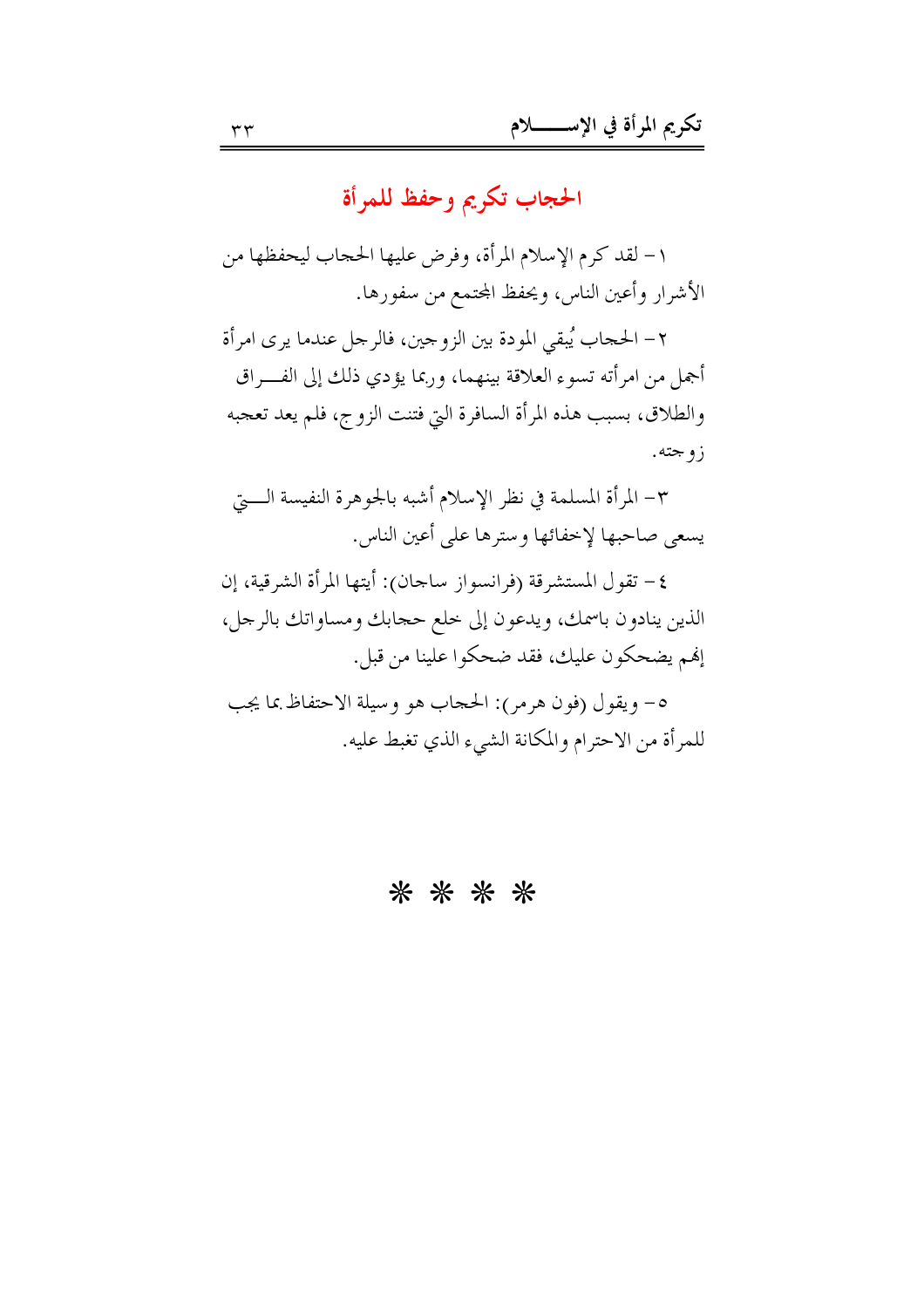تعدد الزوجات تكريم للمرأة

١- إن الإسلام الحكيم الذي أباح تعدد الزوجـــات، هـــو في مصلحة النساء قبل الرحال، حيّ يكفل للبنات والأرامـــل العـــيش السعيد في بيوت أزواجهن. بدلاً من أن يكن عالة في بيـــوت مـــن يعولهن كالأخ والولد، وغيرهما.

٢- إن الدعوة إلى عدم تعدد الزوجات يسبب قلة النسل الذي يسعى إليه أعداء الإسلام لتقليل عددهم، والسيطرة عليهم، كما أنه يسبب كثرة العوانس في البيوت مما يعرضهن للفتنة والفساد والزنسا، لأن النساء أكثر عددًا من الرجال حسب الإحصاء، ولا سيما حينما يتعرض الرجال للقتل في المعارك والحروب، ولذلك قامت مظــاهرة نسائية في ألمانيا بعد الحرب العالمية الأولى يطالبن بتعدد الزوجات.

٣- إن تعدد الزوجات يوافق هذا الزمن، لأن الأمم ينظر إليهـــا بعدد نفو سها، وكلما ازداد عددهم قويت شوكتهم، وبما أن الحروب في فلسطين، والعراق، والبوسنة والهرسك، وكشمير، وأفغانســـتان وغيرها من البلاد الإسلامية سببت قلة الرجال، وكثرة الأرامل اللواتي فقدن أزواجهن، فإن الإسلام يريد من المسلمين ألا يتركوا هـــؤلاء للجوع والفتنة والفساد فسمح بتعدد الزوجات.

٤– تقول الزعيمة العالمية (أيي بيزانت): مـــتي وزنــــا الأمــــور بقسطاس العدل المستقيم ظهر لنا أن تعدد الزوجات الإسلامي أرجح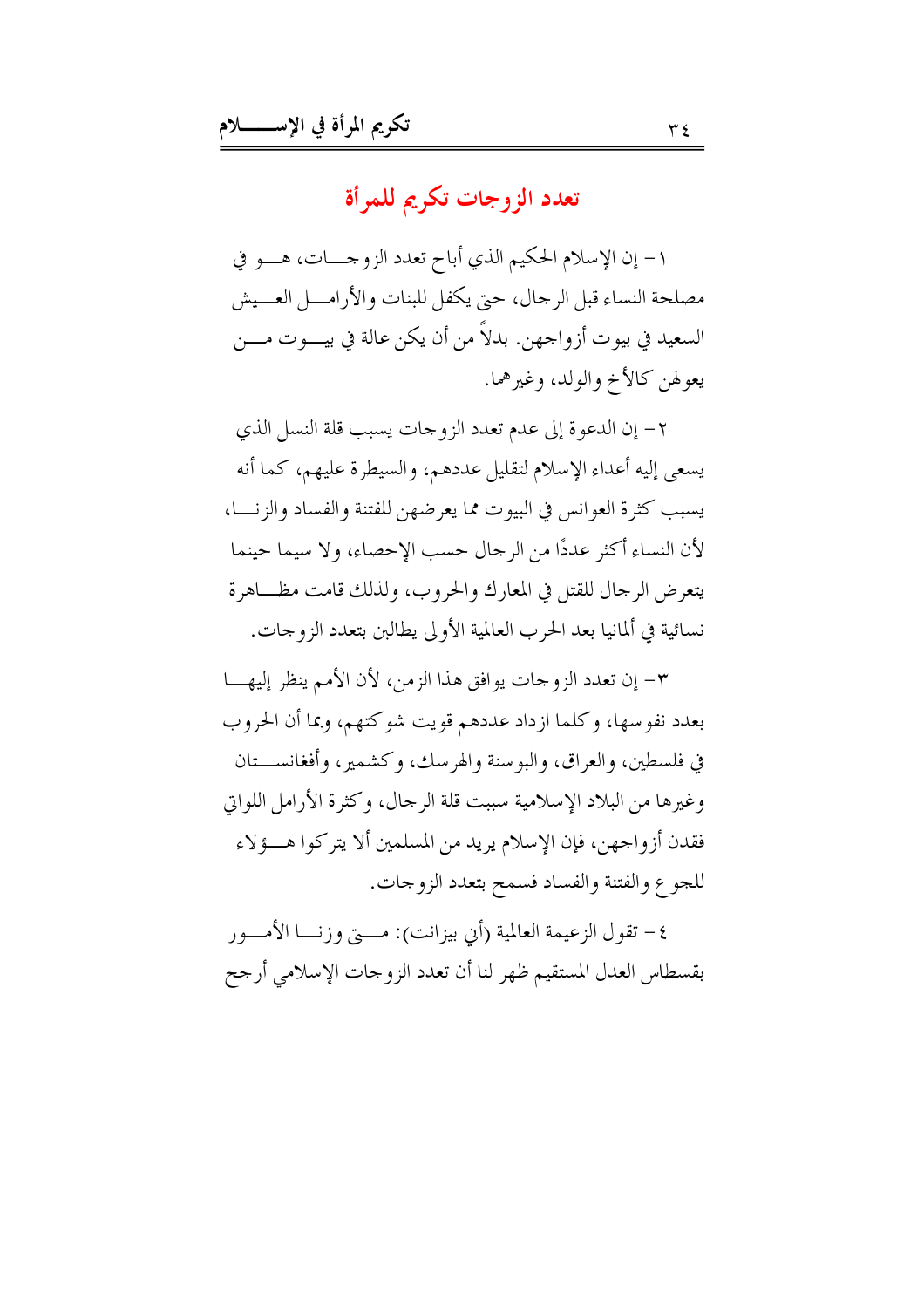وزنا من البغاء الغربي الذي سمح أن يتخذ الرحل امرأة لمحض إشـــباع شهوته، ثم يقذف هما إلى الشارع متى قضى منها أوطاره. أقول هذه شهادة امرأة كافرة على حسن تعـــدد الزوجـــات، والفضل ما شهدت به الأعداء.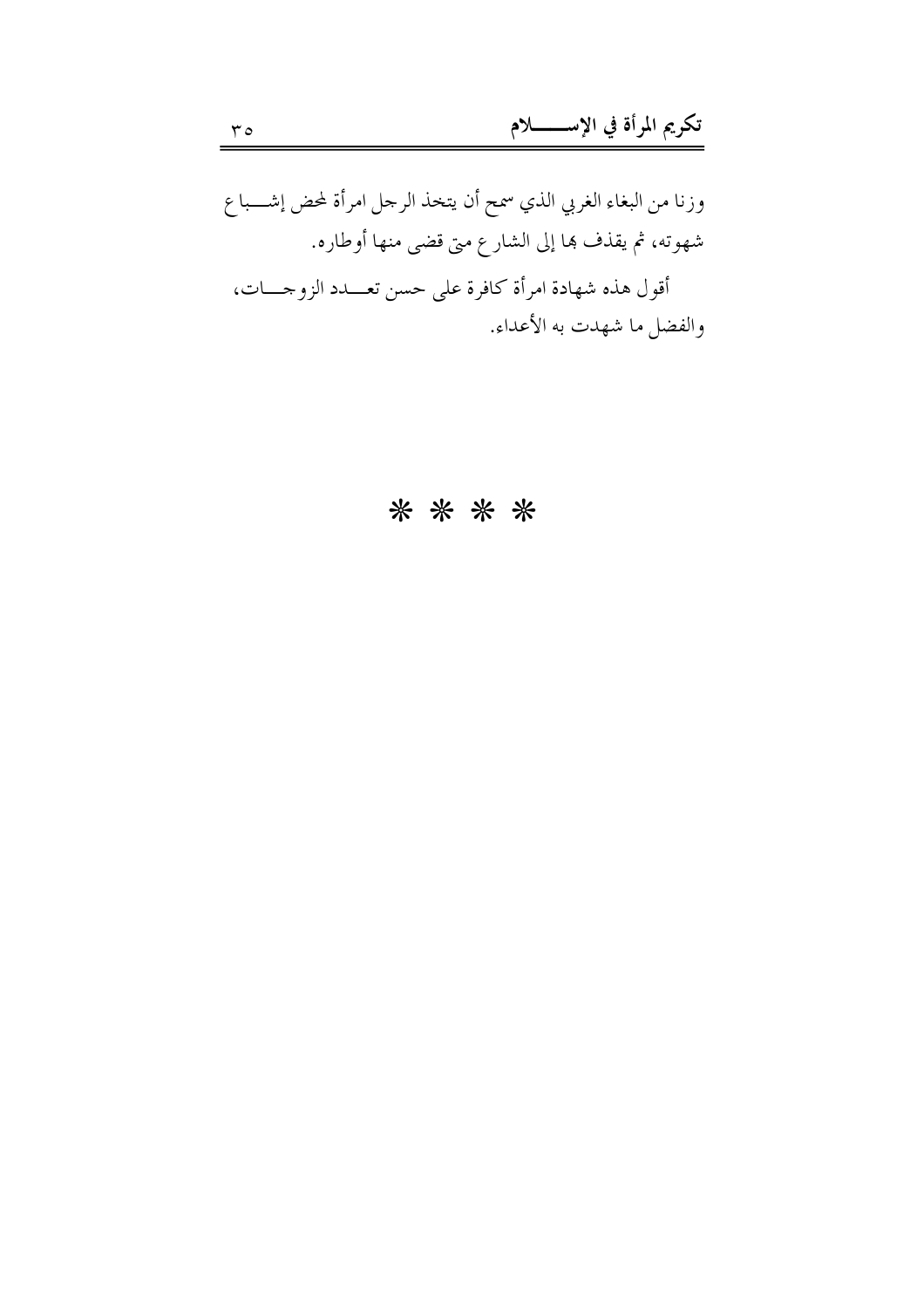## المرأة سلاح ذو حدين

١– لقد حاول أعداء الإسلام في كل عصر من العصور إبعـــاد المسلمين عن دينهم بوسائل متعددة لا تحصي، وكانت إحدى أهـــم هذه الوسائل المستهدفة هي المرأة المسلمة، لألها نصف المحتمع، ووليدة النصف الثاني (من الذكور) ومربيته، فبصلاحها يصـــلح المحتمـــع، وبفسادها يفسد المحتمع وينحل، فلذلك نرى أفمه وضعوا كسل جهودهم وأفكارهم الشيطانية مستخدمين وسائل الإعلام كالتلفاز ، والفيديو، والدش وغيرها من الوسائل التي وضعوا فيها أفلامًا خليعة تفسد المرأة المسلمة.

٢- وقد استطاع شياطين الغرب بمساعدة شياطين الشرق إفساد المرأة المسلمة، فسلخوها من حجاها وعفتها و كرامتها، وأدحلوهـــا جميع ميادين العمل، وجعلوا منها دعايـــات لتصـــريف منتجـــاتمم، فأصبحت المرأة المسلمة بعبدة عن دينها و حجاها، ففسدت الأســـرة وفسد المحتمع بفسادها، فانحجب نصر الله عن هذه الأمة، ونزل همـــا سخطه وغضبه، وأصبحنا أذل أمة بعد أن كنا أعز أُمة، وصدق أمير المؤمنين عمر بن الخطاب حين قال: «نحن قوم أعزنا الله بالإســــلام، ولو ابتغينا العزة بغيره أذلنا الله».

٣- وكذلك لا ننسى أن انحراف المرأة، والانحراف بـــالمرأة كــــان السبب الأول في أن حضارات قديمة الهارت وتمزقت كل ممزق، ونزل ها العقاب الإلهي كالأوجاع والأمراض الفتاكة وغيرها من الممالك''.

<sup>(</sup>١) انظر كتاب الحجاب للمودودي صفحة٦-٣٦.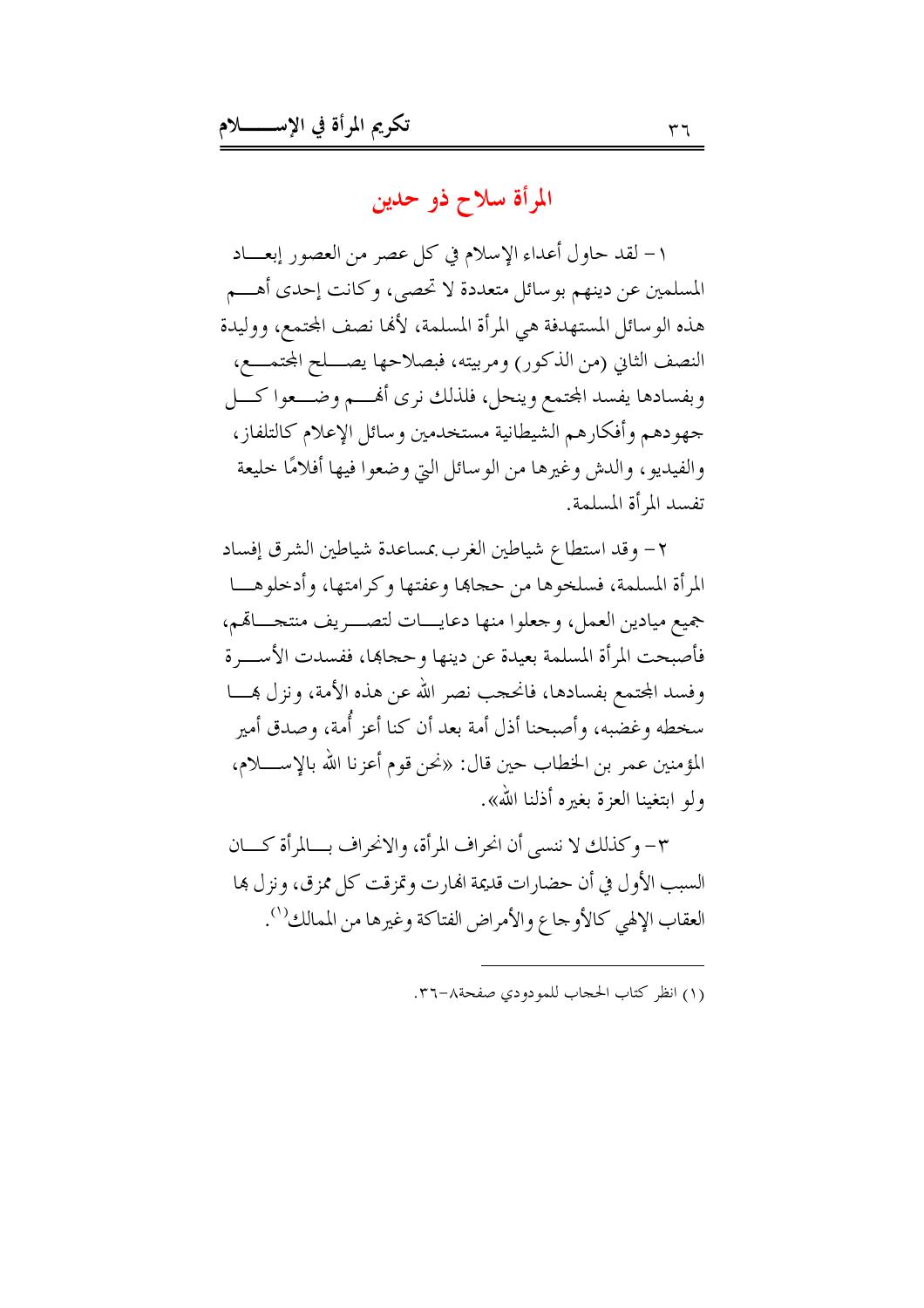٤- أما في عصرنا الحاضر، فلا زلنا نسمع عن الـــبراكين الــــتي هددت سكان إحدى المدن الإيطالية المشهورة بالفساد والسدعارة، ونوادي المرأة، وإذا انتقلنا إلى البلاد الإسلامية لرأينا كيف أن غضب الله عز وجل و سخطه قد نزل في هذه البلاد بسبب الفساد والانحلال، وانتشار الزنا والفاحشة؛ فكثرت بسبب ذلك الزلازل والفتن وغيرها من أنواع العذاب والهلاك والحروب المدمرة، ولـــن يرفـــع الله عنـــا العذاب إلا بالتوبة والرجوع إلى الله.

٥- إن المرأة تملك مجموعة من المواهب العظيمة الجديرة بأن تبين أُمة، لو قامت بواجبها في تربية الأولاد الذين يتكون منهم المحتمـــع، كما ألها تستطيع أن تمدم أُمة إذا فسدت أخلاقها، وتركت الواجبات الملقاة على عاتقها، لذلك قال رسول الله ﷺ: «إن **الـــدنيا حلــــوة** خضرة، وإن الله مستخلفكم فيها، فينظر كيف تعملون، فساتقوا الدنيا، واتقوا النساء، فإن أول فتنة بني إسرائيل كانت في النساء» ", واه مسلم".

وقال ﷺ: «ما تركت فتنة بعدي في الناس أَضرَّ على الرجـــال من النساء» ", واه البخاري".

٦- إن المرأة هي نصف الأمة، ثم هي تلد لنا النصف الآخر، فهي أُمة بأسرها.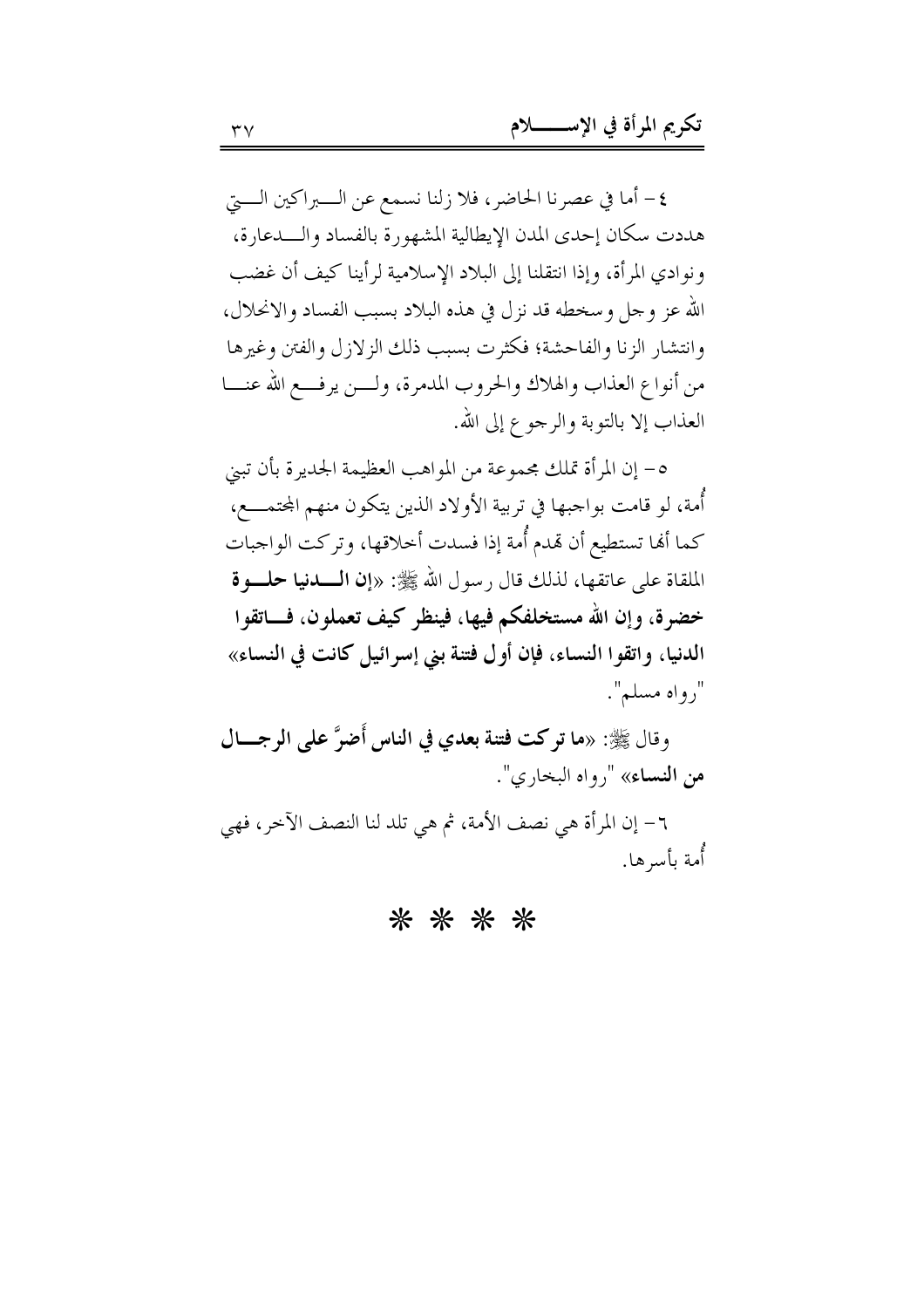## فساد المرأة والرجل

لقد تفنن أعداء الإسلام في إفساد المرأة المسلمة بو سائل وأساليب عديدة لا يمكن حصرها، وجميعها مخططة ومدروسة لإفساد المسرأة المسلمة وسلحها من دينها وأحلاقها وعفتسها، فكانست الأزيساء والموديلات المكشوفة إحدى هذه الوسائل الفتاكة، إنهم يعلمون جيدًا ميول المرأة إلى اقتناء الفساتين المكشوفة، والكوفيرات، وأدوات الزينة المتنوعة، لفتنة الرحال في المعامل والمصانع والمتاحر التي دخلتها المرأة باسم العمل والتقدم والرقى والحضارة الزائفة.

فالمرأة حينما تذهب إلى وظيفتها، فلا بد لها – حسب العادة – من أنواع الألبسة الجذابة، والموديلات المتعددة، والتسريحات المختلفة، وغيرها من أنواع الزينة التي تتغير وتتبدل، وهذا ما يدفعها لصـــرف مرتبها الشهري لتظهر بمظهر أنيق وحذاب، علمًا بأن أكثر الملابسس وأنواع الزينة مستوردة من البلاد الأجنبية الموالية للصهيونية لتمـــدها بالمال للقضاء على المسلمين، فوقع المسلمون في الخســـارة الماديـــة، والخسارة الأحلاقية، والتشبه بالكفرة، وصدق فيهم قول الرســول ﷺ: «لتركبن سَنن مَن كان قبلكم شبرًا بشبر، وذراعًا بذراع، حتى لو أن أحدهم دخل جُحرٍ ضب لدخلتم، وحتى لو أن أحدهم جامع امر أته بالطريق لفعلتموه».

"صححه الألباني في الصحيحة وصحيح الجامع".

وقوله ﷺ: «ما توكت فتنة بعدي أضو عليه الوجسال مسن ا**لنساء**» "متفق عليه".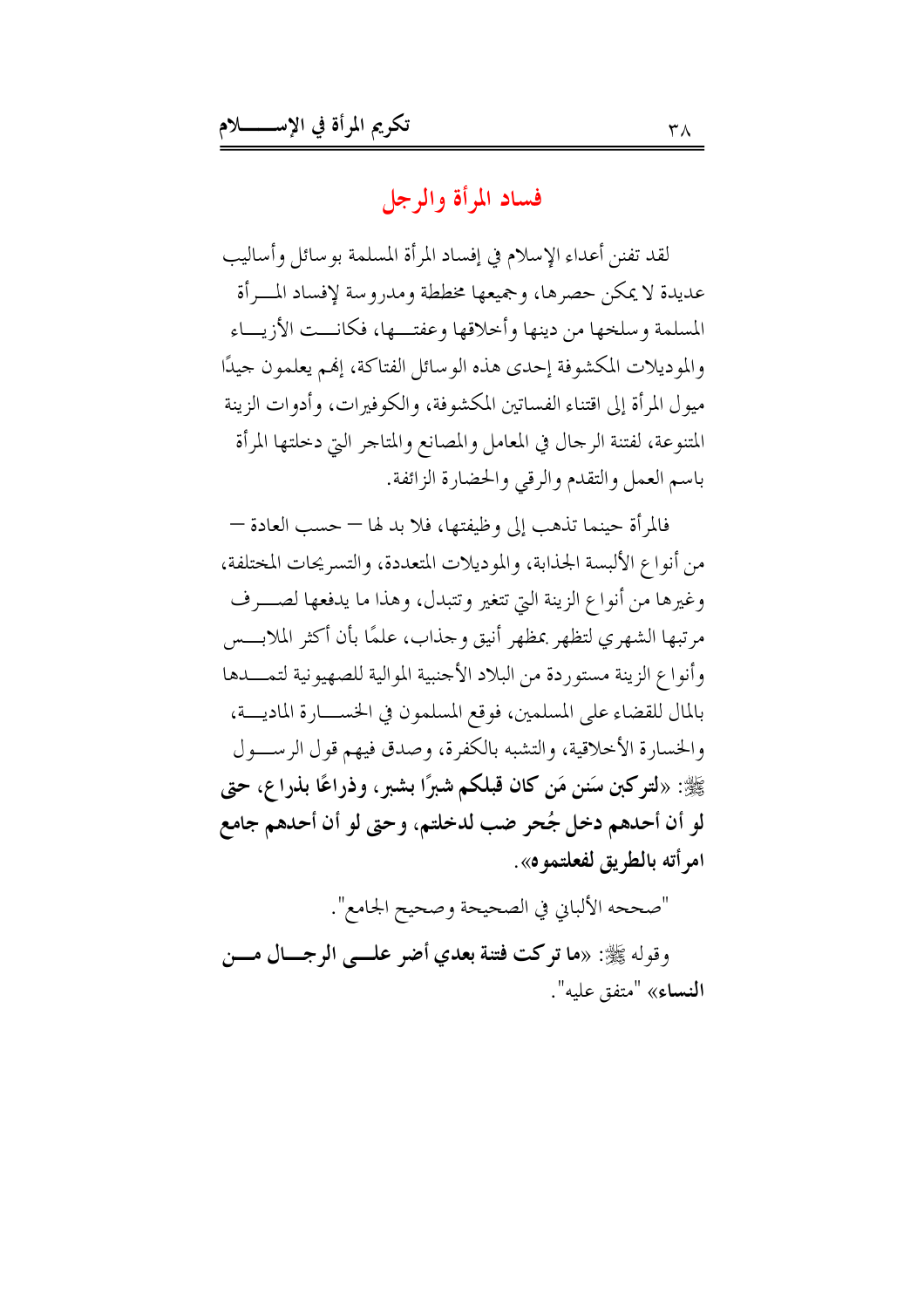مسؤولية المرأة المسلمة

١- لقد كرم الإسلام المرأة، وألزمها بعمل عظيم

في بيتها، وهو تربية أولادها التربية الصالحة، فمن يدري؟ فلعل هذا الطفل الذي تربيه يكون له مستقبل عظيم، فقد يكـــون رئــــيس دولة، أو قائد جيش، أو أي عمل كبير يتوقف عليه صلاح المحتمـــع بأكمله، ولهذا قال أحد الحكماء: «إن المرأة التي تمز السرير لطفلـــها بيمينها، تمز العالم بأسره».

> وصدق الشاعر حين قال: الأُم مدرســــــــة إذا أعـــــــددقا

أعددت شعبًا طيّب الأعب اق

فعمل المرأة في بيتها مهم جدًا إذا قامت بتربية أو لادها التربيسة الصالحة وهو عمل فطري عند المرأة تميل إليه، وتحب القيام به.

٢- تدبير المترل: المرأة هي سيدة بيتها، فهي مسؤولة عنه، تسعى لتحسينه، وتميئة جميع الوسائل لجعله مأوى يأوي إليه الزوج فينســـي أتعابه، وقد قدم لزوجته ما يحتاج إليه البيت من نفقــــات متعــــددة، وأراحها من عناء طلب الرزق الذي لا تستطيعه المرأة.

فالرجل عليه مسؤولية، والمرأة عليها مسؤولية، كــل حســب احتصاصه وفطرته وميوله، وصدق رسول الله ﷺ حين قال: «كلكم راع وكلكم مسؤول عن رعيته، فالإمام راع وهو مسؤول عـــن رعيته، والرجل راع في أهله، وهو مسؤول عن رعيتــه، والمـــرأة راعية في بيت زوجها، وهي مسؤولة عن رعيتها» "متفق عليه".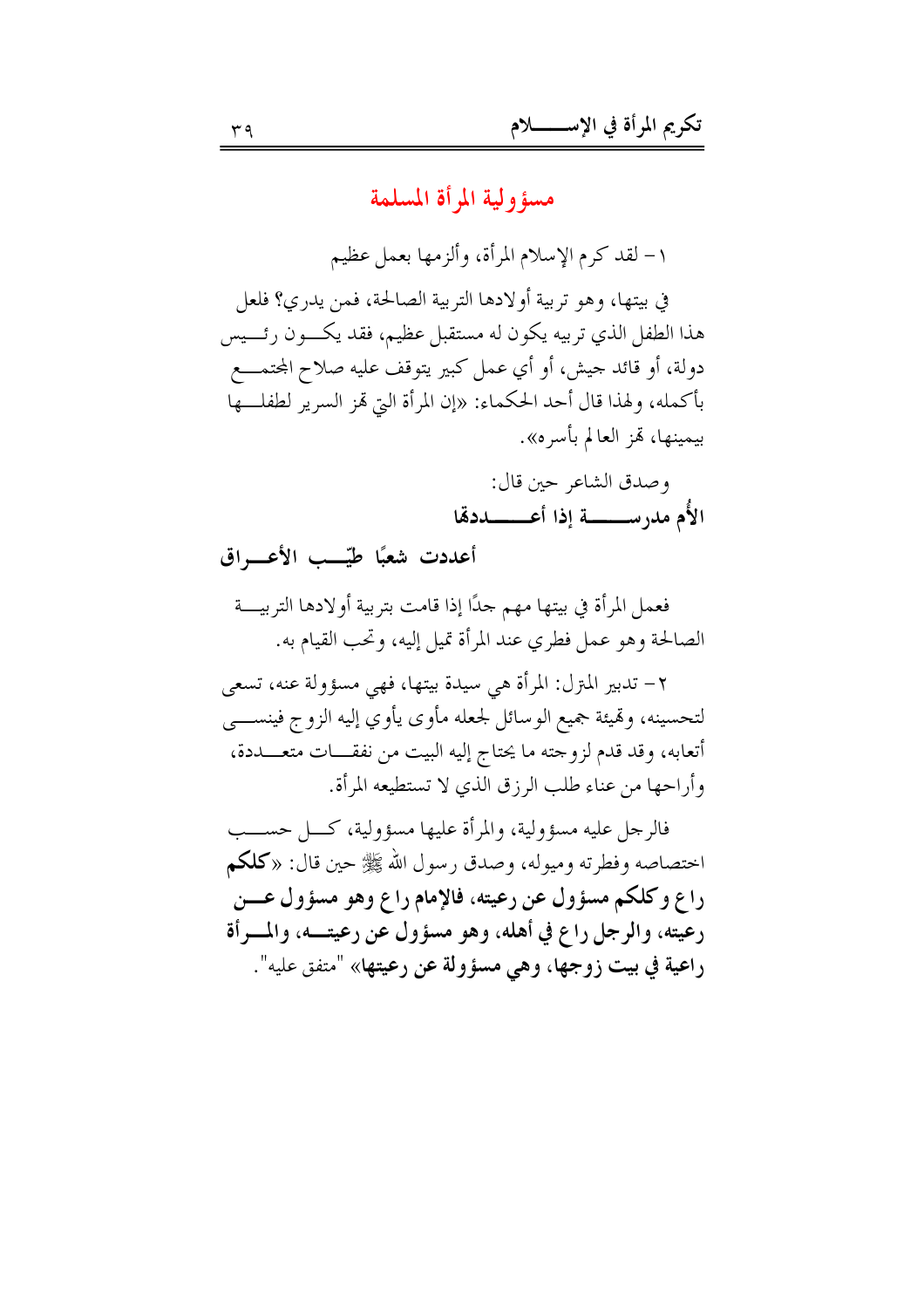# نتائج عمل المرأة خارج البيت

لقد كان لعمل المرأة خارج بيتها نتائج سيئة على نفسها وأسرتما والمحتمع ومنها:

١- مزاحمة الرحال يوميًا في الحافلات والعمل، وقـــد تتعـــرض للإرهاق والتعب، والخطورة أحيانًا بســـبب الاز دحـــام والعمـــل، فيفقدها بعض أنوثتها وجمالها.

٢- إن عمل المرأة خارج البيت يشغلها عن واجبالها المترليـــة، وتربية أولادها، وقد يستاء الرحل من إهمالها، وقد يستاء الرحل مـــن إهمالها، فيضطر إلى طلاقها وفراقها، أو إلى الزواج من غيرها.

٣- قد يسبب العمل طلاقها، وهدم أسرتها، وتشتيت أولادهـــا بسبب علاقتها مع رجل في العمل، لأن الشيطان يجري من ابـــن آدم مجري الدم.

٤ – إن عمل المرأة يسبب فراقها لأو لادها مما يفقدهم عاطفتـــها وتربيتها لهم، وقد يسبب انحرافهم وشذوذهم مما يدفعهم إلى الحرائم، كما أوضحت تلك النتائج في المحتمعات الغربية.

ه – ومن النتائج السيئة أن الوظيفة قد تقضى على الطفل: فهذه موظفة حان وقت دوامها، وولدها مريض، وهو ينادي أُمه: إلى من تتركيبي وحدى في البيت؟ ولكن الأم كانت مضطرة للالتحــاق بعملها فتركته وهو يقول: أمي، أمي، بصوت خافت؟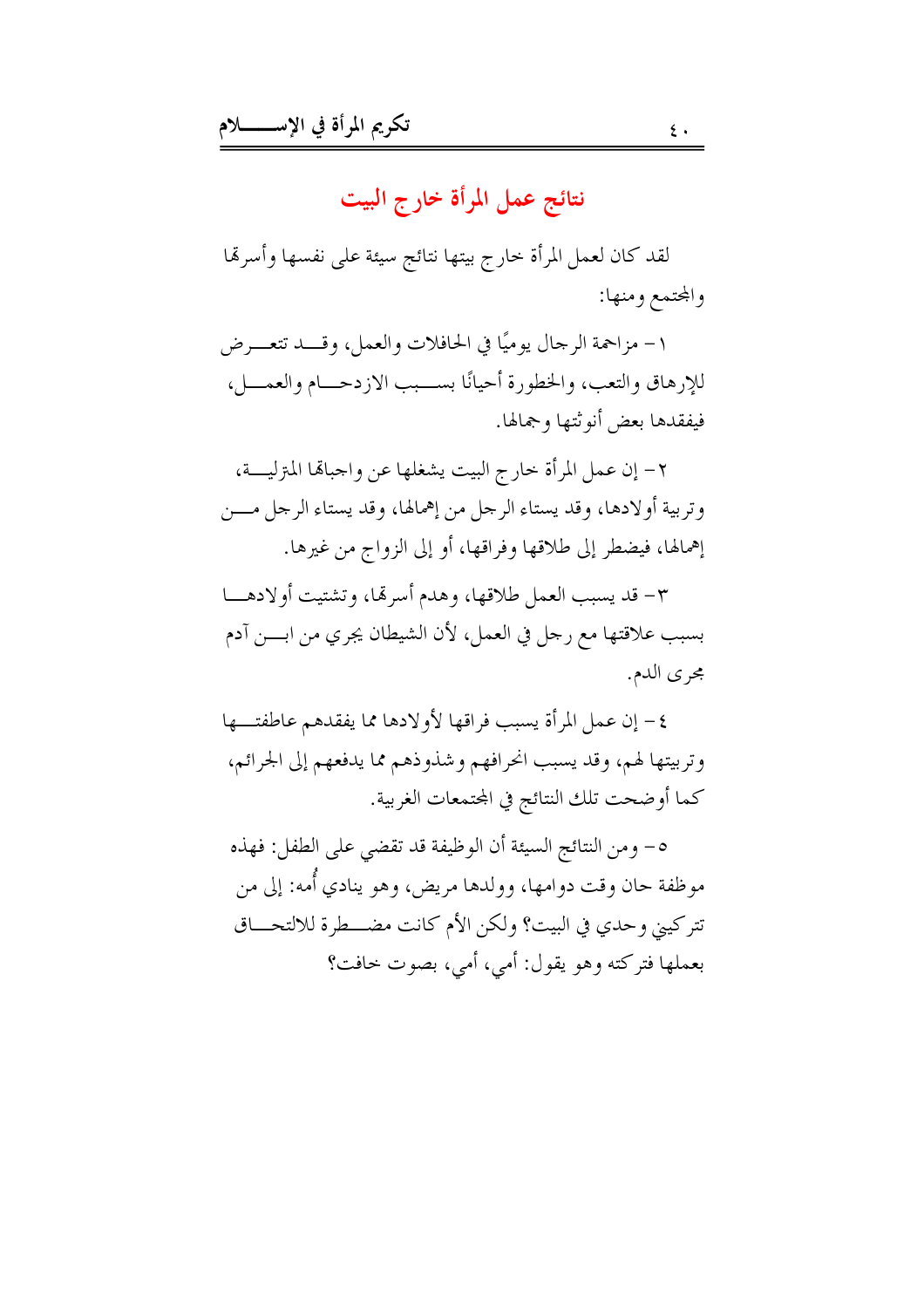وحينما عادت الأم إلى البيت وجدت ولدها جثة هامسدة قسد فارق الحياة، وحزنت وبكت على طفلها، وندمت على فعلها حيث لا ينفع الندم، وقالت في نفسها:

ما هي الفائدة من هذه الوظيفة؟ بل ما الفائدة من المال الــــذي يكون سببًا في موت طفلي، وهو أعز ما يملكه الإنسان؟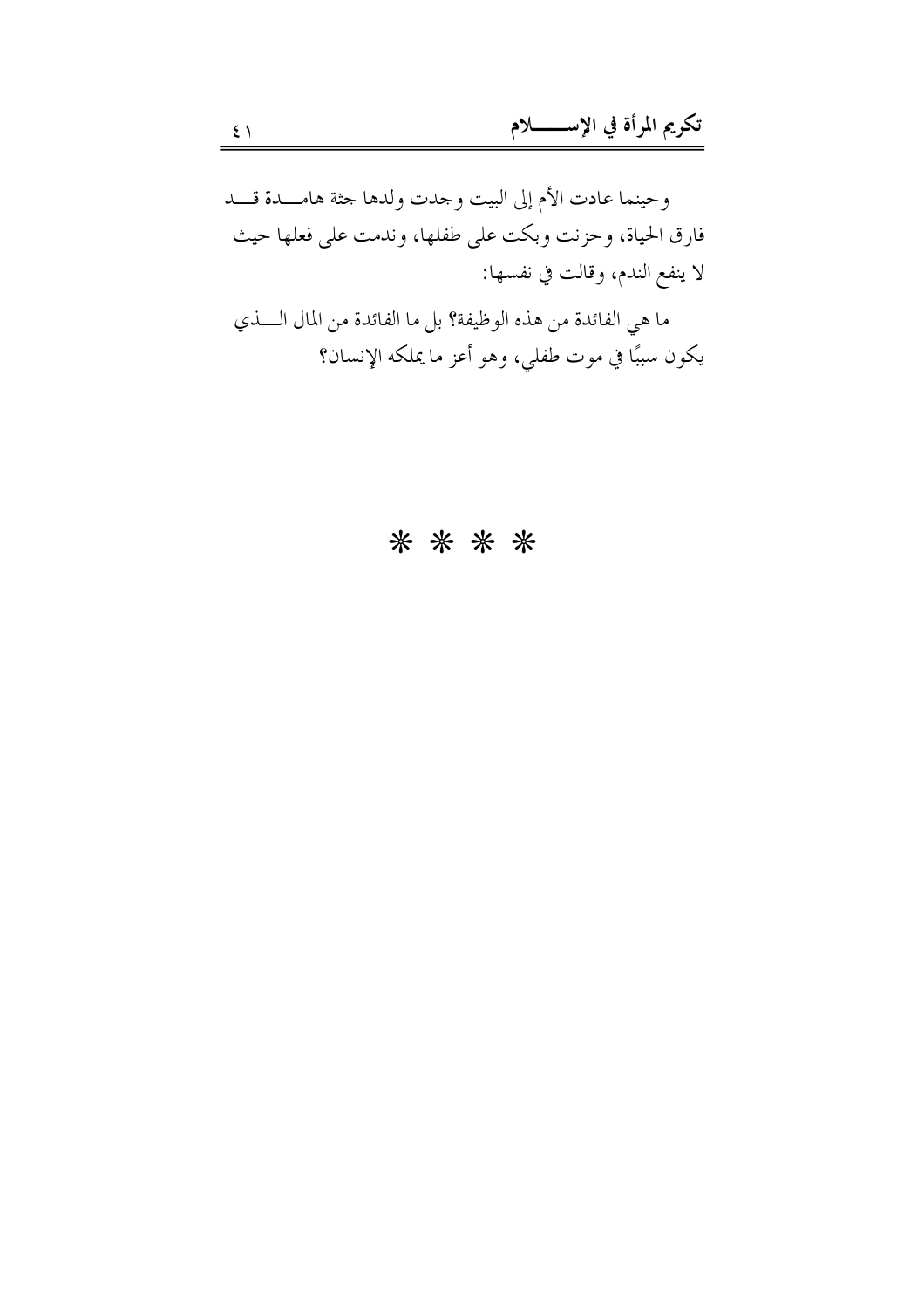المرأة سبب البطالة في المجتمعات الغربية

١- لقد دخلت المرأة جميع ميادين العمل في المحتمعات الغربيــــة، فكثرت البطالة في تلك المحتمعات بشكل متفاقم، مما تعسر على علماء الاقتصاد إيجاد حلول لتخفيف حدة البطالة، أو توقيف زيادهّا علـــى الأقل، وكان السبب الرئيسي والمباشر للبطالة في تلك المحتمعات هو دخول المرأة جميع ميادين العمل دون استثناء: مزاحمـــة الرجـــال في الدوائر الحكومية والشركات، والمصانع، وغيرها من الوظائف.

٢- إن الأزمات الاقتصادية التي أصابت المحتمعات الغربية جعلها تسرح عددًا كبيرًا من الموظفين والعمال، وأول ما وقع عليه التسريح هم الرجال، لأن أصحاب الشركات والمصانع والمحلات التجاريـــة وغيرها يفضلون الاحتفاظ بالمرأة على الرجل لما للمرأة من جاذبيـــة وأنوثة وإغراء لجلب الزبائن والحلفاء.

٣- ومن المؤسف أن تحذو البلاد العربية والإســــلامية حــــذو المحتمعات الغربية فتدحل المرأة ميادين العمل في دوائر الحكومة، حيّ المحاماة، وكثيرًا ما تدحل في الشركات، والمؤسسات الخاصة والعامة، وحيّ المعامل، مما سبب البطالة للرحال الذين عليهم مسؤولية الإنفاق على أسرهم، وتدهورت الأحلاق، وانتشرت الفاحشــة في تلـــك الأماكن التي اختلط فيها الرجال والنساء، وساءت العلاقة بين الزوج وزوجته نتبجة هذا الاختلاط.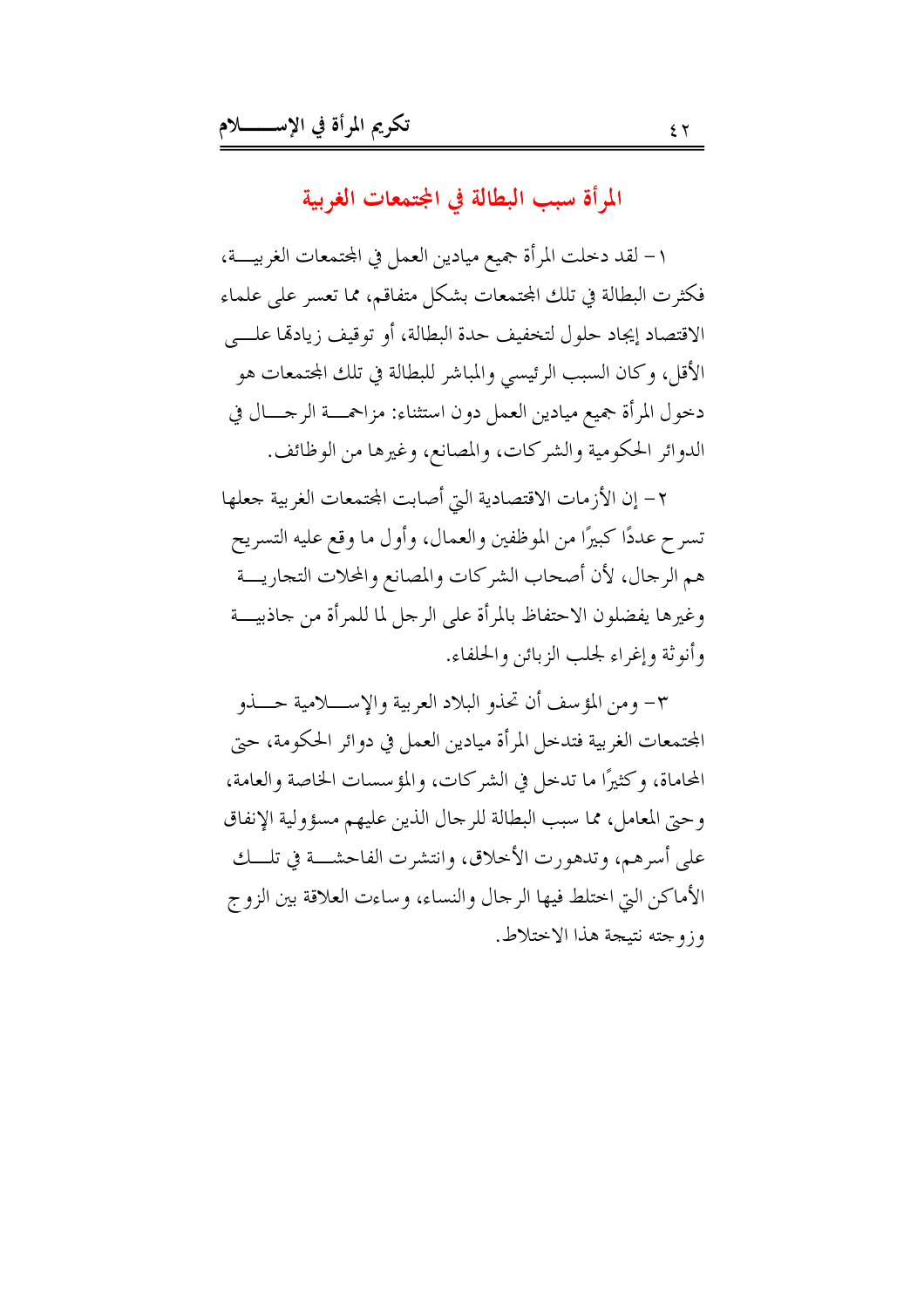خطر الاختلاط في المدارس

إن اختلاط الرجال بالنساء ولا سيما في المدارس له خطر عظيم على الرحل والمرأة، وعلى الطلاب والطالبات.

١- كانت إحدى كليات الزراعة في بلد عربي إسلامي تحـــري تحارب لطلاها وطالبالها في المزرعة، فكان أحد الطلاب يذهب بطالبة إلى أماكن الحمامات، ليختلي ها في الحمام بعد أن ترك التجـــارب الزراعية، وقد رآه حارس المزرعة يدخل الحمام مع زميلتـــه، وهـــذه السمعة السيئة تؤثَّر على الطالبة أكثر من الطالب.

٢ – كثيرًا ما يجتمع المدرسون والمدرسات في غرفــة واحـــدة، ويحصل المزاح، وتتبادل الضحكات، فيكون الفساد، وتتغير نفســـية الزو ج على زوجته، فلم تعد تعجبه، لأنه رأى أجمل منها، وكانـــت المشاكل بين الزوجين التي تؤدي إلى الطلاق، والسبب في هذا الفراق هذه المدرسة السافرة التي حلست مع المدرس فأفسدته.

٣- حيّ الأطفال الصغار الذين كانوا يتعلمون عند المعلمـــة، ثم انتقلوا إلى الصف الذي يعلمهم فيه معلم كانوا يتحدثون لمعلمهم عن مشاكلهم مع المعلمة؛ وأن أحد الطلبة كان ينظر إلى فخـــذ المعلمـــة عندما تنحيٰ نحو الأرض.

٤– لقد حمى الله البلاد السعودية من هذا الاختلاط الضــــار في جميع مراحل التعليم، فكانت الطالبة السعودية أكثر التزامًا بالحجاب والأحلاق من غيرها.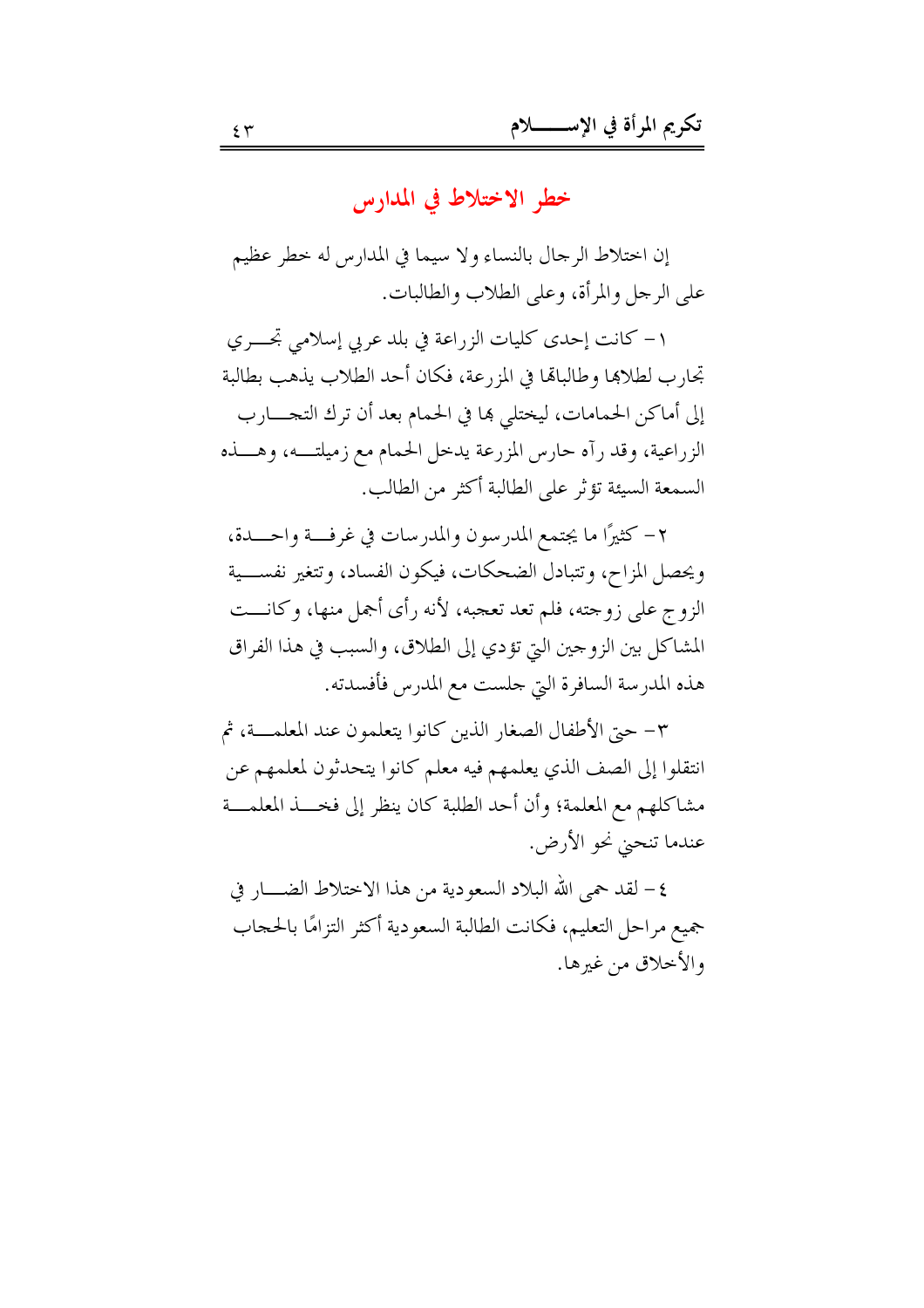شروط عمل المرأة المسلمة

إن الإسلام الذي كرم المرأة أحسن تكريم، وسمح لهـــا بالعمــــل النبيل ضمن أسرهًا ومجتمعها، حتى تكون عنصرًا أساسيًا وفعـــالاً في بناء الأسرة المسلمة والمحتمع المسلم، والدول المسلمة، فالإسلام لا يمنع المرأة المسلمة منعًا باتًا، بل حدد لها نوعية العمل، مع مــــا يتناســــب وطبيعتها اليّ فطرها الله عليها، ووضع لعملها شروطًا تحفــظ لهـــا کہ امتھا:

١- ألا تختلط المرأة بالرجال في عملها، فهذا الاختلاط يضــــر المرأة والرجال.

٢- أن يكون العمل بموافقة الزوج أو الأب، أو الأخ، أو مَن هو مسؤول عنها.

٣– أن يتناسب العمل مع طبيعتها بعيدًا عن الإرهاق والتعـــب الشديد الشاق.

٤- يجب على المرأة أن تعمل في المحالات التي تعود على المحتمع بالنفع والفائدة:

(أ) في مجال التربية والتعليم: لتستطيع أن تعلم البنات بدلاً مـــن تعليم الرجال لهن.

(ب) في مجال الطب، والتمريض النسائي حتى تداوي النساء بدلاً من الأطباء.

(ج) الخياطة النسائية: لكي تخيط لبنات جنسها فلا يــــذهبن إلى الخياطين من الرجال.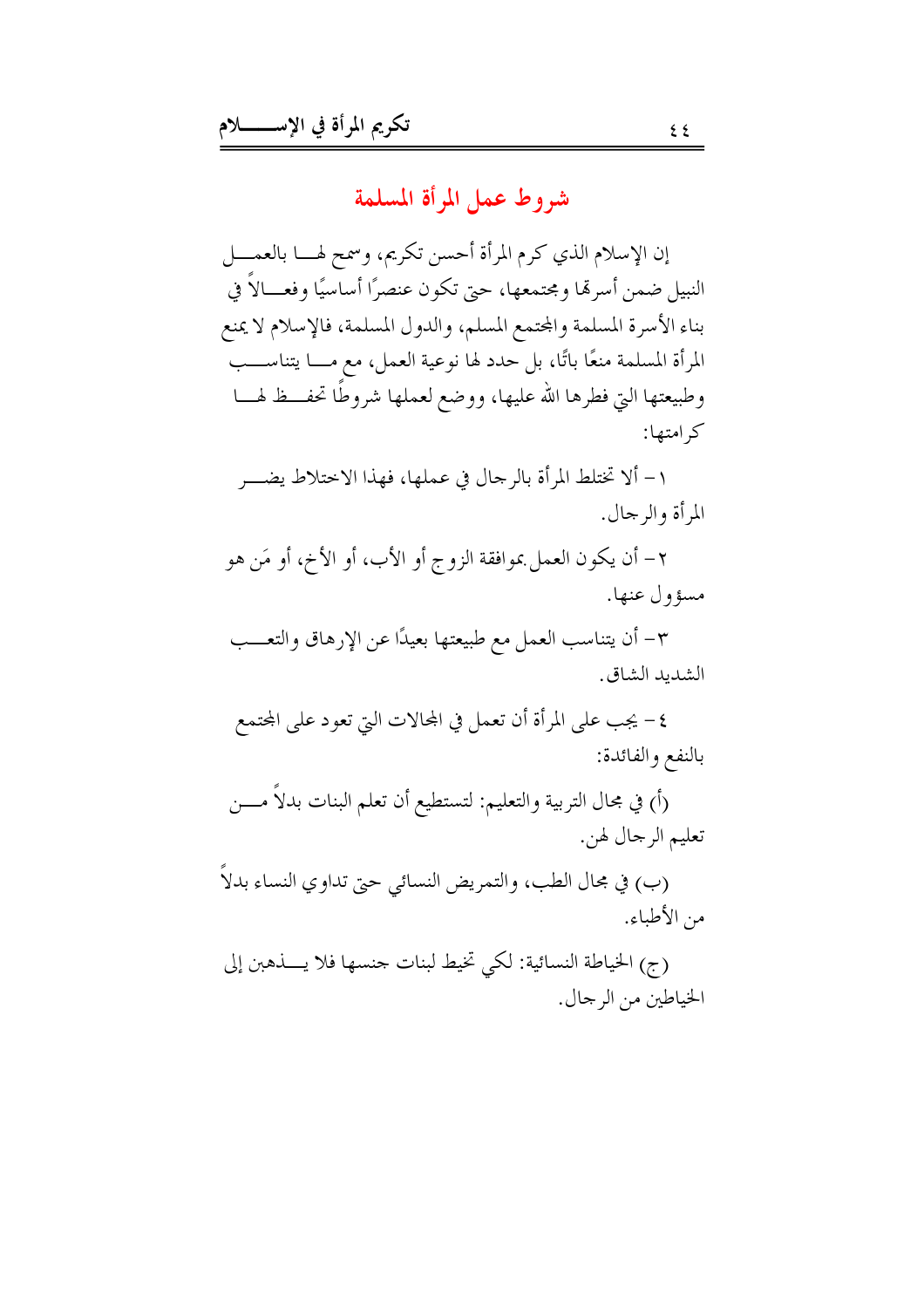(د) ألا يأخذ عملها جُلٍ وقتها، وأن تعطي شيئًا من وقتها لأداء واجبالها المترلية، وتلبية رغبات زوجها، والحرص على تربية أولادها. (هـ) ألا تتزين عند خروجها، ولا تضع المساحيق على وجهها، ولا تتعطر، بل تلبس الجلباب الأسود الطويل العريض، وتغطى الوجه عند ملاقاة الرجال.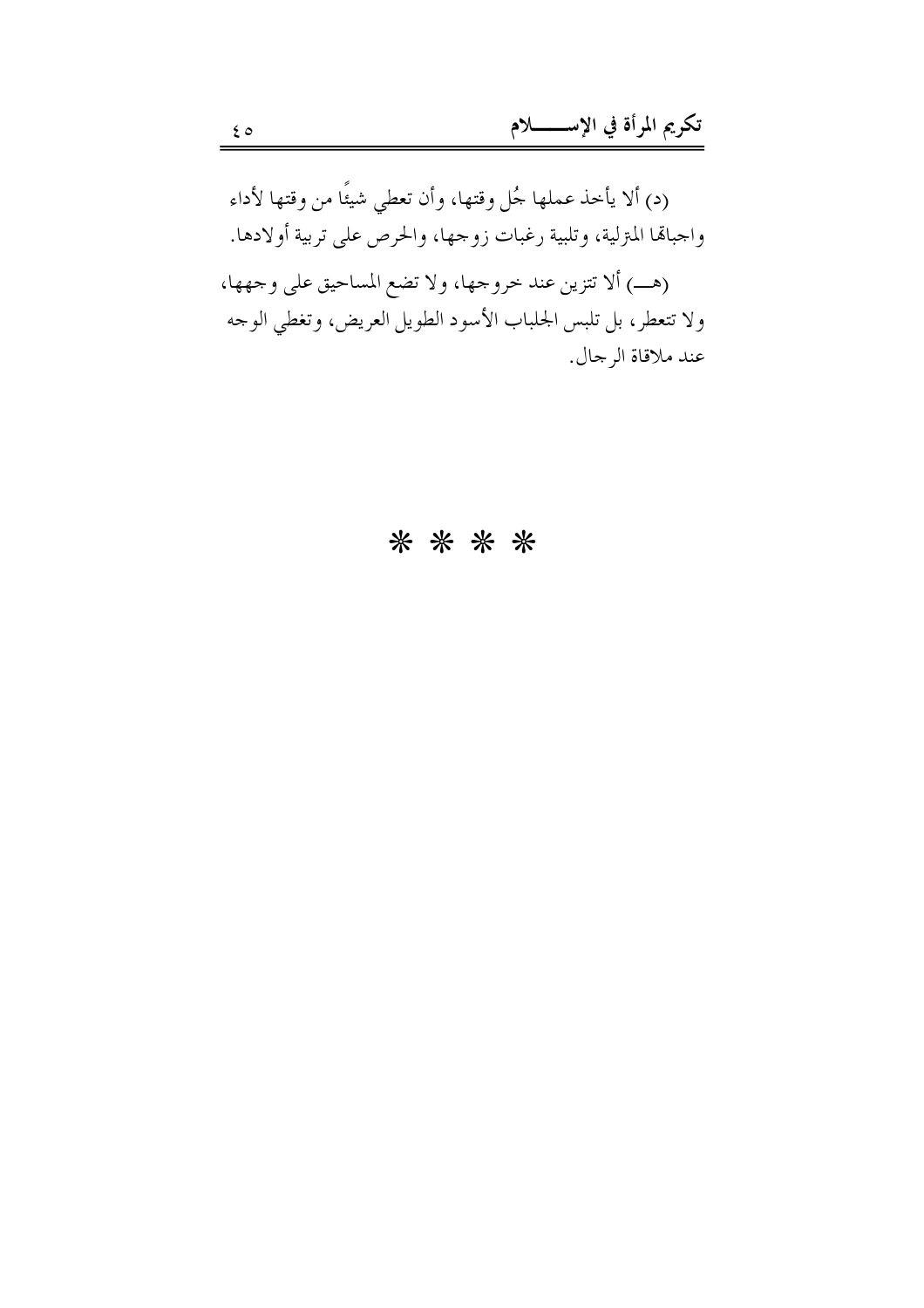# كيف تختار المرأة زوجها؟

وكيف يختارها؟

١- لا تنظري إلى المال والجاه والجمال، واختاري صاحب الدين لقول الرسول ﷺ: «إذا أتاكم من ترضون خُلُقه ودينه فزوجوه، إلا تفعلوا تكن فتنة في الأرض وفساد عريض» "حسن رواه الترمـــذي وغيره".

٢- إذا أحبك الزوج صاحب الدين فسيكون لك عونًا علــي أمور دينك ودنياك.

٣- إذا لم يحبك فهو على الأقـــل لا يكرهـــك، ولا يظلمـــك ويحتقرك، فهو يعمل بقوله ﷺ: «لا يفرك مؤمن مؤمنة، إن كره منها خلقًا، رضي منها غيره». "رواه مسلم".

٤– الزوج المتدين يكون لك عونًا على تربيـــة أولادك التربيـــة الاسلامية الصحيحة.

ه- سيكون الإسلام هو المرجع الأساسي لحياتكمــا ترضــيان الحكم به، فيحقق لكما سعادة الدنيا والآخرة.

٦- الزوج المتدين ينصحك إذا أحطأت، ويبين لك الصــواب، فاقبلي منه.

٧- على الزوج المسلم أن يختار الزوجة الصالحة المتمســكة بالدين، المحجبة التي تحفظ بيتها وأسرها من الفساد، وتراعي حق الزوج عليها امتثالاً لقول الرسول ﷺ: «**تنكح المرأة لأربع: لمـــا**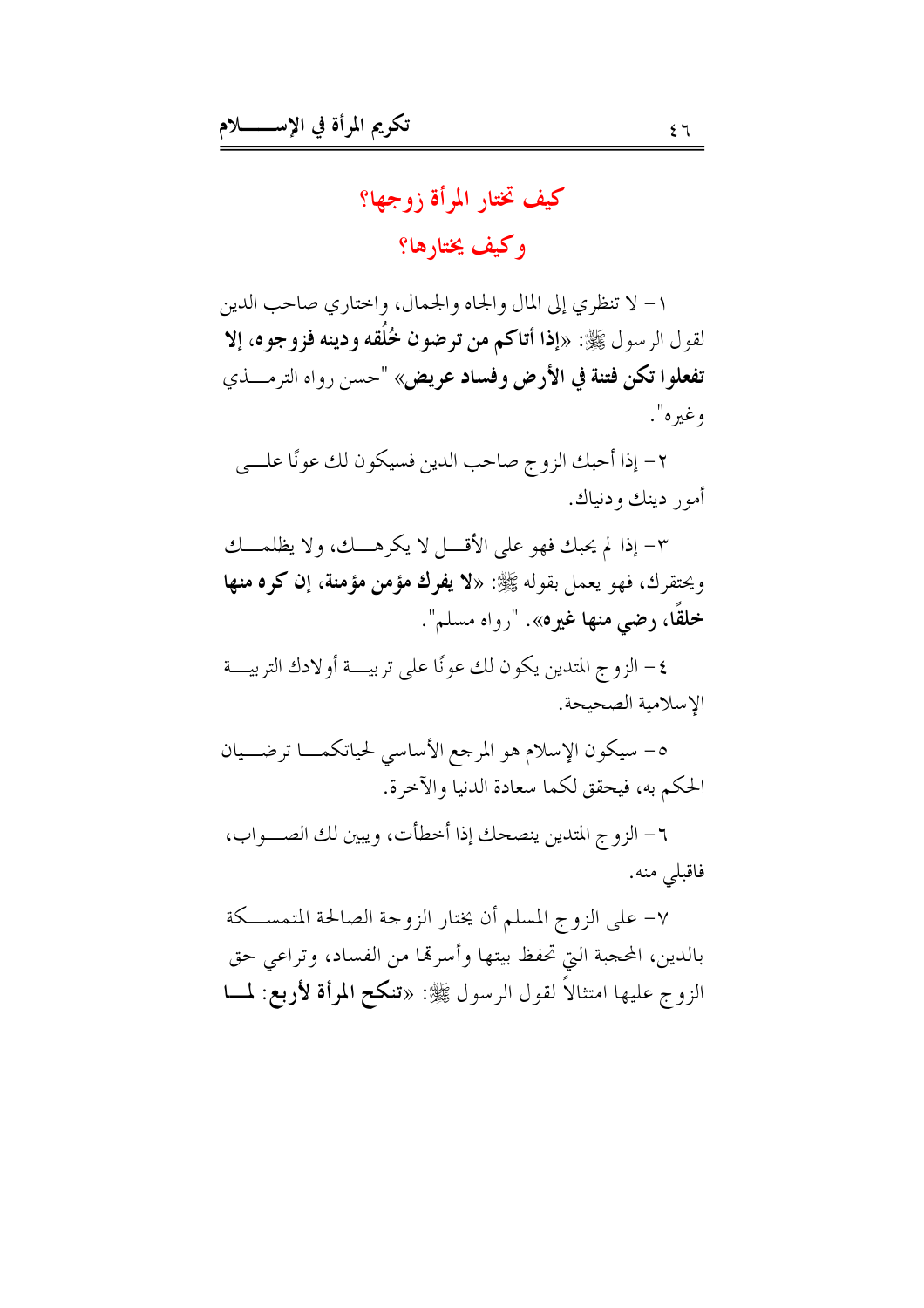لها، ولحسبها، ولجمالها، ولدينها، فاظفر بذات الدين تربستْ يداك». "متفق عليه".

والهدي النبوي يبين للزوجين أن العبرة للعمل لا للشكل: قـــال ﷺ: «إن الله لا ينظر إلى صوركم وأجسامكم، ولكـــن ينظـــر إلى قلوبكم وأعمالكم». "رواه مسلم".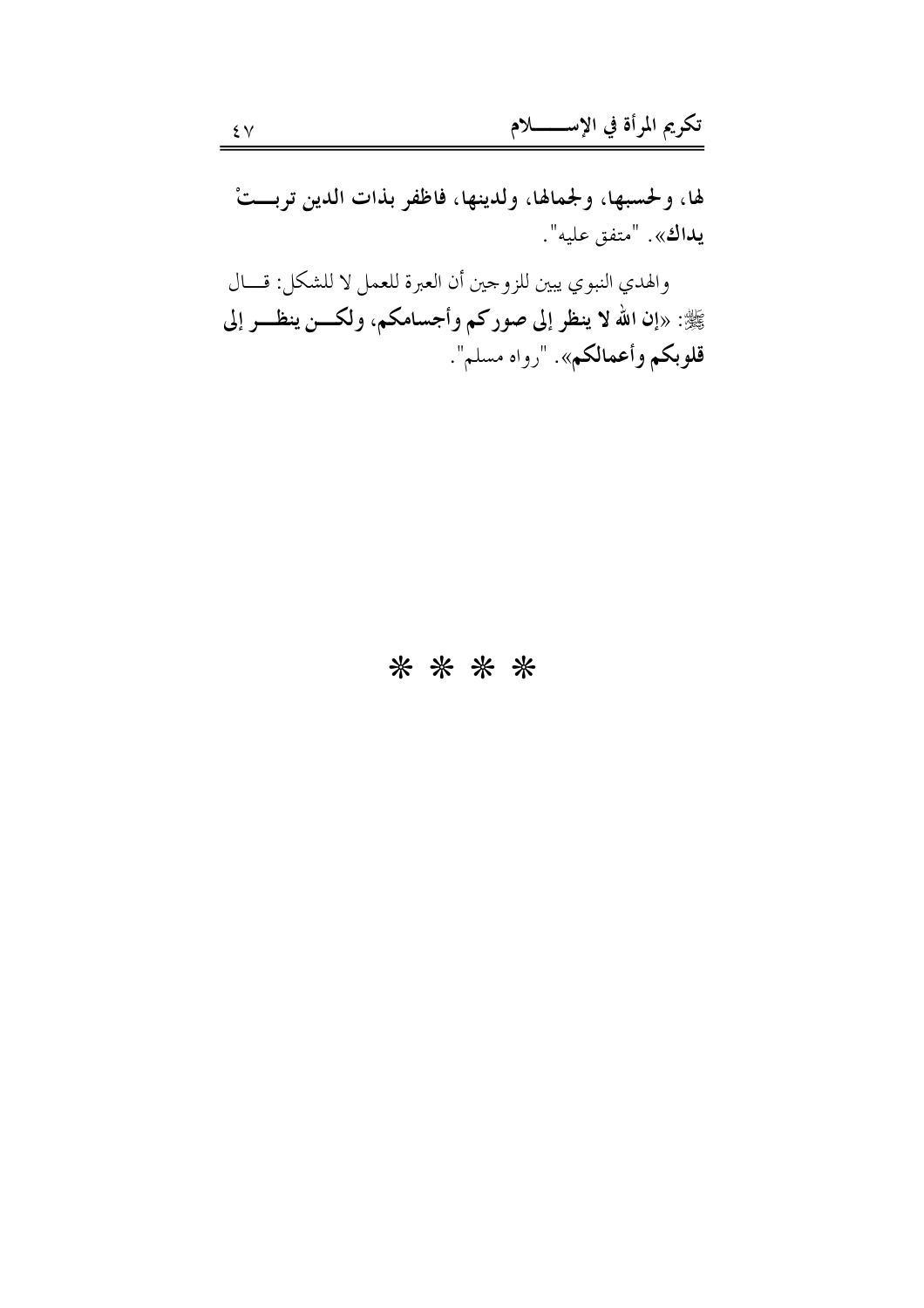حرية المرأة في اختيار الزوج

لقد كرم الإسلام المرأة، وحفظ لها حقها في اختيــــار الــــزوج، واحترم إرادتما وهذا الموقف من أدق المواقف في حيالهــــا، وأمسِّـــها بمستقبلها ويتجلى هذا التكريم وهذه الحرية للمرأة فيما يلي:

إذن البنت في الزواج: لقد أعطى الإسلام حق المرأة البكــر في اختيار الزوج. عن عائشة رضي الله عنها قال: سألت رسول الله ﷺ عن الجارية يُنكحها أهلها، أتُستأمر أم لا؟ فقال لها رســـول الله ﷺ: «نعم تُستأَمَرِ » فقالت: فقلت له: إنها تستحي، فقال رسول الله ﷺ: «فذلك إذها، إذا هي سكتت» "أحرجه البخاري في النكاح".

١ – البكر الصغيرة: يجوز للأب أن يزوج بنته الصغيرة بـــدون إذها، قال الحافظ ابن حجر إذ لا معنى لاستئذان من لا تــــدري مــــا الإذن؟ ومن يستوي سخطها وسكوتما. "فتح الباري ١٩٣/٩".

والدليل من القرآن قول الله تعالى: ﴿ وَأَنْكِحُوا ۚ الْأَيَامَى ۚ مِنْكُمْ ﴾  $\lceil \mathbf{r} \mathbf{r} : \mathbf{r} \rceil$ 

والأَيِّم: الأنثى التي ليس لها زوج صغيرة كانت أو كبيرة.

والدليل من السنة أن أبا بكر زوج عائشة رسول الله ﷺ وهـــي بنت ست سنين، وبني ها وهي بنت تسع سنين. "متفق عليه".

٢- المرأة البالغة الثيب: وهي التي تزوجت ثم فارقت زوجهــا فلا يجوز تزويجها بغير إذنها ورضاها، وإذها: كلامها. قال رسول الله ﷺ: «لا تُنكح الأيُّم: حتى تُستأمر» "رواه البخاري"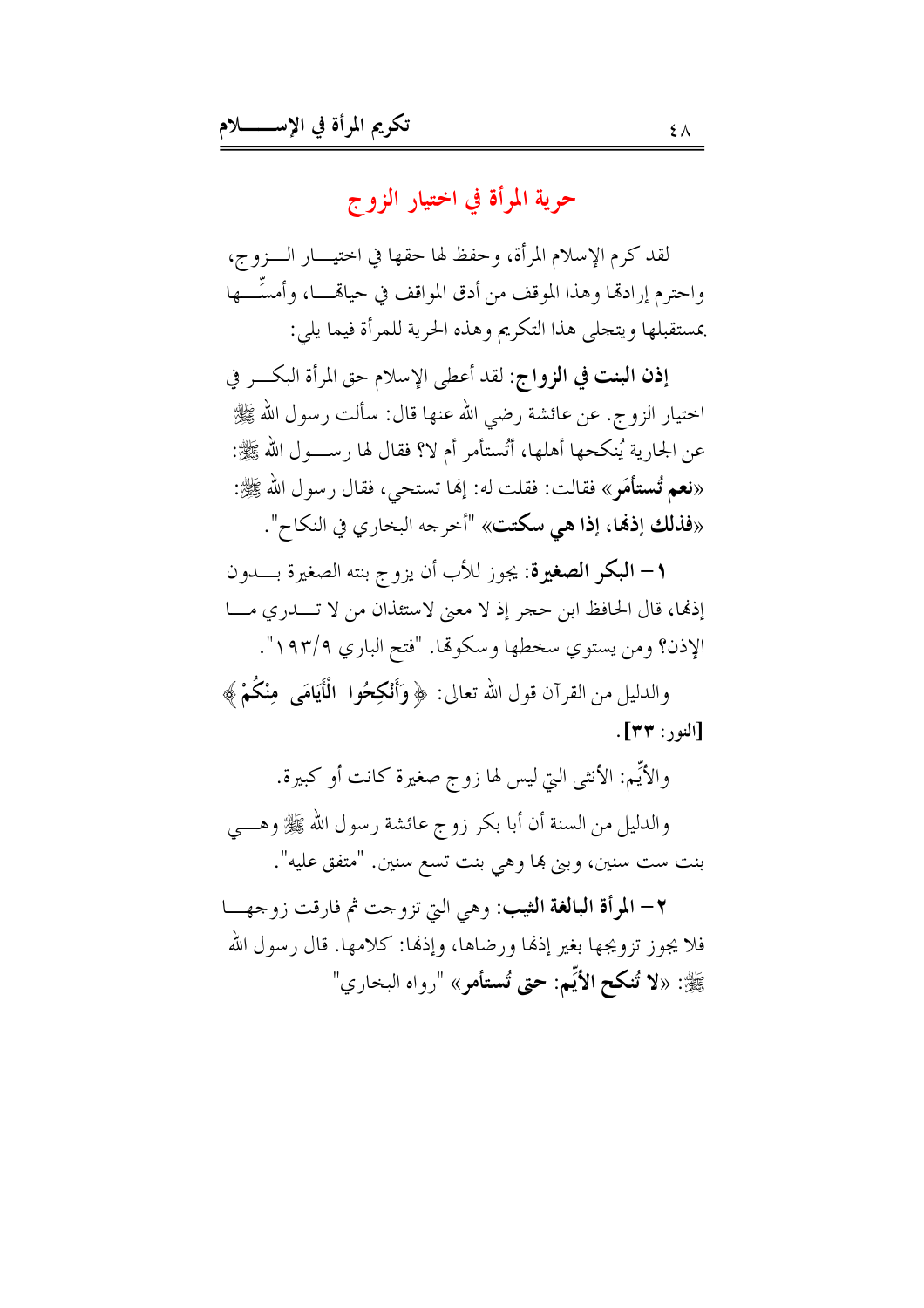قال الحافظ ابن حجر: وظاهر الحديث أن الأيِّم: هي الَّتيب التي فارقت زوجها بموت أو طلاق لمقابلتها بالبكر ، وهذا هو الأصل.

والمعنى: لا يعقد عليها حيٍّ يُطلب الأمر منها، وتسأمر بسذلك. "فتح الباري ٢٩/٩".

قال البغوي: فإن زوِّجَها وليها بغير إذها فالنكاح مردود. وعن حنساء بنت حدام الأنصارية رضي الله عنها: «أن أباها زوجها وهي تُبِّب، فَكرهت ذلك، فأتت رسول الله ﷺ، فردَّ نكاحها» "أخرجـــه البخاري".

٣- البكر البالغة: لا يجوز لوليها أن يزوجها حتى يأخذ رأيهـــا قال رسول الله ﷺ: «لا تُنكح البكر حتى تُستأذن، ولا الثيب حتى تُستأمرٍ، فقيل له: إن البكر تستحي،فقال: إذهْـــا صـــمالها - وفي رواية – **البكر : يستأذهَا أبوها**». "رواه البخاري".

وهذا الاستئذان يشمل الأب وغيره، ممن هو ولي عليها.

وأيضًا فإن الأب ليس له أن يتصرف في مالها إذا كانت بالغة إلا بإذنها، قال ابن القيم رحمه الله: ومعلوم أن إحراج مالها كلـــه بغــــير رضاها أسهل عليها من تزوجيها بمن لا تختاره بغير رضاها.

[انظر زاد المعاد ج٥/٩٩].

"انظر هذا البحث في كتاب: (المرأة بين تكريم الإسلام وإهانـــة الجاهلية) للأخ محمد إسماعيل المقدم".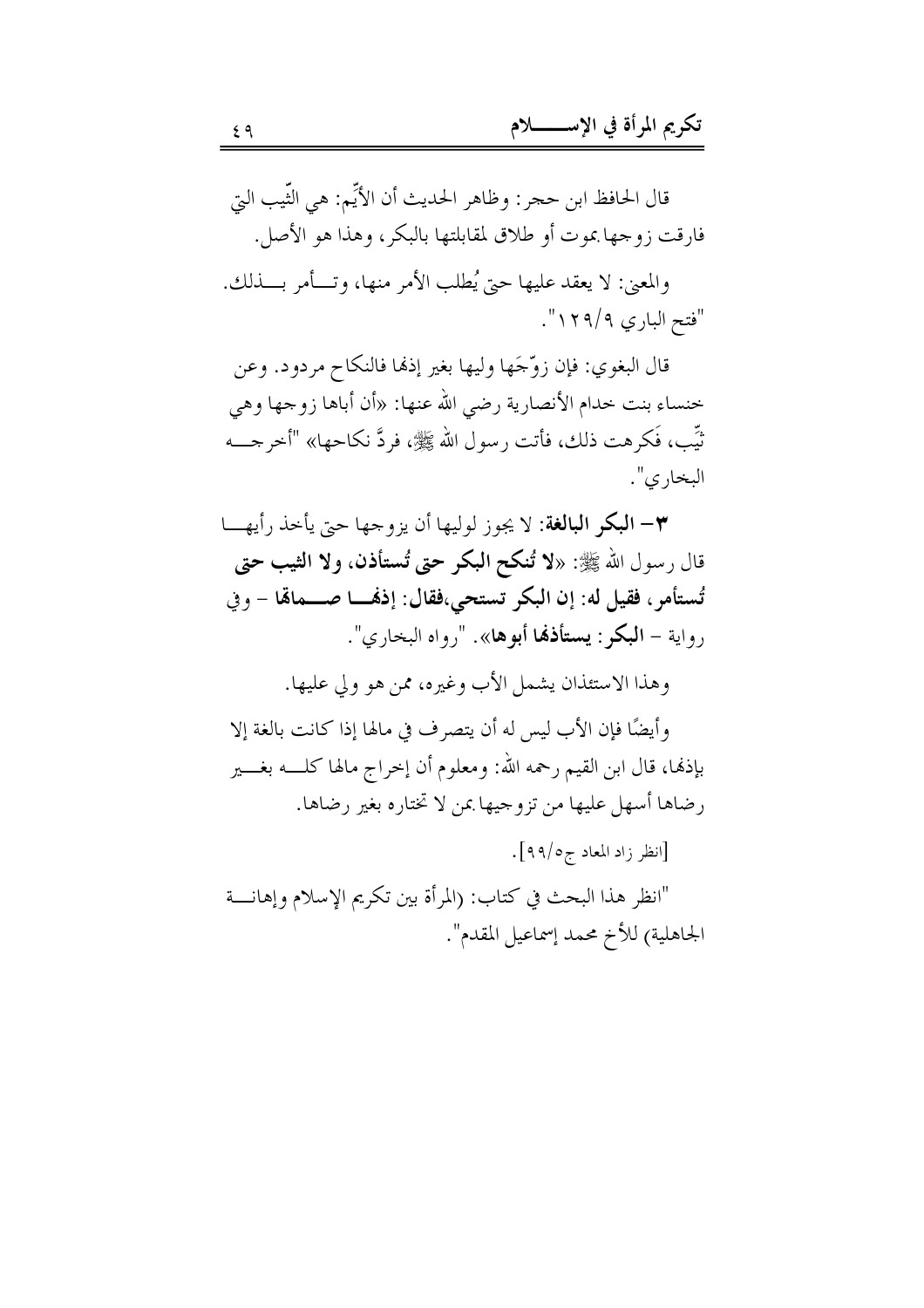# الرسول ﷺ یکرم البنات

لقد أمر الرسول ﷺ الآباء والمربين بحسن صحبة البنات، والعناية هن، ورغب في الإحسان إليهن، ورحمتهن:

١– قال , سول الله ﷺ: «من عال<sup>(١)</sup> جاريتين حتى تبلُغــا<sup>ذ(٢)</sup> جاء يوم القيامة أنا وهو — وضهَّ أصـــابعه — أي: معًـــا». "رواه مسلم".

٢- وقال ﷺ: «من عال جاريتين حتى يُدرِكا، دخلتُ أنا وهو الجنة كهاتين». "رواه مسلم".

٣- وقال ﷺ: «من كان له ثلاث بنسات فصـــــــــر علــــــــهن، وأطعمهن، وسقاهن وكساهن من جدته — (يعني ماله) — كُن لــــه حجابًا من النار» "صححه الألباني في صحيح الحامع".

٤ – «من ابتُلي من هذه البنات بشيء فأحسن إليهن، كُن لــــه **سترًا من النار**» "متفق عليه".

قوله ﷺ: «بشيء» يصدق على البنت الواحدة.

(١) عال: قام بمؤونة بنتين، وأنفق عليهما.

(٢) حتى تبلغا: أي تتزوجها، قال القرطبي: أي إلى أن تستقلا بأنفسهما، وذلك أن يُدخل هِن، ولا يعني بلوغ المحيض، إذ قد تتزوج قبل ذلك، وقد تبلغ غير مستقلة بنفسها، ولو تُركت لضاعت، ولذا لا تسقط نققتها عن الأب بالبلوغ، بل بالدحول ها.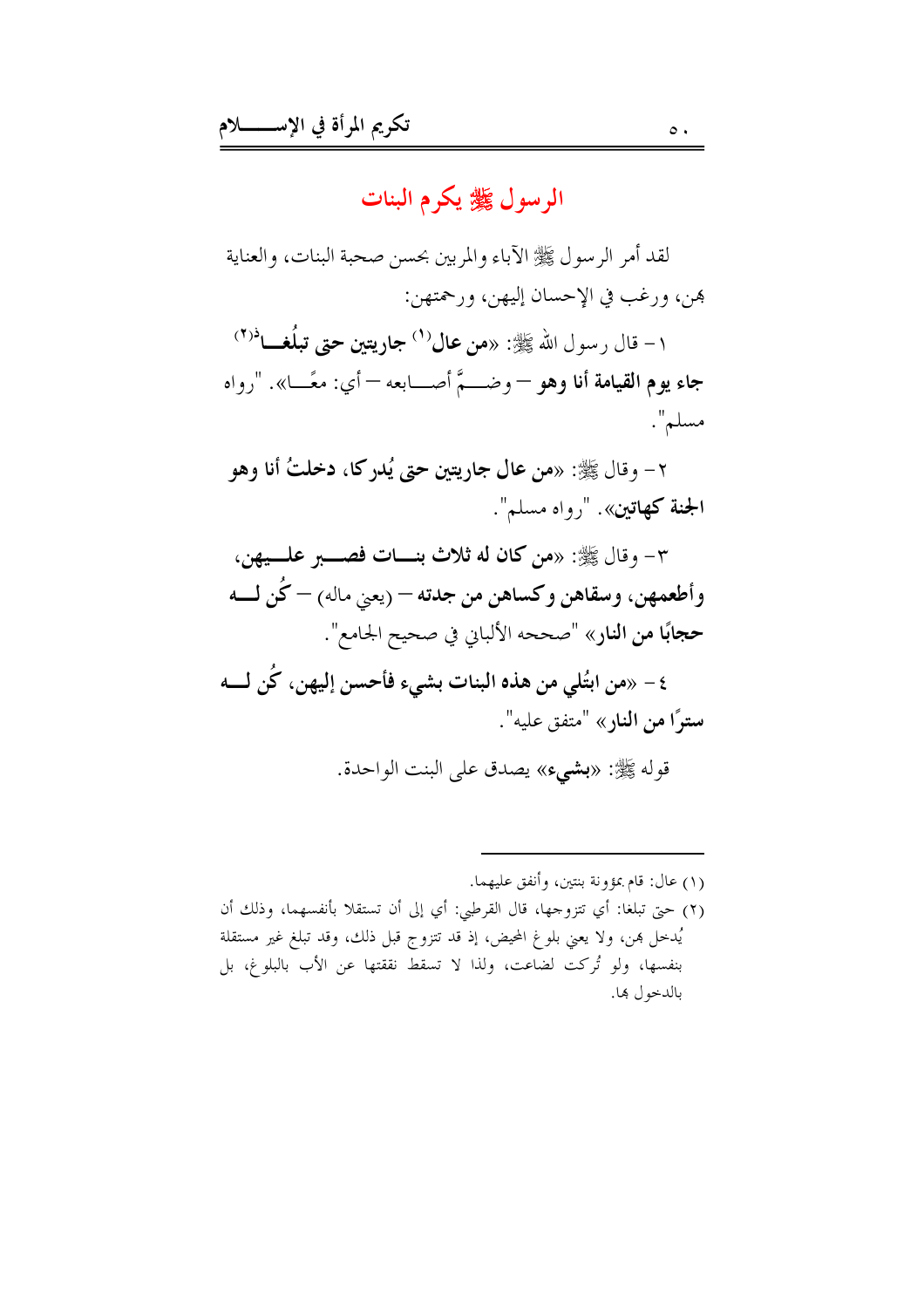0- وعن عائشة رضي الله عنها قالت: «جاءت مسكينة تحمل ابنتين لها، فأطعمتها ثلاث تمرات، فأعطت كل واحدة تمرة، ورفعت إلى فيها تمرة لتأكلها فاستطعمتها ابنتاها، فشقت التمرة التي كانـــت تريد أن تأكلها بينهما، فأعجبني شألها، فذكرت الذي صنعت لرسول الله ﷺ فقال: إن الله قد أوجب لها بما الجنة، أو أعتقها بما من النار» "متفق عليه".

٦- وقال محمد بن سليمان: البنون نعم، والبنات حسنات، والله عز وحل يحاسب على النعم، ويجازي على الحسنات.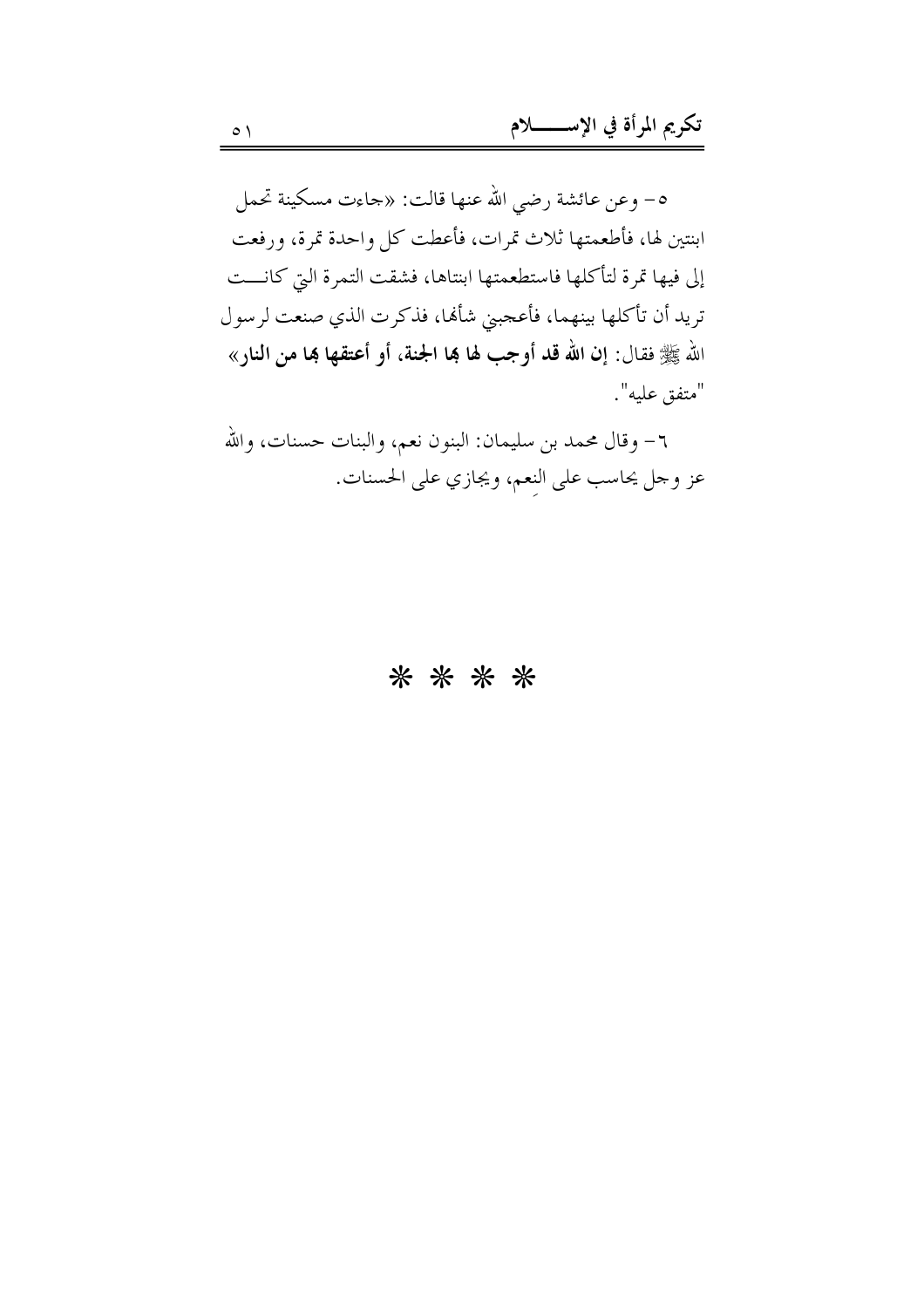# القرآن يكرم الإناث

جاء الإسلام يكرم الإناث، وينهي عن كره البنسات والحسزن لولادتهن، وأن هذا التشاؤم من عمل الجاهلية.

١ – قال الله تعالى: ﴿ وَإِذَا بُشِّرَ أَحَدُهُمْ بِالْأُنْثَى ظَـــلَّ وَجْهُـــهُ مُسْوَدًّا وَهُوَ كَظِيمٌ \* يَتَوَارَى مِنَ الْقَوْمِ مِنْ سُوءِ مَا بُشِّرَ بِهِ أَيُمْســكُهُ عَلَى هُونٍ أَمْ يَدُسُّهُ فِي التُّرَابِ أَلَا سَاءَ مَا يَحْكُمُونَ ﴾ [النحل: ٧٩] .

إن هذا العمل من ضعف الإيمان وزعزعة السيقين، لكسوفم لم يرضوا بما قسم الله لهم من الإناث، ومن الغريب أن بعض المســـلمين والمسلمات يكرهون ولادة البنات، ويحبون ولادة البنين، كــأفمم لم يسمعوا قول الله عز وجل:

٢ – ﴿ لِلَّهِ مُلْكُ السَّمَاوَاتِ وَالْأَرْضِ يَخْلُقُ مَا يَشَاءُ يَهَبُ لِمَسنْ يَشَاءُ إِنَاثًا وَيَهَبُ لِمَنْ يَشَاءُ الذُّكُودَ \* أَوْ يُزَوِّجُهُمْ ذُكْرَانًــا وَإِنَاثَــا وَيَجْعَلُ مَنْ يَشَاءُ عَقِيمًا إِنَّهُ عَلِيمٌ قَدِيرٌ ﴾ [الشورى: ٤٩-٥٠].

وما سماه الله هبة فهو أولى بالشكر ، وبحسن القبول أحرى، قال واثلة بن الأسقع: إن من يُمن المرأة تبكيرها بالأنثى قبل الذكر ، وذلك أن الله تعالى يقول: ﴿ يَهَبُ لِمَنْ يَشَاءُ إِنَاثًا وَيَهَــبُ لِمَـــنْ يَشَـــاءُ اللذُّكُورَ ﴾ [انظر: الجامع لأحكام القرآن] .

أقول: والأم تستفيد من بنتها في مساعدها أكثر من البينين ولا سبما في البت.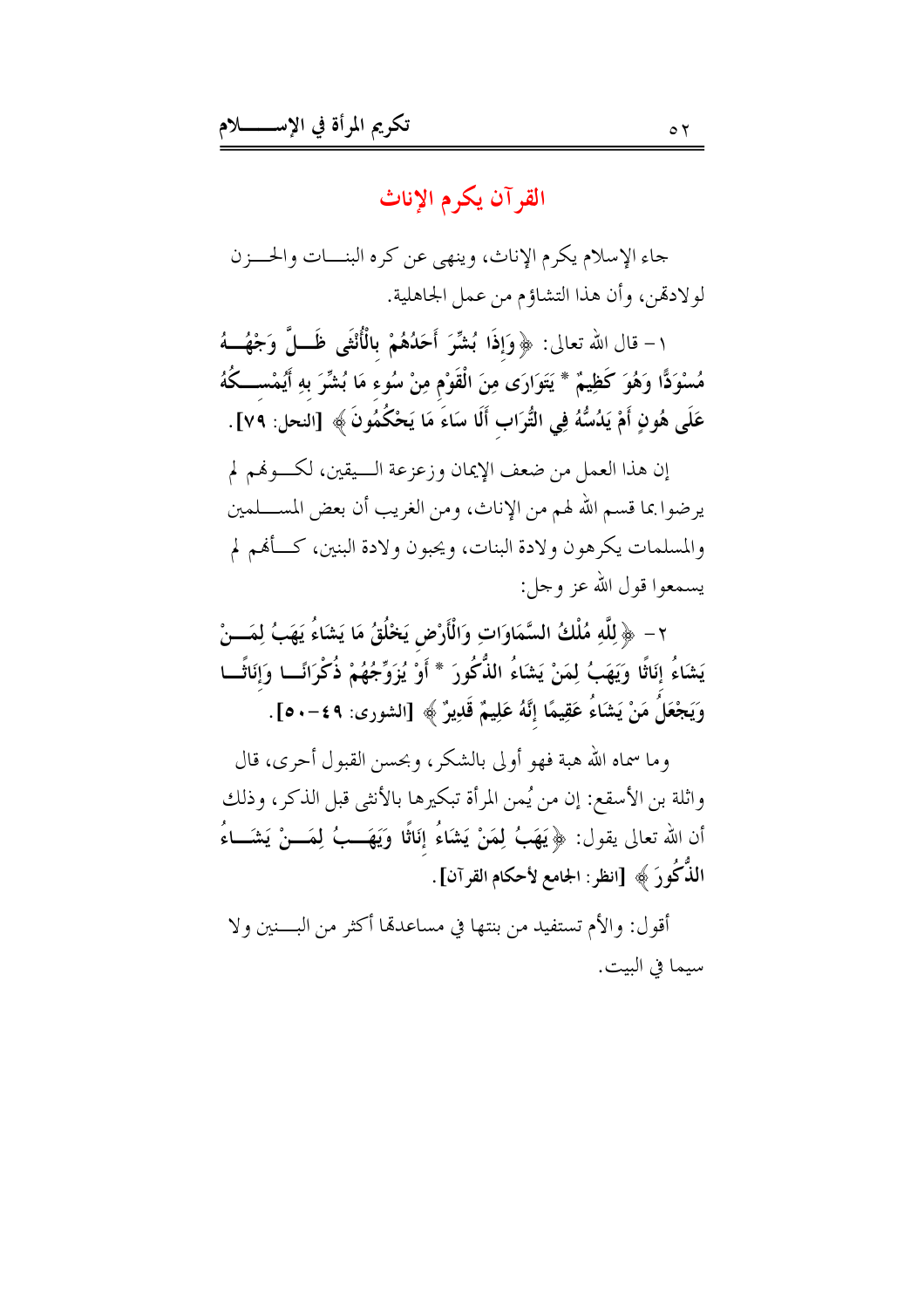٣- وعن ابن عمر رضي الله عنهما: «أن رجلاً كان عنده، وله بنات، فتمني موتمن، فغضب ابن عمر، فقال أنت تـــرزقهن؟» "رواه البخاري في الأدب المفرد".

٤– قال الإمام المحقق ابن قيم الجوزية رحمه الله: ۖ فقسم سبحانه وتعالى حال الزوجين إلى أربعة أقسام اشتمل عليها الوجود، وأحبر أن ما قدره بينهما من الولد، فقد وهبهما إياه، وكفي بالعبد تعرضًا لمقته أن يتسخط ما وهبه (الله تعالى) وبدأ سبحانه وتعالى بذكر الإنساث، فقيل: جيرًا لهن لاستثقال الوالدين لمكافين، وقيل — وهو أحسن— إنما قدمهن للسياق لأن سياق الكلام أنه فاعل ما يشاء، لا مـــا يشــــاء الأبوان، فإن الأبوين لا يريدان إلا الذكور غالبًا، وهو سبحانه قـــد أخبر أنه يخلق ما يشاء، فبدأ بذكر النصف الذي يشاء، ولا يريــــده الأبوان.

وعندي وجه آخر : وهو أنه سبحانه قدم ما كانـــت تـــؤخره الجاهلية من أمر البنات، حتى كانوا يئدوهن، أي هذا النو ع المــــؤ حر عندكم مقدم عندي على الذكر ، وتأمل كيف نكر سبحانه الإناث، وعرَّف الذكور ، فجبر نقص الأنوثة بالتقديم وجبر نقــص التـــأخير بالتعريف. [انظر: تحفة المودود بأحكام المولود ص ٢٠-٢١].

٥– وقال ابن القيم: وقد قال الله تعالى في حق النساء: ﴿ فَسِإِنْ كَرِهْتُمُوهُنَّ فَعَسَى أَنْ تَكْرَهُوا شَيْئًا وَيَجْعَلَ اللَّهُ فِيهِ خَيْرًا كَــثِيرًا ﴾ [النساء: ١٩] . وهكذا البنات أيضًا قد يكون للعبد فيهن حير في الدنيا والآخرة، ويكفى في قبح كراهتهن أن يكره ما رضيه الله، وأعطـــاه عبده. [انظر: تحفة المودود ص٢٦].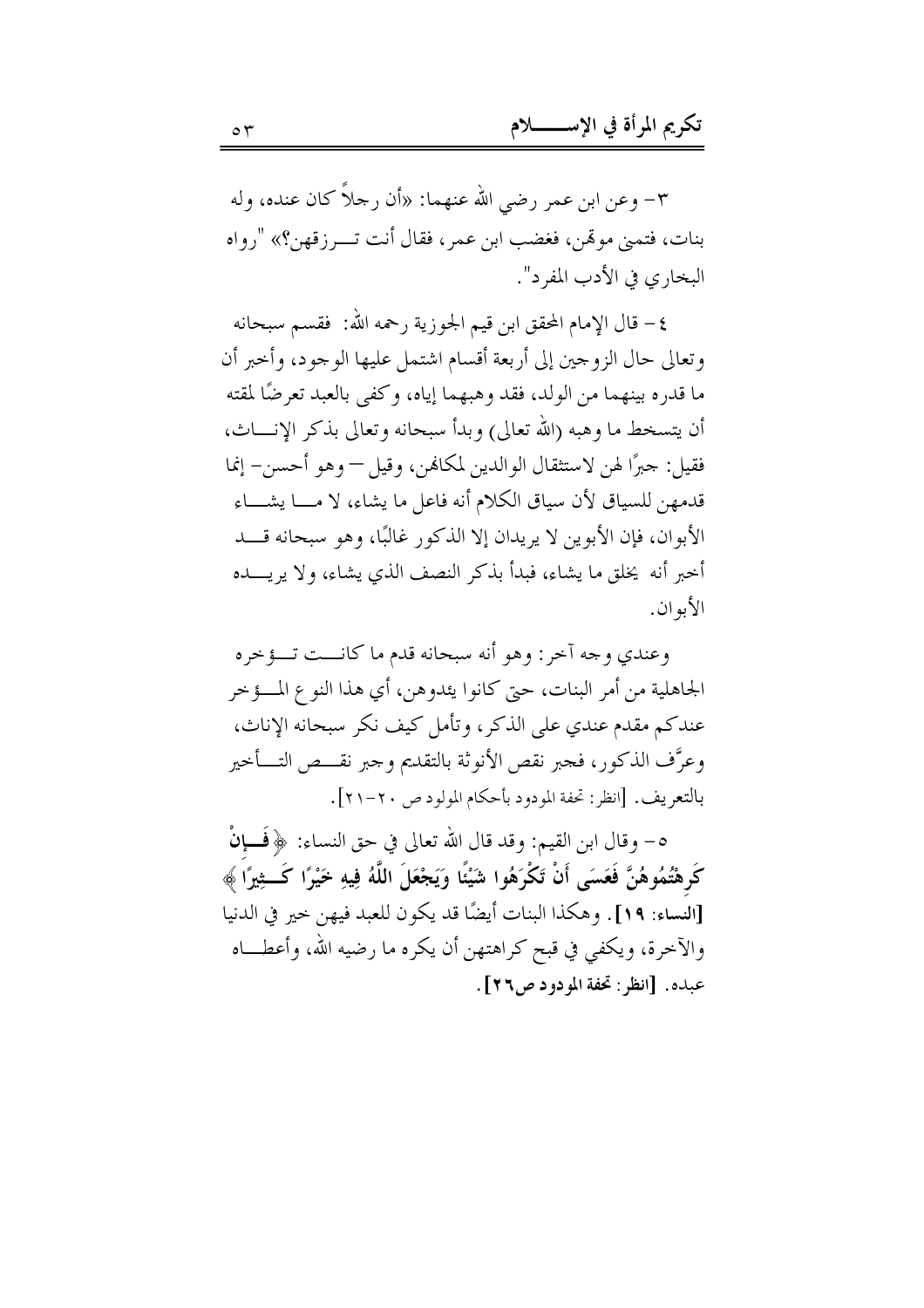ولعله من أحل هذا فمي النبي ﷺ عن قمنته المتـــزوج بعبــــارة: «بالرفاء والبنين»، لأن فيها الدعاء له بالبنين دون البنات، فعن الحسن أن عقيل بن أبي طالب تزوج امرأة من جُشم، فدخل عليــــه القــــوم، فقالوا: بالرفاء والبنين، فقال: لا تفعلوا فإن رسول الله ﷺ فمي عــــن ذلك، قالوا: فما نقول يا أبا زيد؟

قال: قولوا: بارك الله لكم، وبارك عليكم، إنا كذلك كنا نؤمر. "رواه أحمد وغيره، وهو قوي بمجموع طرقه". [انظر آداب الزفاف للشيخ الألباني ص١٧٦].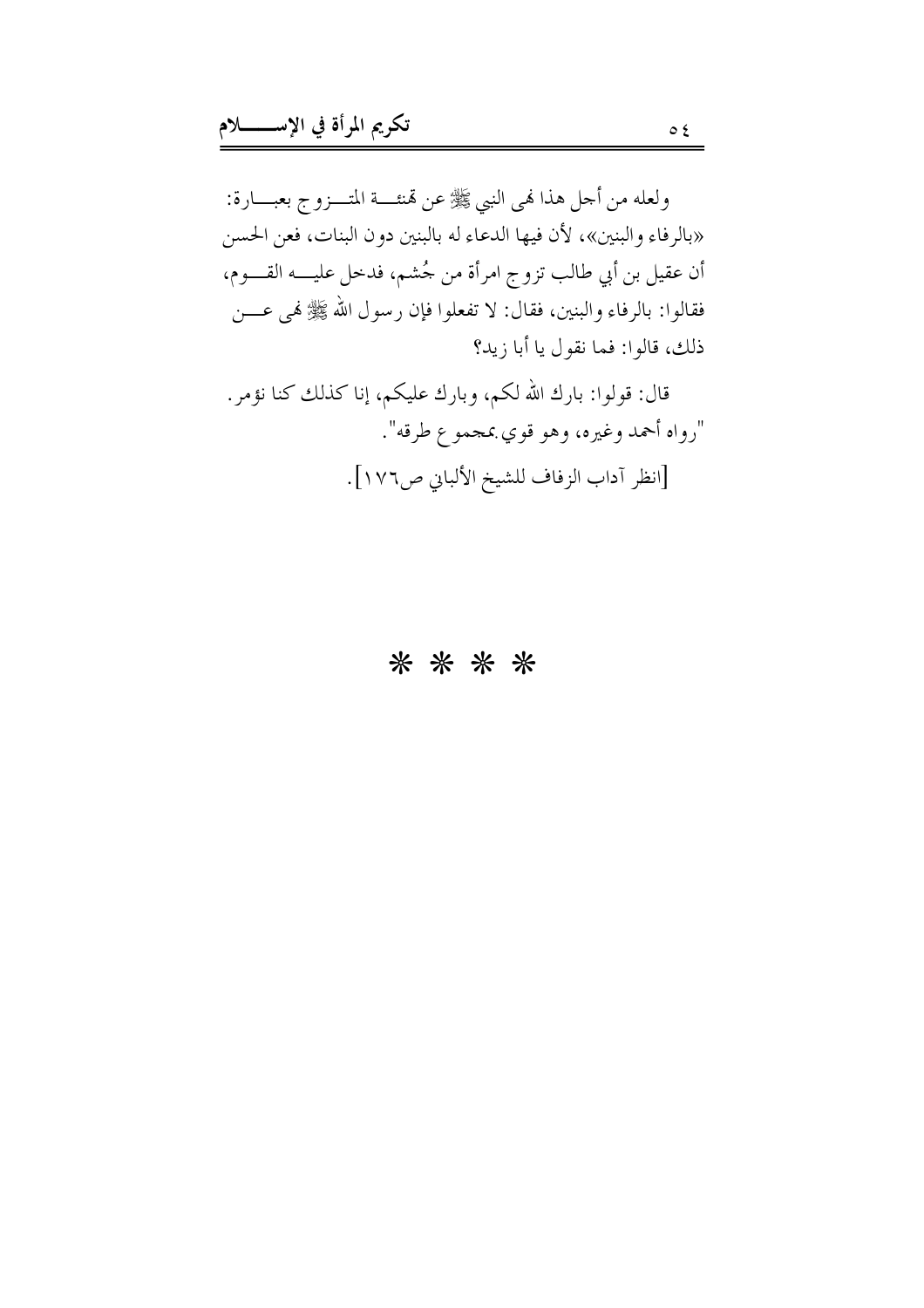#### كرامة المرأة المسلمة

لقد بلغ من كرامة المرأة المسلمة ألها كانت تحير الخائف، وتفك الأسير، وهذا يدل على احترام المرأة المسلمة غاية الاحترام:

١- فقد أجازت أم هانئ بنت أبي طالب رحلين من أحمائها (') كُتب عليهما القتل قالت رضي الله عنها: ذهبت إلى رســــول الله ﷺ عام الفتح، فوجدته يغتسل وفاطمة ابنته تستره بثوبه، فسلَّمتُ عليه، فقال: «من هذه؟» فقلت: «أنا أم هانئ بنت أبي طالب»، فقــــال: «مرحبًا بأم هانئ» فلما فرغ من غسله قام فصلي ثمـــايي ركعـــات ملتحفًا في ثوب واحد، فلما انصرف قلت: «يا رسول الله، زعم ابن أمي علي: أنه قاتل رحلاً قد أحرتُه <sup>(٢)</sup> فلان بن هبيرة … فقال رسول الله ﷺ: «قد أجرنا من أجرتِ يا أم هانئ» قالت أم هانئ: وذلــك ضحي. ", واه البخاري".

٢- ولما أسر المسلمون أبا العاص بن الربيع، وغنموا ماله فيمـــا أسروا وغنموا وكان زوج زينب بنت رسول الله ﷺ، إلا أن الإسلام فرَّق بينهما، استجار أبو العاص بزينب رضي الله عنها، فوعدته خيرًا وانتظرت حيٍّ صلى رسول الله ﷺ الفجر بالمسلمين، ثم وقفت على باهِما — في المسجد — فنادت بأعلى صوتها: إني قد أجرتُ أبا العاص بن الربيع فقال رسول الله ﷺ: «أ**يها الناس هل سمعتم ما سمعـــت**؟ قالوا: نعم. قال: فو الذي نفسي بيده ما علمت بشيء مما كان حتى

> (١) أحمائها: جمع حمو، والمراد أبو الزوج ومن كان قبله. (٢) أجرته: منعت من يريده بسوء وآمنته شره وأذاه.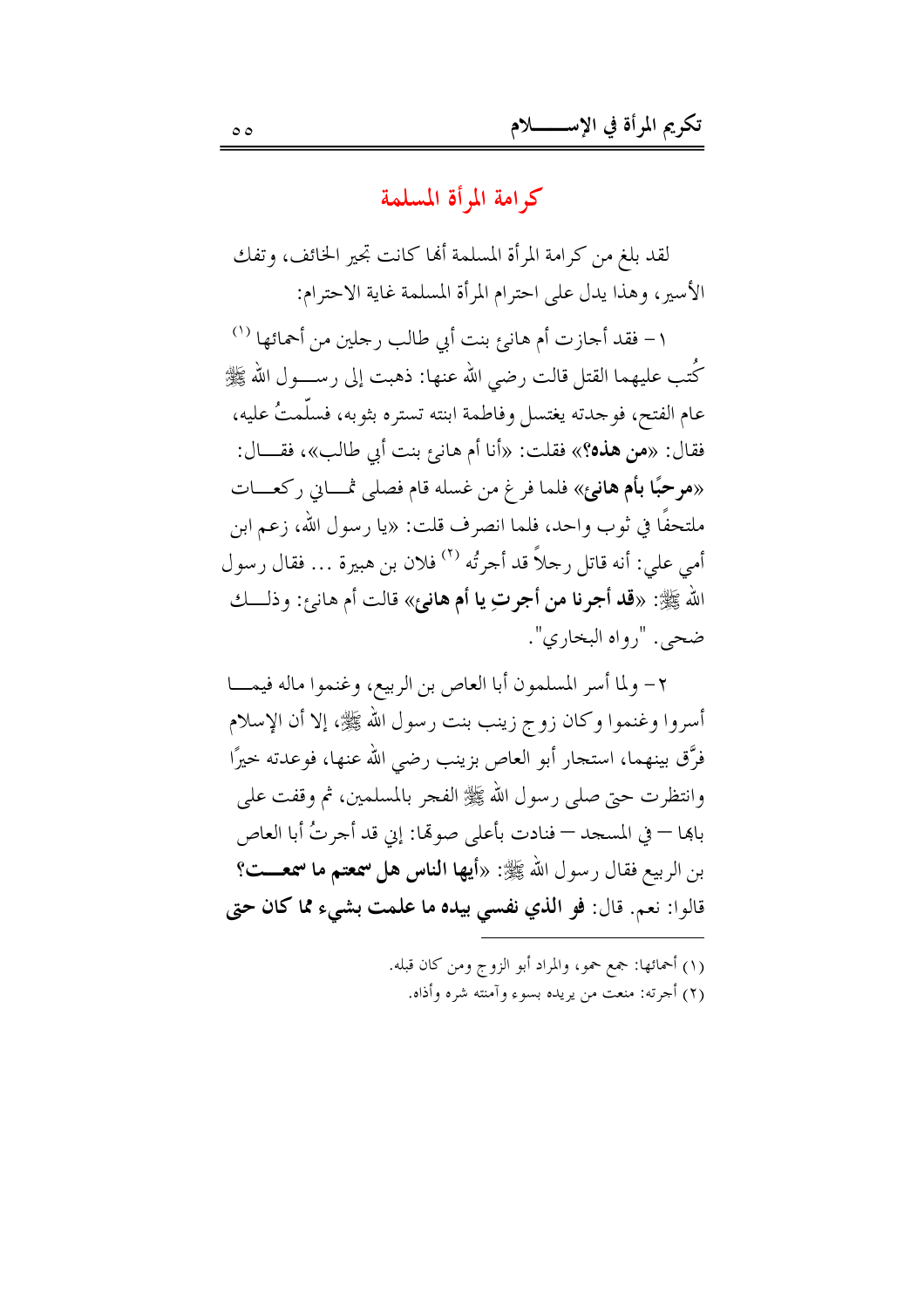سمعت الذي سمعتم، المؤمنون يدٌ على منَ سواهم، يجــــير علــــيهم أدناهم، وقد أجرنا من أجارت».

فلما انصرف النبي ﷺ إلى منزله دخلت عليه زينب فسألته أن يرد على أبي العاص ما أُخذ منه، ففعل. وقد عاد أبو العاص بعد ذلك إلى مكة، فأدى الحقوق إلى أهلها، ثم آب إلى المدينة مسلمًا، فرد عليــــه رسول الله ﷺ زوجه زينب.

[انظر سير أعلام النبلاء ٣٣٢/١، والإصابة ٧٤٨].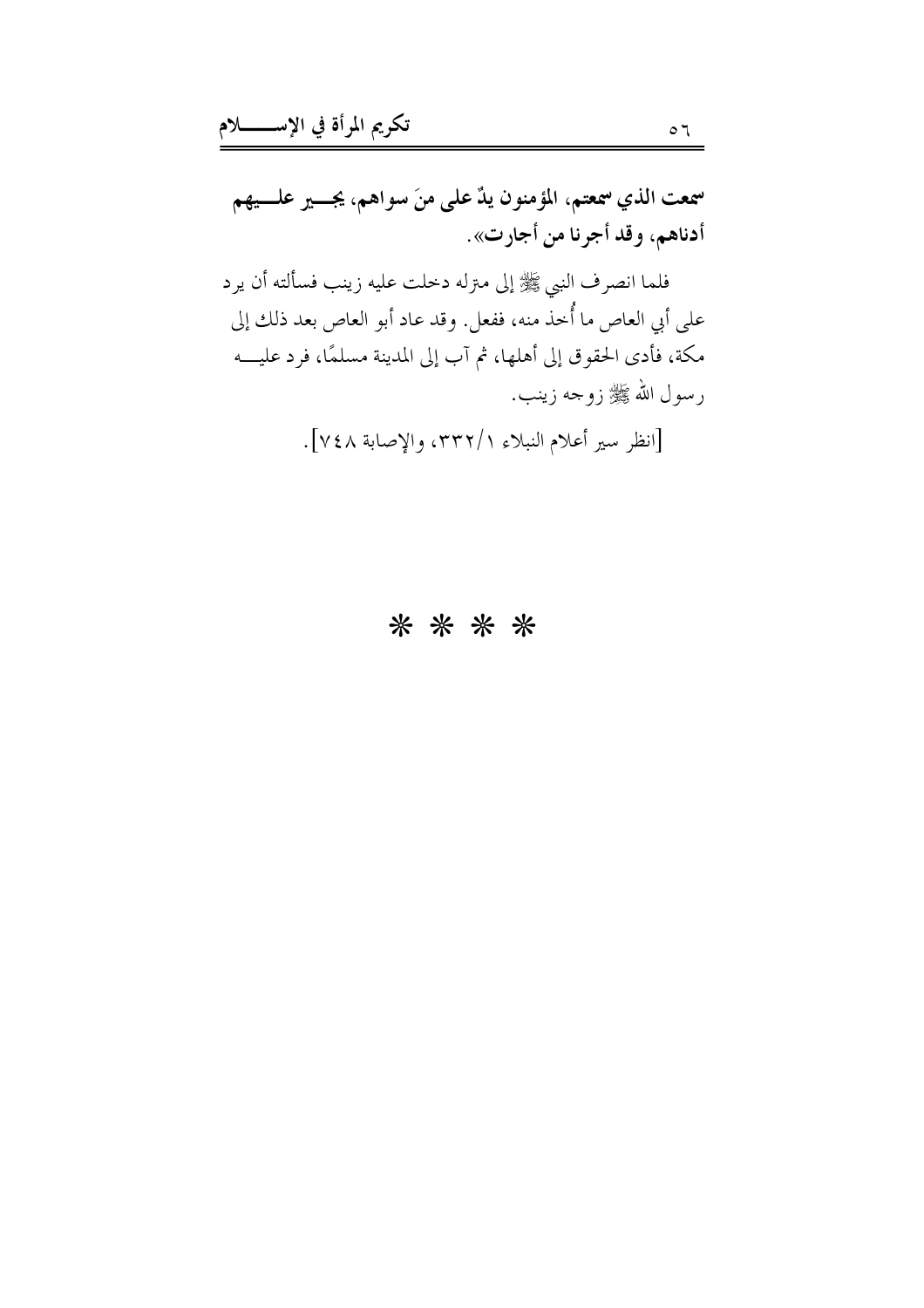#### تحريم قتل النساء في الحرب

لقد بلغ من تكريم الإسلام للمرأة أنه حرم قتلها، وقتل الأطفال والشيوخ في الجهاد إلا أن يقاتلوا، فيدفعوا بالقتل:

١– فعن أنس بن مالك رضي الله عنه أن رسول الله ﷺ كان إذا بعث حيشًا قال: «انطلقوا باسم الله، لا تقتلوا شيخًا فانيًا، ولا طفلاً ۖ صغيرًا، ولا امرأة، ولا تغلَّوا، وضــموا غنــائمكم، وأصـــلحوا وأحسنوا إن الله يحب المحسنين». "حسنه محقق حـــامع الأصـــول بشواهده".

٢– وعن عبد الله بن عمر رضي الله عنهما قال: وُجدت امـــرأة مقتولة في بعض مغازي رسول الله ﷺ، فنهي رسول الله ﷺ عن قتل النساء والصبيان، وفي رواية: «فأنكر». "متفق عليه".

٣– وعن رباح بن الربيع رضي الله عنه قال: كنا مع رسول الله ﷺ في غزوة، فرأى الناس مجتمعين على شيء، فبعث رحلاً فقــــال: اُنظر علام اجتمع هؤلاء؟ فجاء فقال: على امرأة قتيل، فقال: «مـــا كانت هذه لتقاتل» قال: وعلى المقدمة حالد بن الوليد، قال: فبعث رِحِلاً، فقال: «قُل لِخالد: لا تقتلن امرأة ولا عسيفًا». (العســـيف: الأحير). "حسنه الألباني في الإرواء ج٥/٥٣".

٤- وصدق المستشرق الفرنسي حين قال: «ما عرف التـــاريخ فاتحًا أرحم من العرب».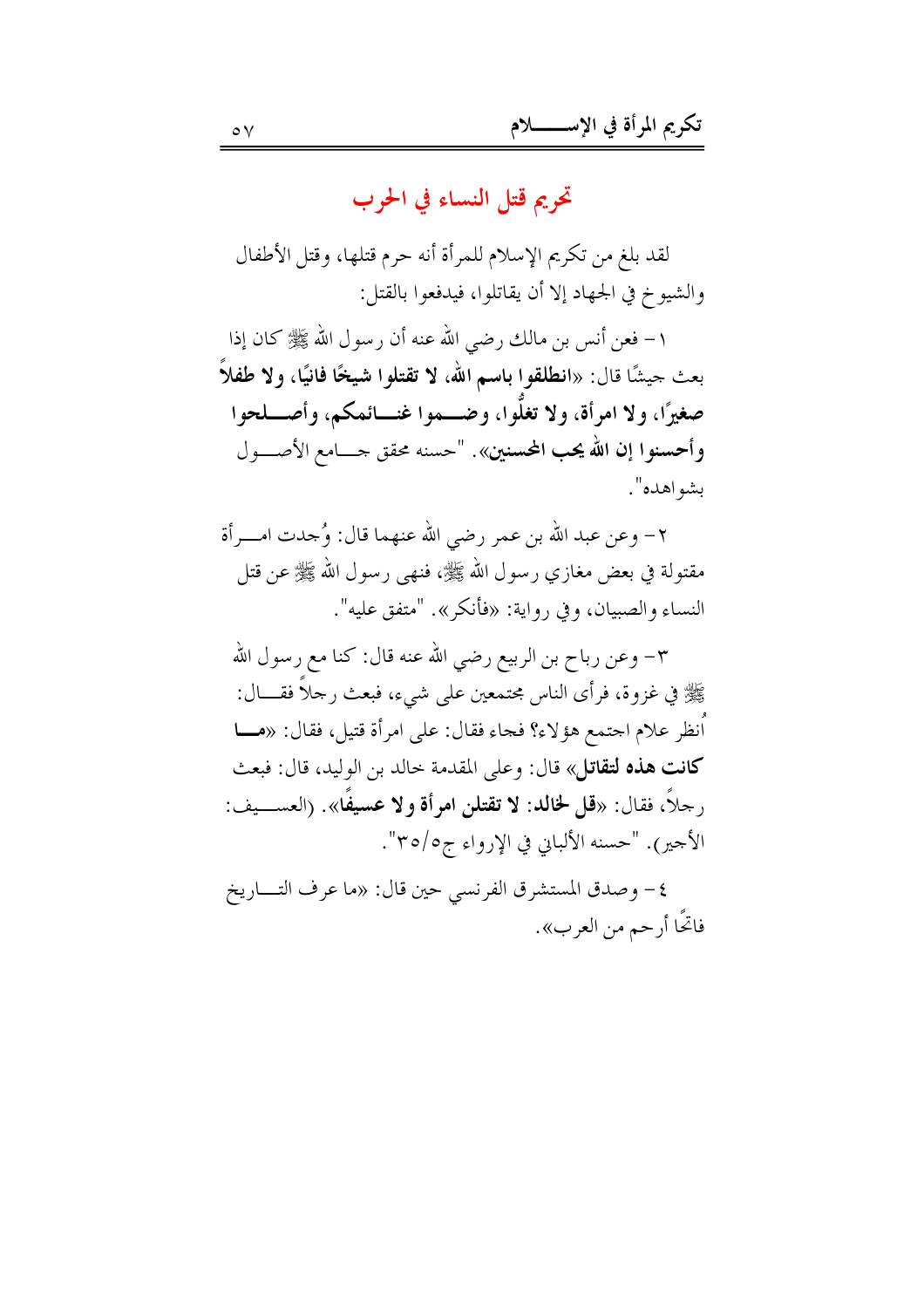محافظة الإسلام على سمعة المرأة

١– لقد بلغ من محافظة الله تعالى على سمعة المرأة المسلمة أنه أنزل في هذا المعنى قرآنًا يُتلى إلى يوم القيامة، يحذر فيه من إشاعة السوء عن المرأة المسلمة، فقال عز وجل: ﴿ وَالَّذِينَ يَرْمُونَ الْمُحْصَنَاتِ ثُمَّ لَـــمْ يَأْتُوا بأَرْبَعَةِ شُهَدَاءَ فَاجْلِدُوهُمْ ثَمَانينَ جَلْدَةً وَلَا تَقْبَلُوا لَهُمْ شَهَادَةً أَبَدًا وَأُولَٰئِكَ هُمُ الْفَاسِقُونَ ﴾ [النور: ٤].

فجعل الله سبحانه في هذه الآية عقوبة القاذف المتــــهم للمــــرأة المسلمة بالزنا جلد ثمانين جلدة، إذا لم يأت بأربعة شهداء، ثم دعَّـــم هذه العقوبة بعدم قبول شهادته أبدًا، ثم وصـــفه بالفســـق الـــذي يستحقه.

٢ – لم يكتف الله تعالى سبحانه بهذه العقوبات، بل هددهم بمـــا هو أشد، فقال عز وحل: ﴿ إِنَّ الَّذِينَ يَرْمُونَ الْمُحْصَنَاتِ الْغَافِلَــاتِ الْمُؤْمِنَاتِ لُعِنُوا فِي الدُّنْيَا وَالْآَخِرَةِ وَلَهُمْ عَذَابٌ عَظِيمٌ \* يَوْمَ تَشْـــهَدُ عَلَيْهِمْ أَلْسنَتُهُمْ وَأَيْدِيهِمْ وَأَرْجُلُهُمْ بِمَا كَانُوا يَعْمَلُونَ \* يَوْمَئِذٍ يُوَفِّيهِمُ اللَّهُ دِينَهُمُ الْحَقَّ وَيَعْلَمُونَ أَنَّ اللَّهَ هُوَ الْحَقُّ الْمُبينُ ﴾ [النور: ٢٣].

٣– وفي حديث الإفك بالنسبة لعائشة أم المؤمنين أنزل الله تبرأتما فِي قوله تعالى: ﴿ إِنَّ الَّذِينَ جَاءُوا بِالْإِفْكِ عُصْبَةٌ مِنْكُمْ لَا تَحْسَـــبُوهُ شَرًّا لَكُمْ بَلْ هُوَ خَيْرٌ لَكُمْ لِكُلِّ امْرِئَ مِنْهُمْ مَا اكْتَسَبَ مِـــنَ الْـــاِثْمِ وَالَّذِي تَوَلَّى كِبْرَهُ مِنْهُمْ لَهُ عَذَابٌ عَظِيمٌ ﴾ [النور: ١١].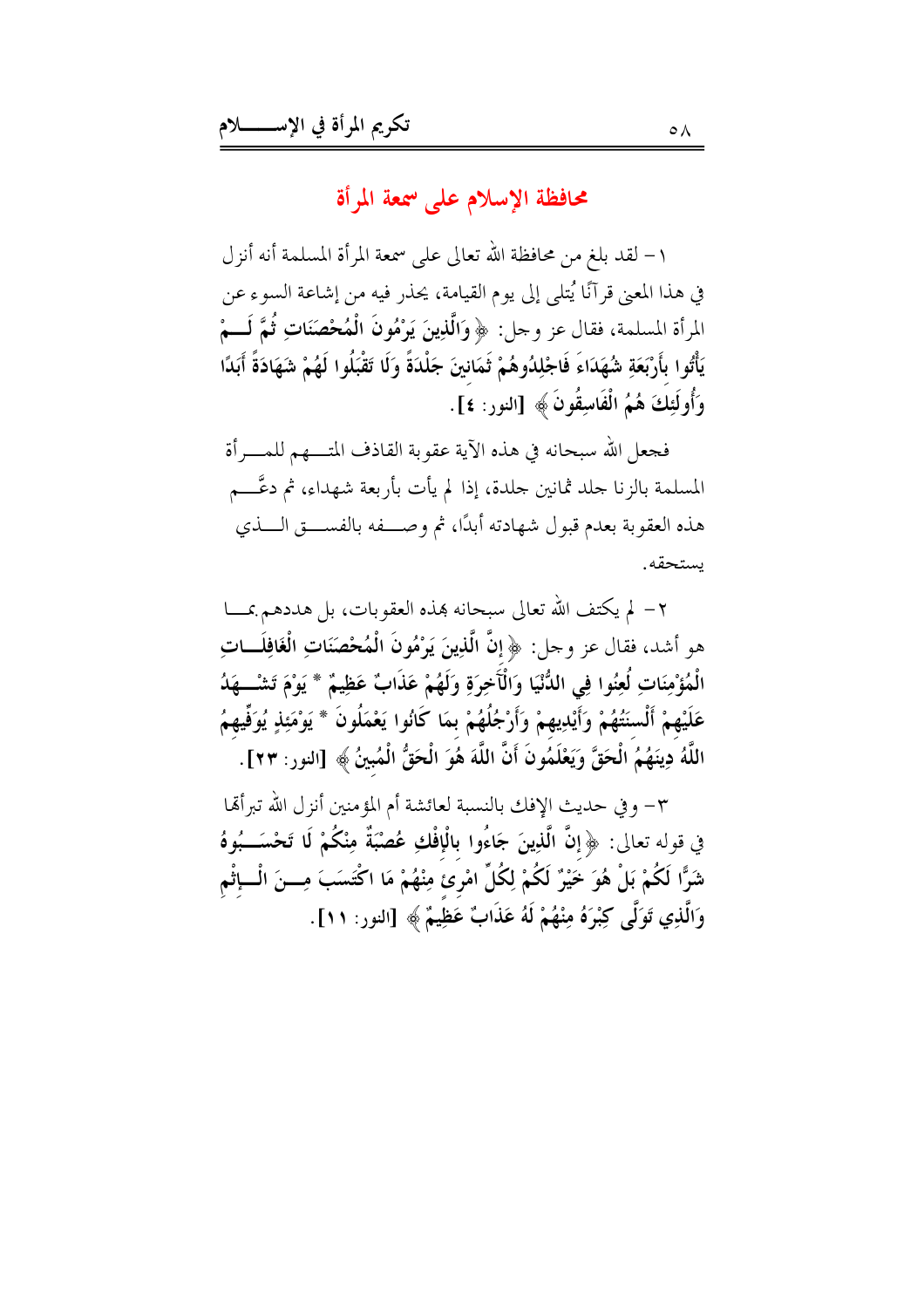الوحى ينتصر للمرأة

كان الوحي ينتصر للمرأة إنصافًا لها، وانتصارًا لحقها، بل أنزل سورة خاصة بها سماها سورة المحادلة:

عن عائشة رضي الله عنها قالت: تبارك الذي أوعى سمعه كــــل شيء، إني لأسمع كلام خولة بنت ثعلبة، ويخفي عليَّ بعضــــه وهــــي تشتكي زوجها إلى رسول الله ﷺ وهي تقول:

«يا رسول الله، أكل مالي، وأفنى شبابي، ونثرت له بطني، حـــــتى إذا كبرتْ سني، وانقطع ولدي ظاهر مــــن''!! اللــــهم إني أشـــكو الىك».

قالت: فما برحتْ حتى حاء حبريل هذه الآية: ﴿ قَلْ ۚ سَمِعَ ۚ اللَّهُ قَوْلَ الَّتِي تُجَادِلُكَ فِي زَوْجِهَا وَتَشْتَكِي إِلَى اللَّــهِ وَاللَّـــهُ يَسْـــمَعُ تَحَاوُرَكُمَا إنَّ اللَّهَ سَمِيعٌ بَصِـــيرٌ ﴾ [المجادلـــة: ١]. "رواه البخــــاري تعليقًا، وغيره".

لقد نزل الوحي مؤيدًا لهذه المرأة الصالحة التي شكت أمرهــــا إلى الله وحادلت النبي ﷺ في زوجها، وما جرى معها، فاســـتجاب الله شكواها حالاً؛ وهذه عادة المرأة المسلمة إذا أصابها شيء شكت أمرها إلى الله، ودعت الله وحده، و لم تد عُ غيره، و لم تــــذهب إلى الكهنــــة والعرافين، كما يفعل بعض النساء في عصرنا الحاضر، إذا أصاهما شيء لجأت إلى الأولياء تدعوهم، مع ألهـــم أمـــوات لا يســـمعون، ولا

(١) أي قال لها: أنتِ على كظهر أمى يريد تحريمها عليه.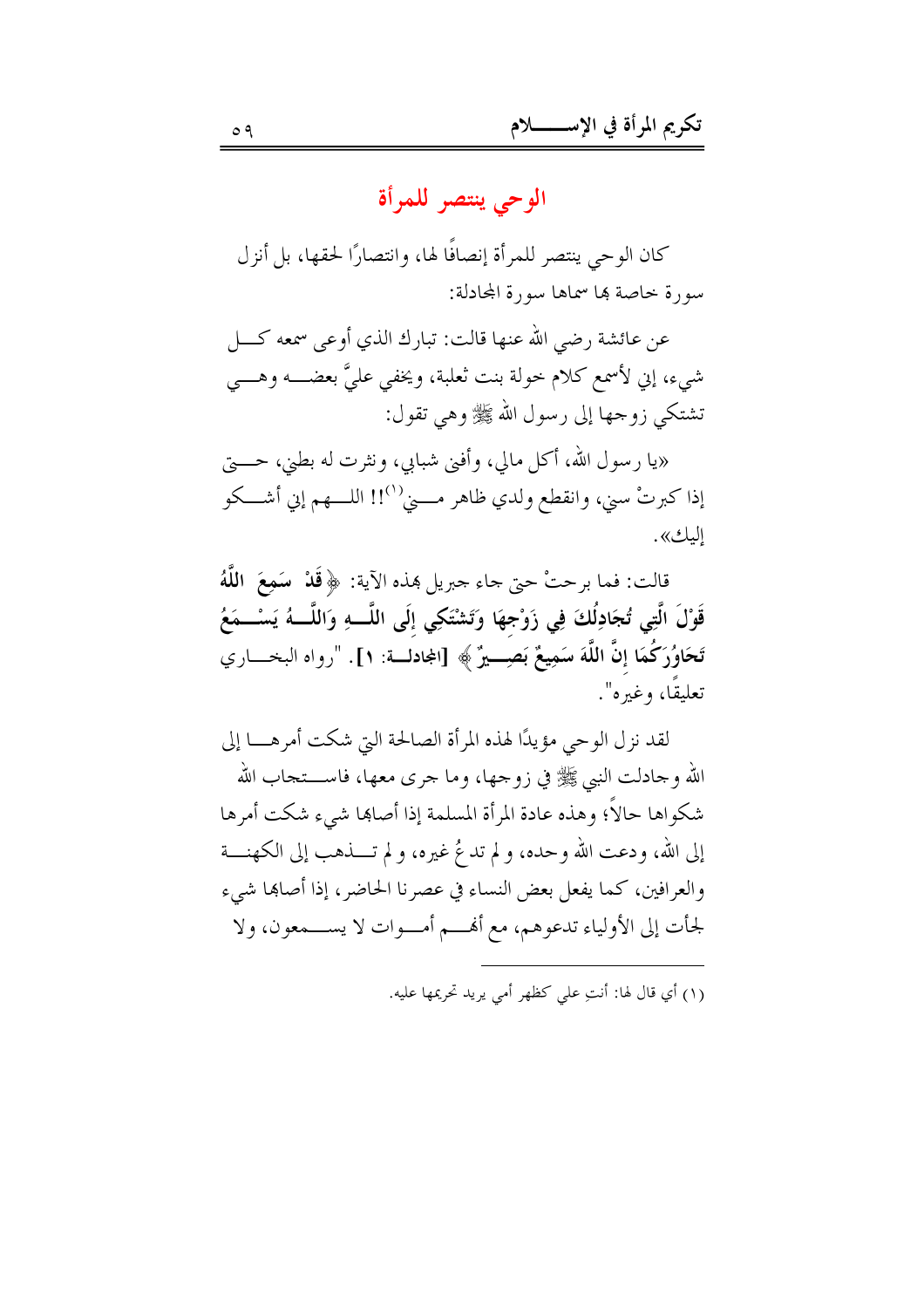يستطيعون أن يفعوا شيئًا، فهم بحاجة إلى الدعاء. قـــال الله تعـــالى: ﴿ وَالَّذِينَ يَدْعُونَ مِنْ دُونِ اللَّهِ لَا يَخْلُقُونَ شَيْئًا وَهُـــمْ يُخْلَقُـــونَ \* أَمْوَاتٌ غَيْرُ أَحْيَاء وَمَا يَشْعُرُونَ أَيَّانَ يُبْعَثُونَ ﴾ [النحل: ٢٠].

ودعاء غير الله من الأموات أو الغائبين من الشرك الذي يحبط العمل: قال الله تعالى: ﴿ قُلْ إِنَّمَا أَدْعُو رَبِّي وَلَــا أُشْـــركُ بــــهِ أَحَلًا ﴾ [الجن: ٢٠].

وقوله تعالى: ﴿ لَئِنْ أَشْرَكْتَ لَيَحْبَطَنَّ عَمَلُكَ وَلَتَكُــونَنَّ مِـــنَ الْخَاسِرِينَ ﴾ [الزمر: ٢٥].

وبعض النساء يذهبن إلى السحرة والكهنة والعرافين الذين قسال الرسول ﷺ فيهم: «**من أتى كاهنًا أو عرافًا فصدَّقه بما يقول فقــــد** كفر بما أُنزِل على محمد». "رواه أحمد وصححه الألباني".

وقال ﷺ: «من أتبي عوافًا، فسأله عن شيء لم تُقبل له صـــــلاة أ**ربعين ليلة**». "رواه مسلم".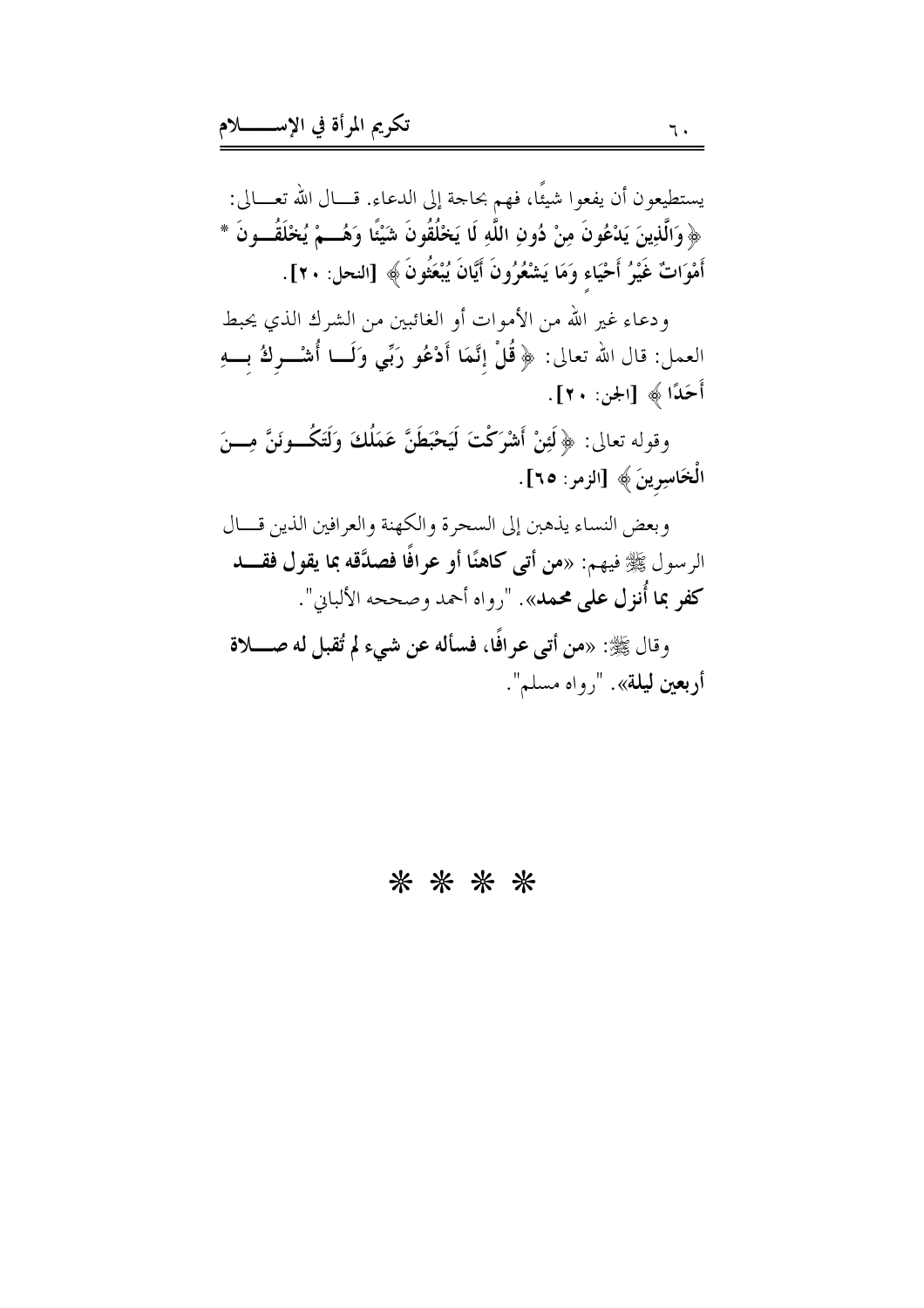العمل بمشورة النساء الصالحات

١– جاء الملك جبريل إلى رسول الله ﷺ في غار حــــراء فقــــال: ﴿ اقْرَأْ بِاسْمِ رَبِّكَ الَّذِي خَلَقَ ﴾ فرحع بما رســــول الله ﷺ يرحــــف فؤاده، فدحل على حديجة بنت حويلد، وأحبرها الخبر:

«لقد خشيت على نفسي»<sup>(١)</sup> فقالت حديجة: كــــلا والله مـــا يُخزيك الله أبدًا، إنك لتصل الرحم، وتحمـــل الكَـــلَّ'`` وتكســـب المعدوم، وتقري الضيف، وتعين على نوائب الحق، فانطلقــت بـــه حديجة إلى ورقة بن نوفل<sup>(٣)</sup> فقالت له حديجة يا ابن عم: اسمع من ابن أخيك، فأخبره رسول الله ﷺ حبر ما رأى، فقال له ورقــــة: هــــذا الناموس<sup>(٤)</sup> الذي نزَّل الله على موسى، يا ليتني فيها جذعًا ليتني أكون حيًا إذ يُخرجك قومك، فقال رسول الله ﷺ: «أ**و مخرجيَّ هــــم؟**» قال: نعم، لم يأت رحل قط بمثل ما حتت به إلا عودي، وإن يدركني يومك أنصرك نصرًا موازرًا. "رواه البخاري في كتاب بدء الوحي".

فأنت ترى أن حديجة شجعت الرسول ﷺ على الاســـتمرار في الدعوة، وأن الله لا يتخلَّى عنه لما تعلَّم من الصفات الحسنة التي كان يتصف ها الرسول ﷺ مثل مساعدة الضـــعيف، والفقـــير وإكـــرام الضيف، ومعاونة أصحاب النواز ل والمصائب.

> (١) خشيت على نفسي من المرض والموت. (٢) الكَمل: الضعيف الذي لا يستقل بأمره. (٣) ورقة بن نوفل: كان على دين المسيح قبل أن يُبدل. (٤) الناموس: صاحب السر وهو جبريل عليه السلام.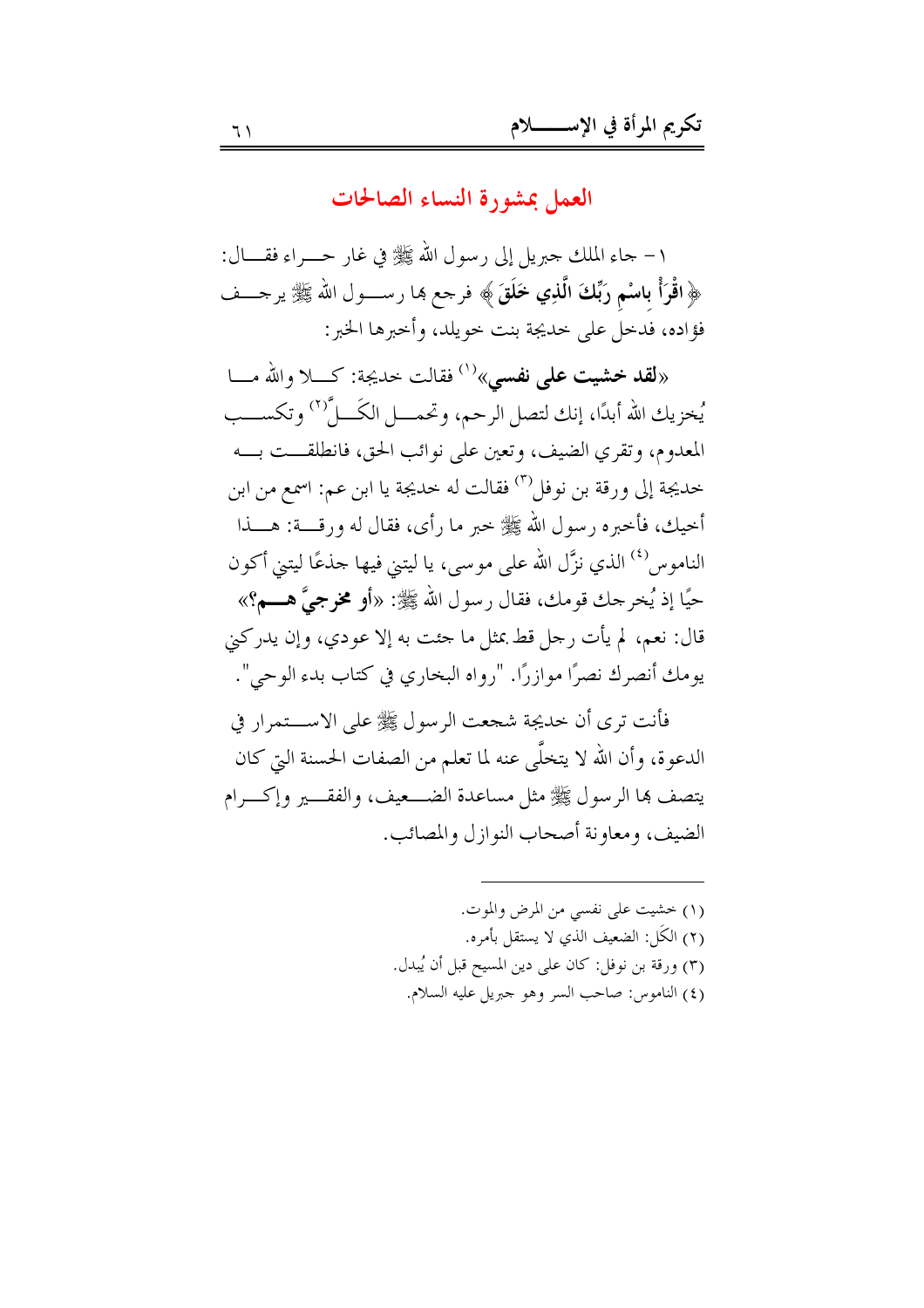قال ابن حجر : و في القصة من الفوائد: أ– استحباب تأنيس من نزل به أمر بذكر تيسيره عليه، وقموينه لديه.

ب– أن مَن نزل به أمر استحب له أن يُطلع عليــــه مــــن يثــــق بنصيحته، وصحة رأيه. [فتح الباري ٢٥/١].

أقول: حتى ولو كانت امرأة كخديجة، هذا من تكريم الإسللام للمرأة.

٢– الشروط في عمرة القضاء: فلما فر غ من قضية الكتاب قال رسول الله ﷺ لأصحابه: «**قوموا فانحروا، ثم احلقوا،** قال: فوالله ما قام منهم رجل حيّ قال ذلك ثلاث مرات، فلما لم يقم منهم أحسد دخل على أم سلمة، فذكر لها ما لقي من الناس، فقالت أم سلمة: يا نِيي الله أتحب ذلك؟ أُخرج، ثم لا تكلم أحدًا منهم حتى تنحر بُدْنك، وتدعو حالقك فيحلقك، فخرج فلم يكلم أحدًا منهم حسيّ فعـــل ذلك: نحر بدنه، ودعا حالقه فحلقه، فلما رأوا ذلك قاموا فنحب وا، وجعل بعضهم يحلق بعضًا، حتى كاد يقتل بعضهم بعضًا غمًا». "رواه البخاري".

أ– والقصة دليل على أن المرأة الصالحة تستثار في شؤون الأمة، ويُعمل برأيها في القضايا المهمة، وتدل على وفور عقل أم المؤمنين أم سلمة وصواب رأيها، حيث نفذ الرسول ﷺ اقتراحهـــا، وانتـــهت المشكلة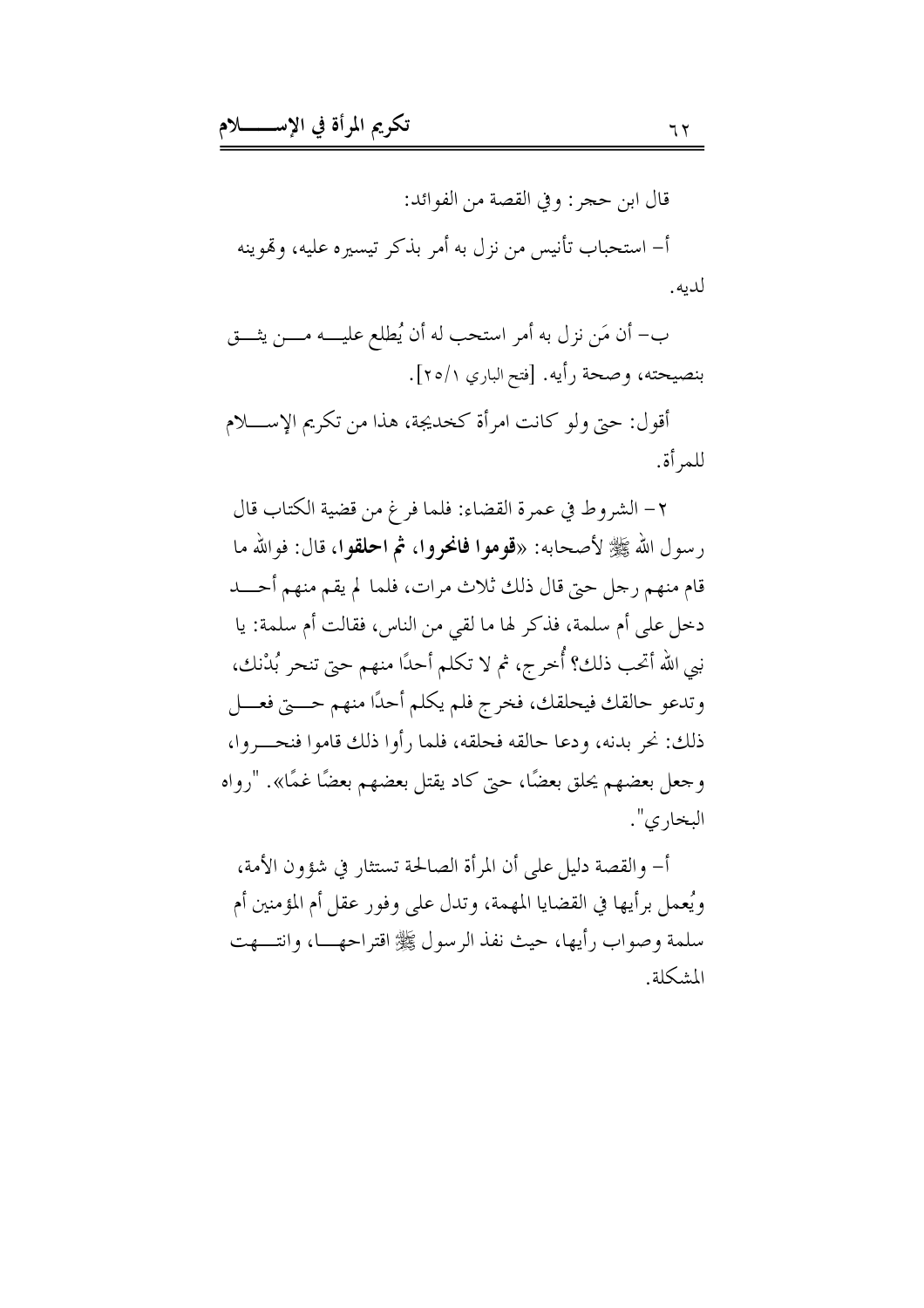ب– والقصتان السابقتان: خديجة وأم سلمة، ومشورة الرسول عَيْلِهِ لهما في أمور هامة حصلت له يدل على احترام الإسلام للمـــرأة، ويُبطل القول المنسوب إلى الخليفة عمر: «شاوروهن وخـــالفوهن» ومعاذ الله أن يخالف عمر عمل الرسول ﷺ، ويخالف القرآن القائــــل: ﴿ وَأَمْرُهُمْ شُورَى بَيْنَهُمْ ﴾ [الشورى: ٣٨].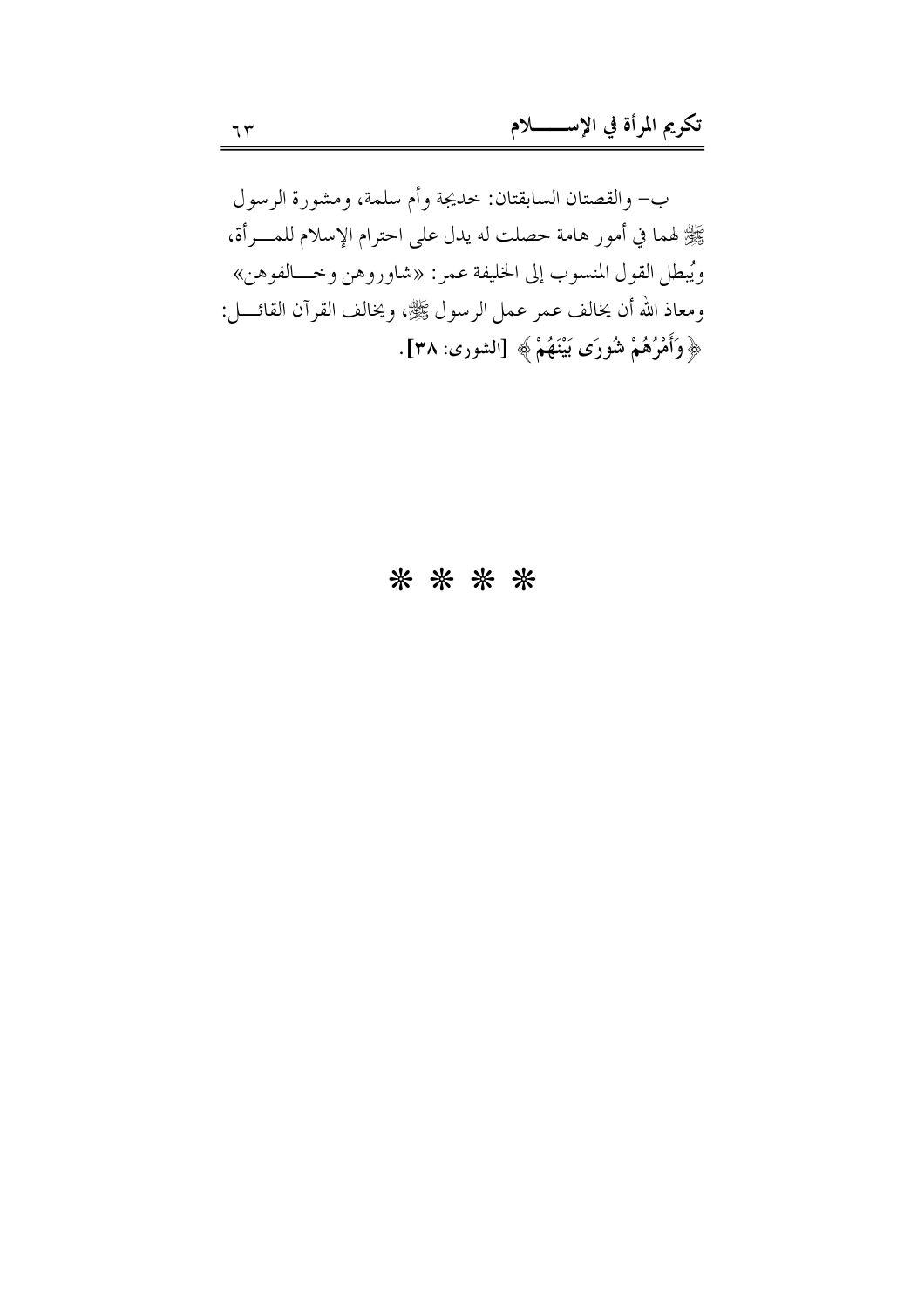موقف المرأة المسلمة من الدين

١– إن المسلم رحلاً كان أو امرأة، حينما أعلن كل واحد منهما ولاءه لله عز وحل ورضي بالله ربًا، وبالإسلام دينًا وبمحمد ﷺ نبيَّـــا ورسولاً كان على كل واحد منهما أن يعطي الثقة التامة والكاملـــة للتعاليم الإسلامية، لألها ربانية جاءت لسعادة الرجل والمرأة في الدنيا والآخرة: قال الله تعالى: ﴿ إِنَّمَا كَانَ قَوْلَ الْمُؤْمِنِينَ إِذَا دُعُوا إِلَى اللَّهِ وَرَسُولِهِ لِيَحْكُمَ بَيْنَهُمْ أَنْ يَقُولُوا سَـــمِعْنَا وَأَطَعْنَـــا وَأُولَئِـــكَ هُـــمُ الْمُفْلِحُونَ ﴾ [النور:٥١].

٢- فلا بد للمرأة المسلمة أن تذعن لتعاليم الإسلام وأحكامه الـــــيّ جاءت لعزتما وكرامتها، وإنصافها في جميع حقوقها مع الرجـــل ومـــا يتناسب مع فطرتما، وطبيعتها التي فطرها الله عليها، وهو أعلم بخلقهــــا: ﴿ أَلَا يَعْلَمُ مَنْ خَلَقَ وَهُوَ اللَّطِيفُ الْخَبِيرُ ﴾ [الملك: ١٤] وقـــــد أشـــــار القرآن إلى موقف المرأة المسلمة من الدين فقال: ﴿ وَمَا كَانَ ۚ لِمُؤْمِنٍ ۚ وَلَا مُؤْمِنَةٍ إذَا قَضَى اللَّهُ وَرَسُولُهُ أَمْرًا أَنْ يَكُونَ لَهُمُ الْخِيَرَةُ مِنْ أَمْرِهِمْ وَمَنْ يَعْص اللَّهَ وَرَسُولَهُ فَقَدْ ضَلَّ ضَلَالًا مُبِينًا ﴾ [الأحزاب: ٣٣].

وقد توعد الله تعالى من حالف أمر رسوله ﷺ فقال: ﴿ فَلْيَحْنَرِ الَّذِينَ يُخَالِفُونَ عَنْ أَمْرِهِ أَنْ تُصِيبَهُمْ فِتْنَةٌ أَوْ يُصِيبَهُمْ عَذَابٌ أَلِـــيمٌ ﴾ [النور: ٦٣].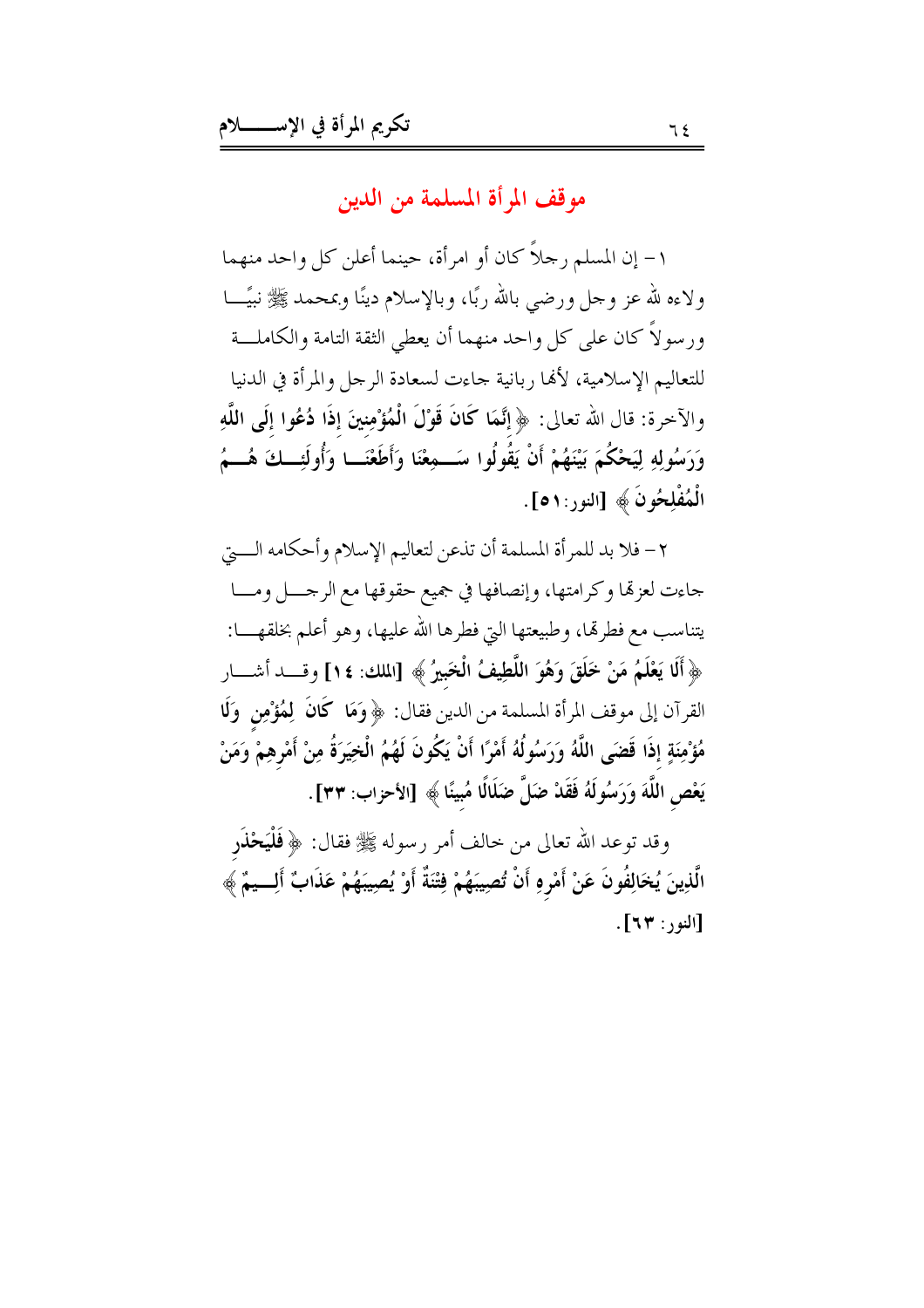وصية امرأة لابنتها في زفافها

قالت امرأة تز ف ابنتها إلى الملك الحارث بن عمرو الكندي: أي بُنية، إن الوصية لو كانت تترك لفضل أدب أو مكرمة نسب لتركت ذلك معك، ولكنها تذكرة للعاقل، ومُنبهة للغافل.

أي بُنية، لو استغنت ابنة عن زوج لغني أبويها، لكنـــت أغـــني الناس عنه، لكنا خُلقنا للرجال، كما خُلق الرجال لنا.

أي بُنية، إنك فارقت الوطن الذي منه خرجت، والعش السذي فيه درجت إلى وكر لم تعرفيه، وقرين لم تألفيه، أصبح بملكه إيساك مَلِكًا عليك، فكوني له أمةً يكن لك عبدًا، واحفظي له عشر خصال يَكُنَّ لك ذُخرًا.

1 – ا**لصحبة بالقناعة**: فإن القناعة , احة القلب. ٢- المعاشرة بحسن السمع والطاعة: فإن فيهما رضا الرب. ٣- التعهد لموضع عينيه والتفقد لموضع أنفه: فلا تقع عينـــه منك على قبيح، ولا يشم أنفه منك إلا أطيب ريح. ٤- الكحل والماء: وأعلمي أن الكحل أحسن الموجـود، وأن

الماء أطيب الطيب المفقود.

0– التعهد لوقت طعامه: فإن حرارة الجوع ملهبة. ٦- الهدوء عند منامه: فإن تنغيص النوم مغضبة. ٧- الاحتفاظ ببيته وماله: فإن حفظ المال من حسن التقدير.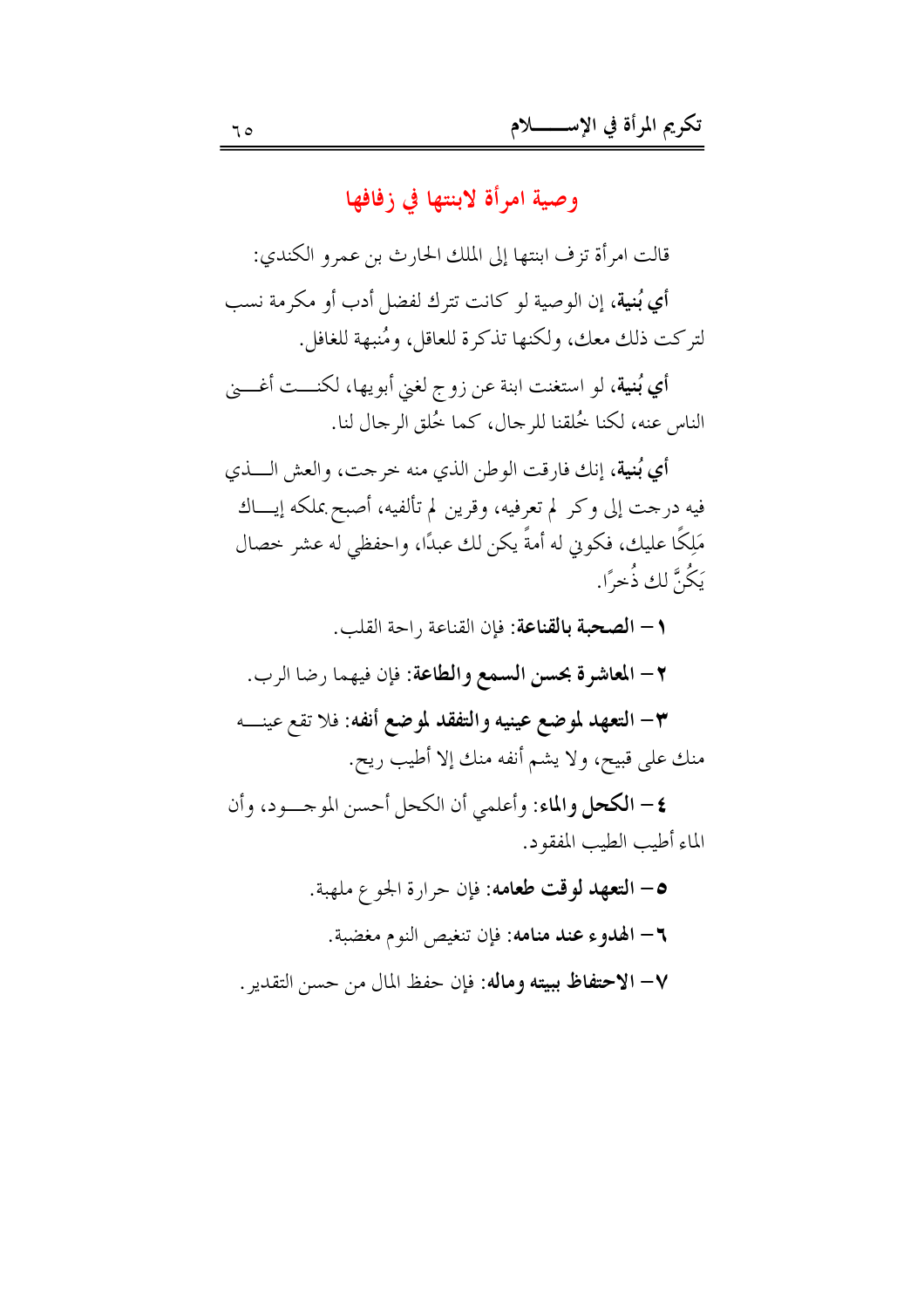٨- الرعاية لحشمه وعياله: فإن الرعاية على الحشم والعيال من حسن التدبير .

۹– ألا تفشي له سرًا: فإن أفشيت له سرًا لم تأمني غدره.

• ١- ألا تعصي له أمرًا: فإن عصيت أمره أوغرت صـــــدره. وأشد ما تكونين له إعظامًا أشد ما يكون لك إكرامًا، وأكثـــر مـــا تكونين له موافقة أحسن ما يكون لك مرافقة؛ واعلمـــي أنـــك لا تقدرين على ذلك حتى تؤثري هواه على هواك ورضاه على رضــاك فيما أحببت أو كرهت.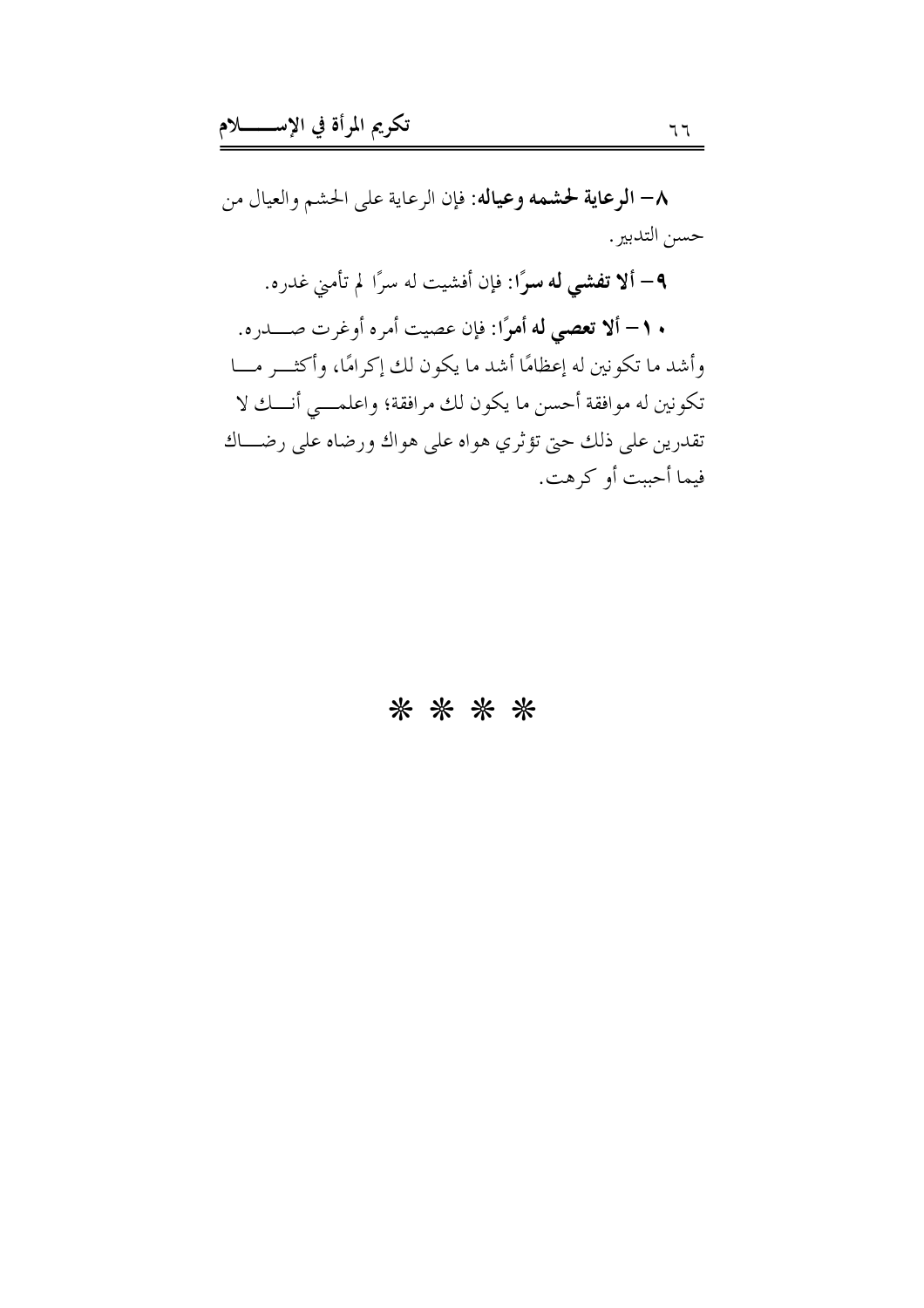# شرط الولى لنكاح المرأة

لقد اشترط الإسلام موافقة ولي أمر المرأة على نكاحها تكريمًا لها وحفاظًا على مستقبلها، وهو أدرى ها من نفسها.

١ – قال الله تعالى: ﴿ وَأَنْكِحُوا الْمَأْيَامَى مِنْكُمْ﴾ [النور: ٣٣].

٢- قال تعالى حكاية عن قول والد المرأتين اللـــتين وجـــدهما موسى على البئر: ﴿ إِنِّي أُرِيدُ أَنْ أُنْكِحَكَ إِحْدَى ابْنَتَـــيَّ هَـــاتَيْنِ﴾ [القصص: ٢٧] .

فالخطاب في الآيتين للرجال، ولو كان للنساء لذكر ذلك، وهــــذا مستفاد من قوله تعالى: ﴿ الرِّجَالُ قَوَّاهُونَ عَلَى النِّسَاءِ ﴾ [النساء: ٣٤].

٣- وقال الرسول ﷺ: «لا نكاح إلا بولي، والسلطان ولي مَن لا ولي له». "صحيح رواه أحمد".

وقال ﷺ: «لا نكاح إلا بولي، وشاهدي عـــدل». "صـــححه الألبان في الا, واء".

قال الصنعاني: والحديث دل على أنه لا يصح النكاح إلا بولي، لأن الأصل في النفي نفي الصحة لا الكمال.

[انظر: سبل السلام ١١٧/٣].

٤– وقال ﷺ: «أيما امرأة نُكحت بغير إذن وليها، فنكاحهــــا باطل، فنكاحها باطل، فنكاحها باطل، فإن دخل ها فلها المهر بمسا استحل من فرجها، وإن اشتجروا فالسلطان ولي من لا ولي لهـــا». "صححه الحاكم ووافقه الذهبي".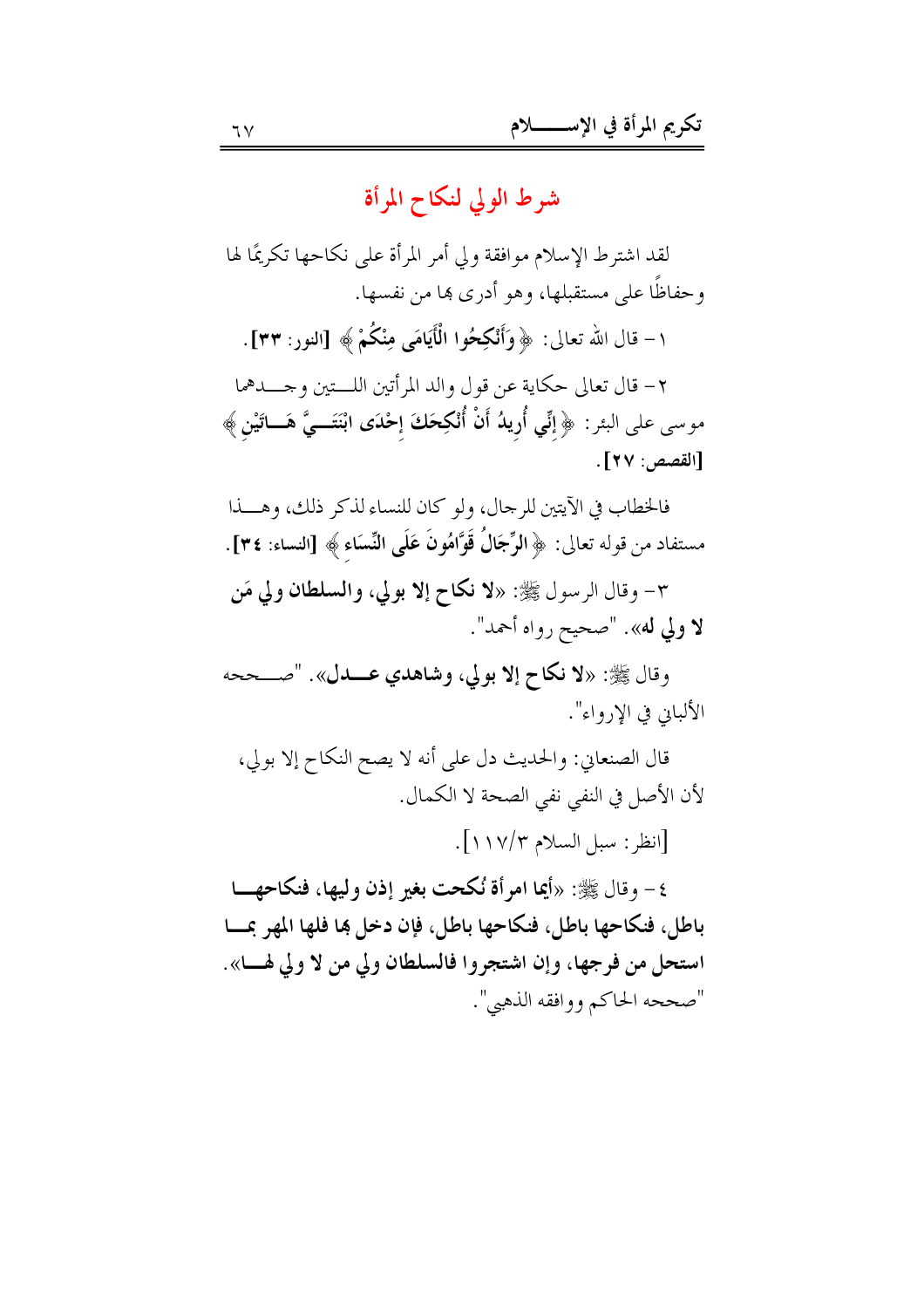ه – وقال ﷺ: «لا تُزوج المرأة المرأة، ولا تُزوج المرأة نفسها، فإن الزانية هي التي تزوج نفسها».

[قال الحافظ في بلوغ المرام: رجاله ثقات، وصحح الألباني الجملة الأولى. وصحح وقف الجملة الأخيرة على أبي هريرة] .

إن الشارع الحكيم لما اشترط للزواج موافقة الولى، كـــان لـــه أهداف عظيمة، وفوائد كثيرة، هي في مصلحة المرأة:

١ – قال الشيخ ولي الله الدهلوي رحمه الله في حجة الله البالغة:

وفي اشتراط الولى في النكاح تنويه أمرهم، واستبداد النســاء بالنكاح وقاحة منهن، منشؤه قلة الحياء. والتعدي علـــى الأوليـــاء، وعدم الاكتراث هِم.

٢- يجب أن يُميز النكاح من السفاح بالتشهير، وأحق التشهير أن يحضره أولياؤها. انتهى.

٣- أقول: ويشهد لهذا المعنى قول الرسول ﷺ: «فصل ما بسين الحلال والحرام ضرب الدف، والصوت في النكاح». "صحيح رواه أحمد".

فهذا الحديث يدل على أن الفرق بين الحــــلال وهــــو الـــزواج الشرعي، وبين الزنا وهو الحرام ضرب الــدف للبنـــات لإعلانـــه، وكذلك الغناء التريه للبنات أيضًا.

٤- كما أن المرأة لقلة تحربتها في المحتمع، وعدم معرفتها شؤون الرجال وخفايا أمورهم غير مأمونة حين تستبد لســـرعة انخــــداعها،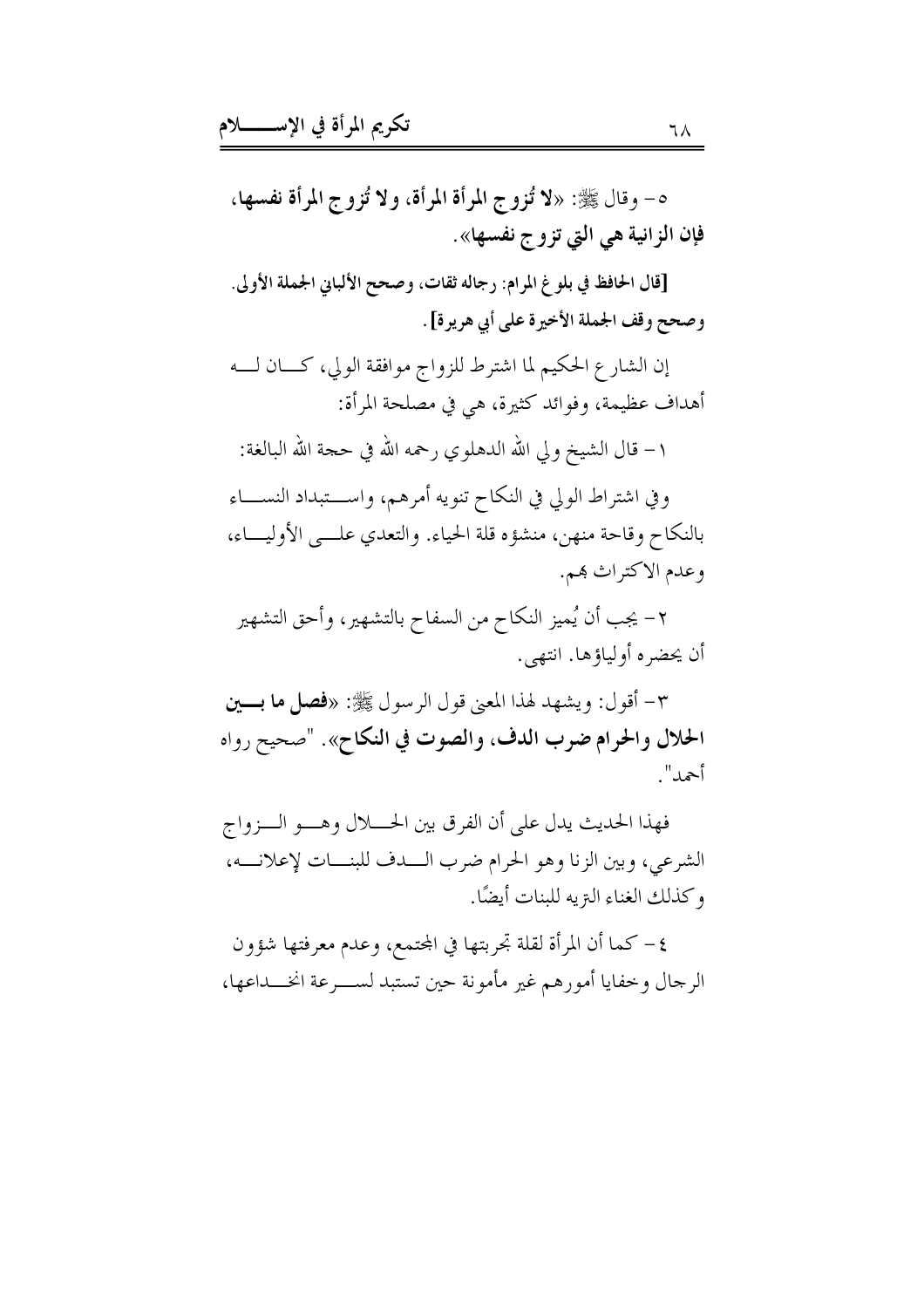وسهولة اغترارها بالمظاهر البراقة دون تفكير في العواقب وقد اشترط إذن الولي مراعاة لمصالحها، لأنه أبعد نظرًا، وأوسع حبرة، وحكمـــه موضوعي لا دخل فيه للعاطفة أو الهوى، بل يبنيه على اختيار مـــن يكون أحسن عشرة.

٥- وكيف لا يكون لوليها في زواجها إذن، وهو الذي سيكون شاءت أم أبت، بل شاء أو أبي المرحع في حالة الاختلاف، وفي حالة فشل الزواج يبوء هو بآثار هذا الفشل.

[انظر: كتاب المرأة بين تكريم الإسلام وإهانة الجاهلية]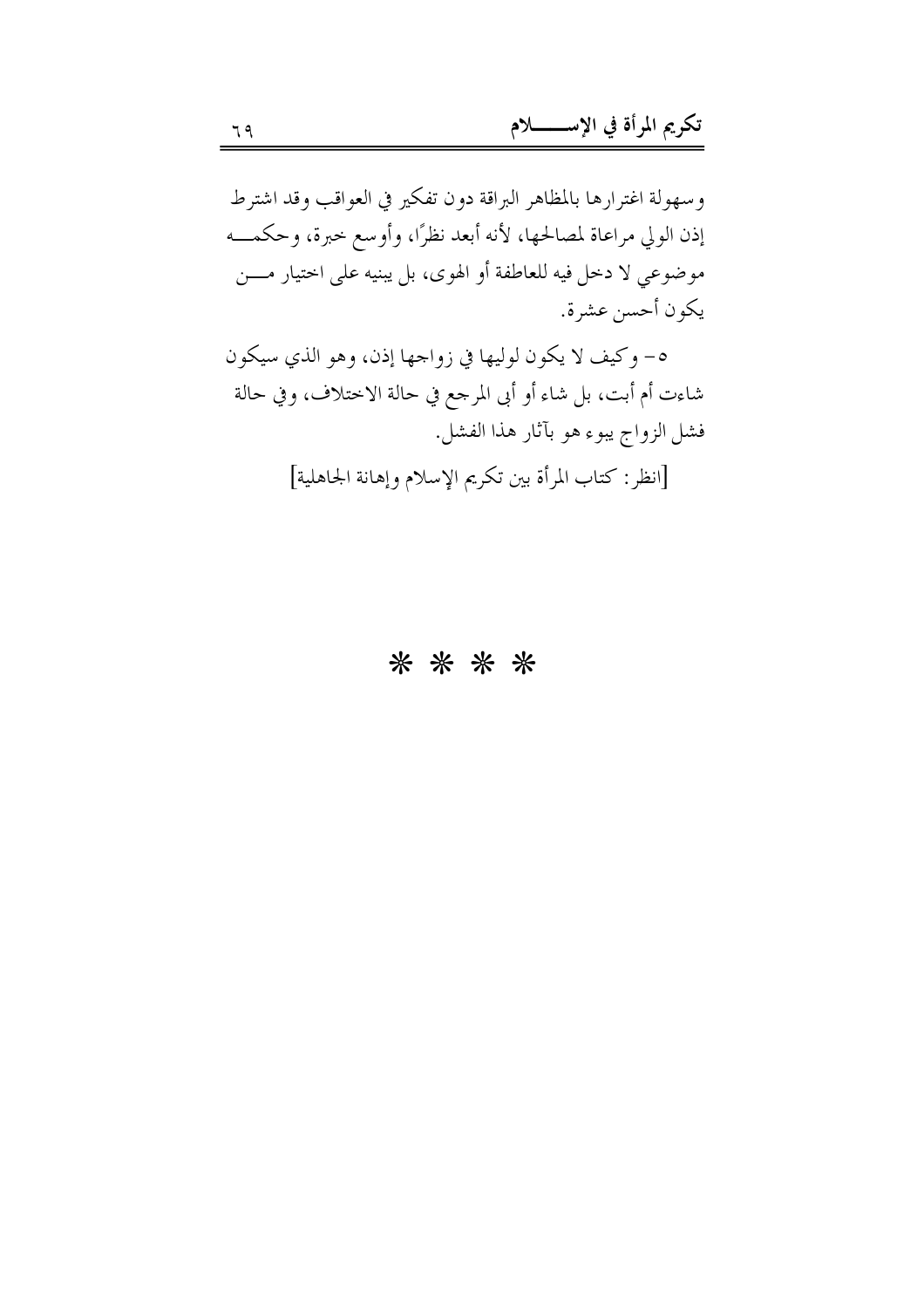### واجب الولى للمرأة

قال رسول الله ﷺ: «إذا أتاكم من ترضون خُلقـــه ودينــــه فزوجوه، إلا تفعلوا تكن فتنة في الأرض وفساد عريض» [حسن دواه الترمذي] .

١– يجب على الولي أن يتقي الله فيمن يزوجها به، وأن يراعــــي خصال الزوج الصالح، فلا يزوجها ممن ساء خلقه، أو ضعف دينه.

قال بعض السلف: من زوج كريمته من فاحر فقد قطع رحمها. وقال رجل للحسن: قد خطب ابنتي جماعة، فَمِمَّن أزوجها؟ قال: ممن يتقى الله، فإن أحبها أكرمها، وإن أبغضها لم يظلمها.

٢- قال شيخ الإسلام ابن تيمية: وإذا رضيتْ رحلاً، وكان كفئوًا لها، وجب على وليها كالأب، ثم الأخ، ثم العم أن يزوجها بـــه، فـــإن عضلها أو امتنع عن تزويجها زوجها الولى الأبعد منه، أو الحاكم بغير إذنه باتفاق العلماء، فليس للولي أن يجبرها على نكاح مــــن لا ترضــــاه، ولا يعضلها عن نكاح من ترضاه إذا كان كفؤًا لها باتفاق العلماء.

وإنما يعضلها أهل الجاهلية والظلمة الذين يزوجون نساءهم لمسن يختارونه لغرض، لا لمصلحة امرأة، ويكرهوها على ذلك، أو يخجلوها حتى تفعل ذلك ويعضلوها عن نكاح من يكون كفؤًا لها لعـــداوة أو غرض، وهو ممن حرمه الله ورسوله، واتفق المسلمون على تحريمه.

وأوجب الله على أولياء النساء أن ينظروا في مصلحة المرأة لا في أهوائهم، فإن هذا من الأمانة التي قال الله تعالى فيهــــا: ﴿ إِنَّ ۗ اللَّــــهَ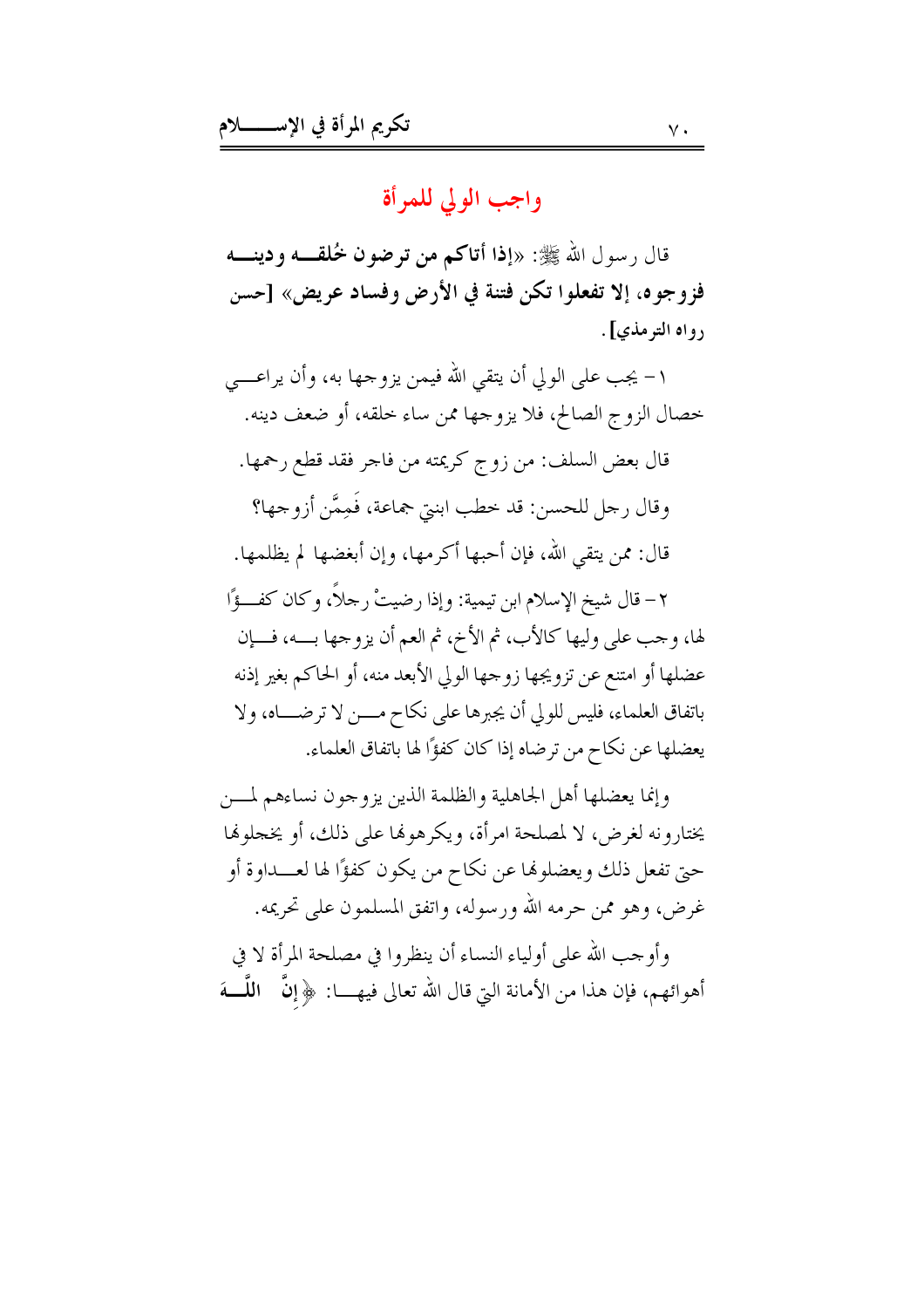يَأْمُرُكُمْ أَنْ تُؤَدُّوا الْأَمَانَاتِ إلَى أَهْلِهَا وَإِذَا حَكَمْتُمْ بَـــيْنَ النَّـــاس أَنْ تَحْكُمُوا بِالْعَدْلِ﴾ [النساء: ٥٨]. [انظر: مجموع الفتاوى ٣٦/٣٢-٥٢] ٣- ويجوز للرجل أن يعرض بنته أو أخته على من يـــرى فيــــه الصلاح فقد عرض عمر بن الخطاب حفصة على عثمان ثم علـــي أبي بكر، ثم خطبها رسول الله ﷺ فأنكحه إياها. ٤ – وأباح الإسلام أن تعرض المرأة نفسها على الرجل الصـــالح ولا سيما وإذا لم يكن لها ولى ينوب عنها، فقد حطبت حديجة بنست خويلد رسول الله ﷺ قبل البعثة، فكانت خير زوجة له ﷺ ناصـــرته وآوته وأعانته بمالها ونفسها، ولم يعب أحد ذلك، وكان يخطبها كبار قريش وأشرافهم، وكانت تسمى في الجاهلية (الطاهرة) رضــــى الله

عنها.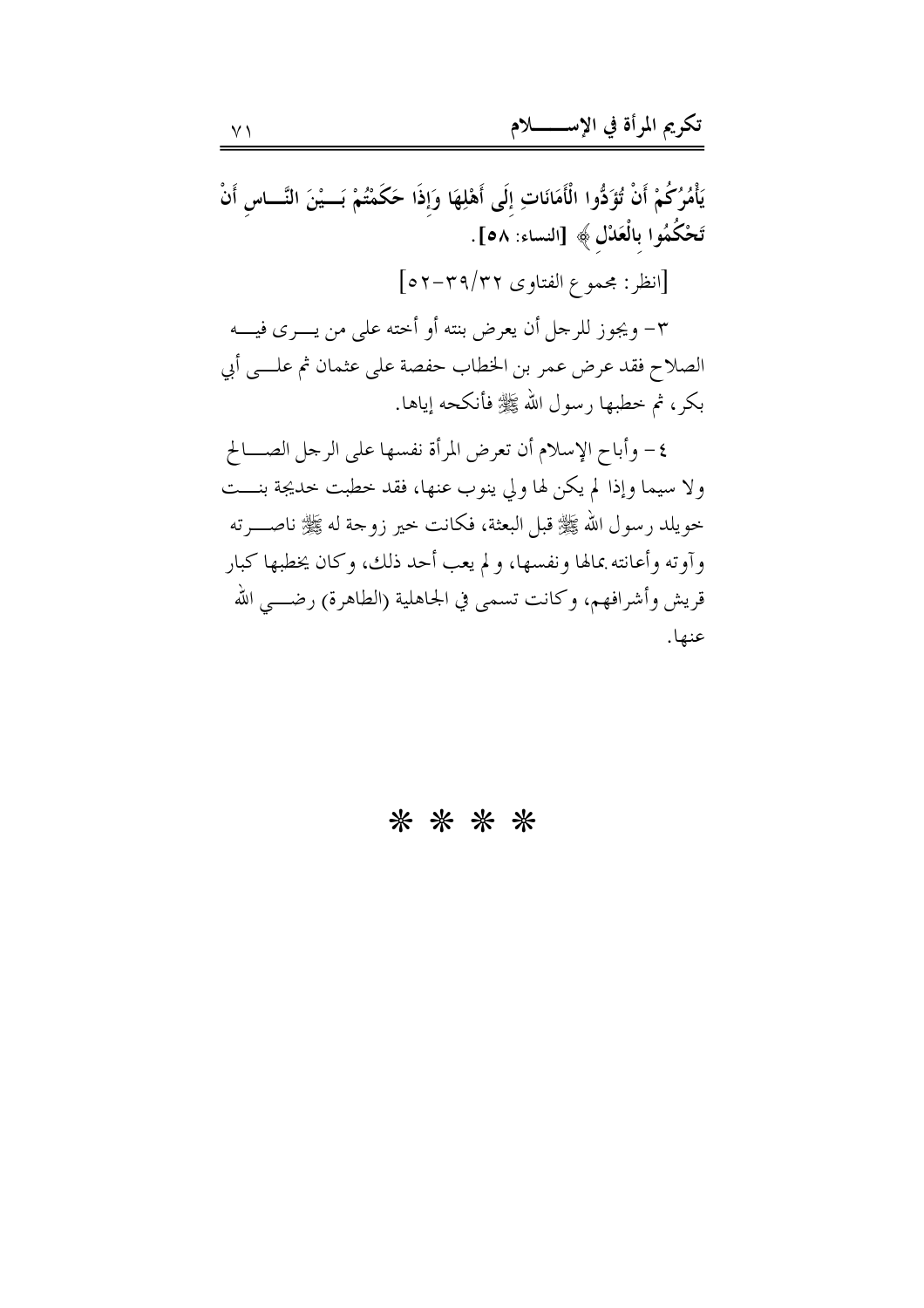الخنساء قبل الإسلام وبعده

١- لقد أصيبت الخنساء بفقد أحيها واسمه (صخر) فجزعـــت عليه، وحزنت حزنًا شديدًا وقالت فيه الشعر، وذلك قبل الإسلام.

٢– أما بعد الإسلام، فرزقها الله أربعة أولاد خرجوا إلى معركة القادسية فكان مما أوصتهم به قولها: يا بني إنكم أســـلمتم طـــائعين، وهاجرتم مختارين، والله الذي لا إله إلا هو، إنكم لبنو رجل واحـــد، كما أنكم بنو امرأة واحدة، ما هجَّنت حسبكم، وما غيرت نسبكم، واعلموا أن الدار الآخرة حير من الدار الفانية:

اصبروا، وصابروا، واتقوا الله علكم تفلحون، فإذا رأيتم الحرب قد شَّمرت عن ساقها، و حلَّلت نارًا على أوراقها، فيمِّموا وطيسها '' وجالدوا رسيسها (٢) تظفروا بالغنيمة والكرامة في دار الخلد والمقامة.

فلما كشرت الحرب عن ناهما، تدافعوا إليها، وتواقعوا عليهـــا، وكانوا عند ظن أمهم هم حتى قُتلوا واحدًا بعد واحد.

ولما وافتها النعاة بخبرهم، لم تزد على أن قالت: الحمد لله الــــذي شرفني بقتلهم وأرجو من الله أن يجمعني هم في مستقر الرحمة. [انظر : الإصابة والاستبعاب] .

فما أعظم الفرق في سلوك الخنساء قبل الإسلام وبعده، وهذا من فضل الإسلام وتكريمه.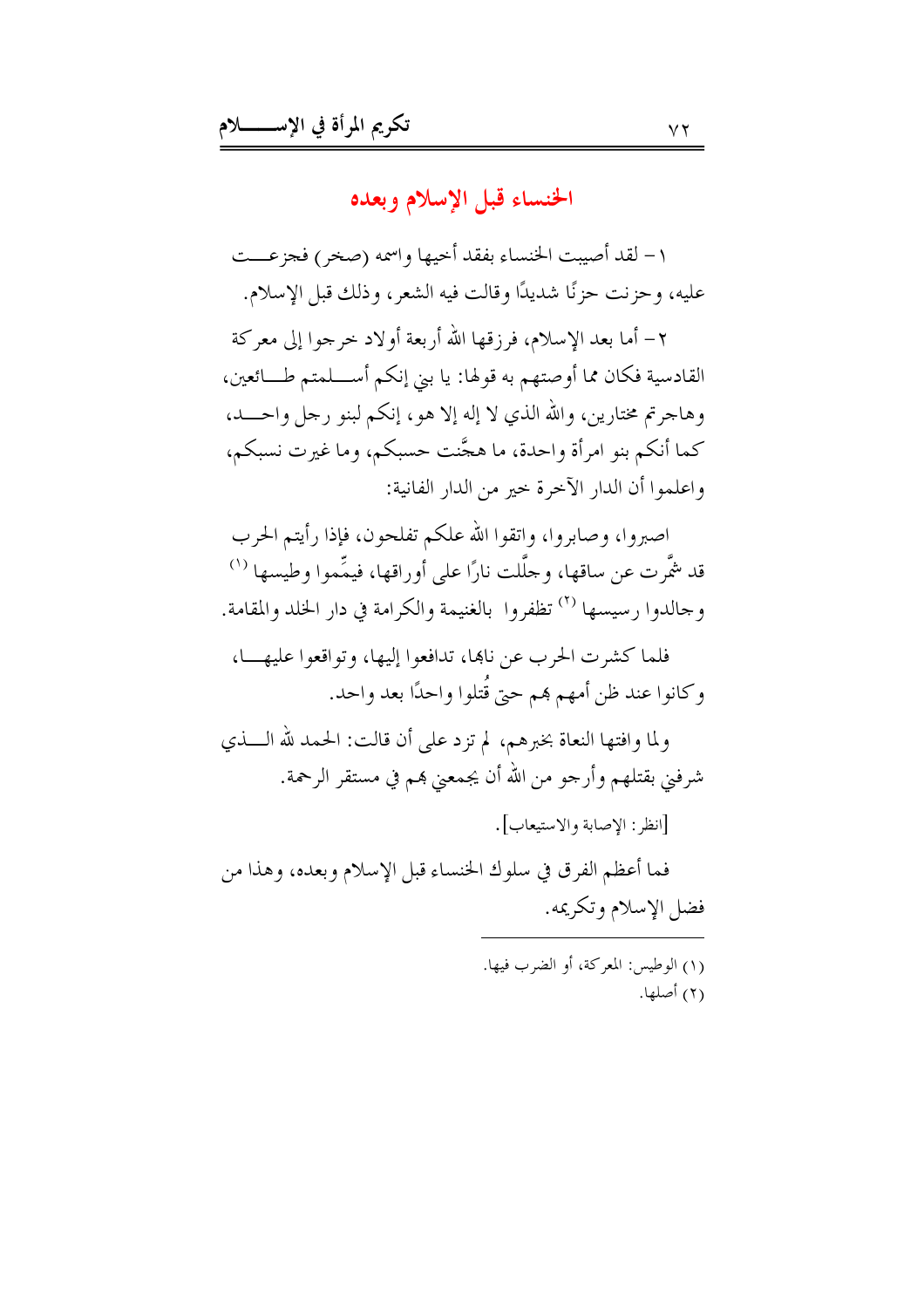إهانة المرأة في بلاد الكفر

إن وضع المرأة في البلاد التي يزعمون ألها متقدمة في الحضــــارة وضعٌ حرج، فيه الإذلال والمهانة، والمحــون والخلاعـــة، والقســـوة والاستغلال في أقسى صورها، وأبشع مظاهرها، لا يقبلها إلا ممسوخ الفطرة، منتكس السريرة، حبيث الطوية:

١- إن القانون الإنكليزي حتى عام ١٨٠٥م كان يبيح للرجل أن يبيع زوجته.

٢ – جاء في مجلة حضارة الإسلام، السنة الثانيــــة (ص٧٨. ١): حدث في العام الماضي أن باع إيطالي زوجته لآخر على أقساط، فلما امتنع المشتري عن سداد الأقساط قتله الزوج البائع.

٣- وقال الأستاذ محمد , شيد , ضا , حمه الله: من الغرائب الــــتي نقلت عن بعض صحف إنكلترا في هذه الأيام أنه لا يزال يوجـــد في بلاد الأرياف الإنكليزية رحال يبيعون نساءهم بثمن بخـــس حـــدًا كثلاثين شلنًا، وقد ذكرت — أي الصـــحف الإنكليزيـــة — أسمـــاء بعضهم.

٤ – أما في أمريكا التي تتربع على قمة العالم الغربي، فإن المــــرأة وصلت إلى انحطاط أحلاقي، والهيار احتماعي، وتفكك في الأسرة: يقول الدكتور مصطفى السباعي: وأما المرأة فقد دفع هـــا الوضـــع الاجتماعي الذي لا يرحم إلى أن أصبحت تطرد من المترل بعد ســـن الثامنة عشرة لكي تبدأ في الكدح لنيل لقمة العيش، وإذا ما أحبرتهــــا الظروف في البقاء في المنزل مع أسرتها بعد هذه السن، فإلهــــا تـــــدفع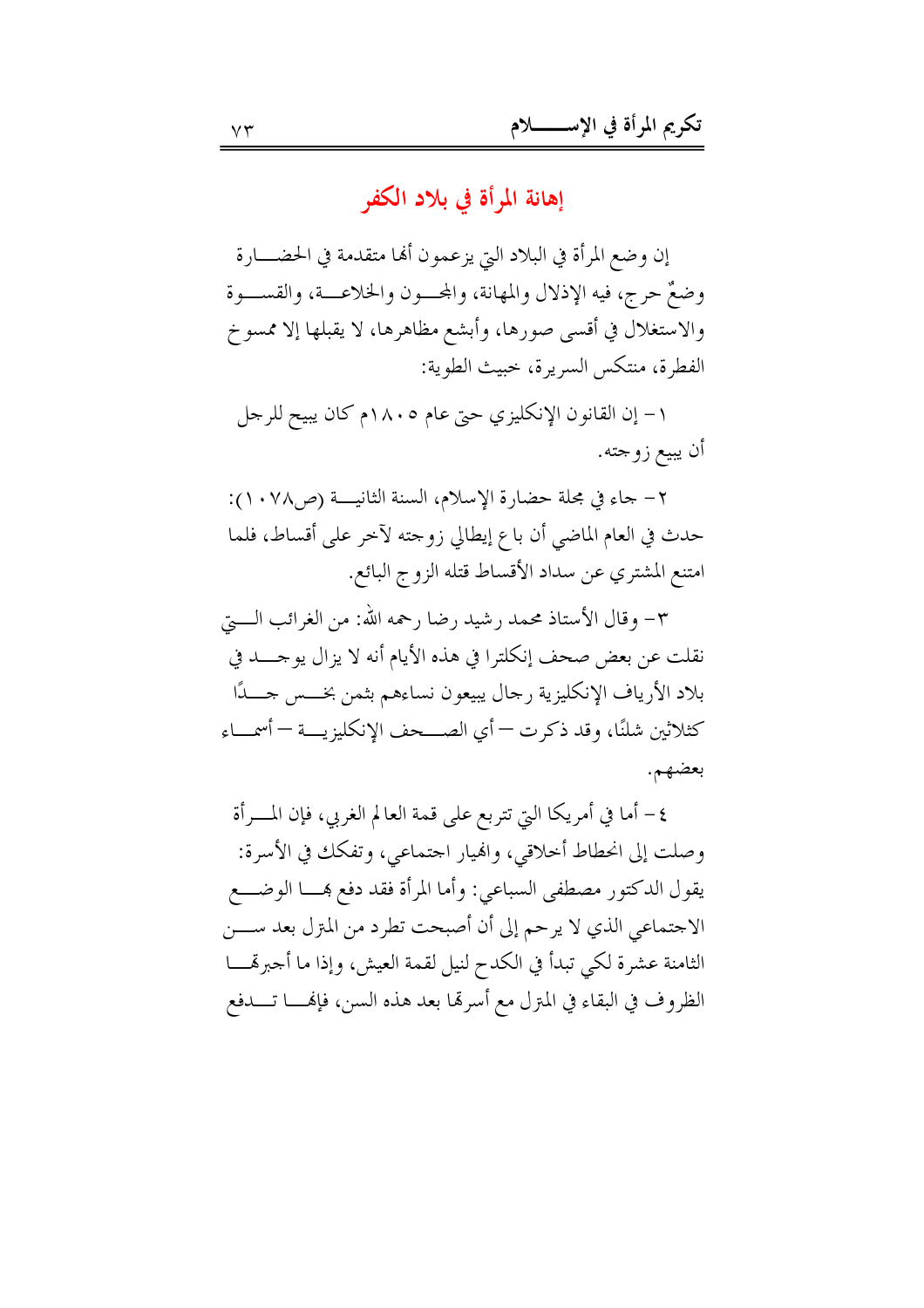لوالديها إيجار غرفتها، وثمن طعامها، وغسيل ملابسها، بل تدفع رسمًا معينًا مقابل اتصالاها الهاتفية.

[انظر : المرأة بين الفقه والقانون ص • • ٣] .

أقول: هذه المعاملة للبنت موجودة حبيّ الآن في جميــــع بـــــلاد الكفر، وحدثني ولدي الذي يقيم في فرنسا أن هذا موجود.

٥- أما عن قلة الزواج، وشيوع البغاء، وانتشار الزنا واللــواط، وكثرة اللقطاء، وارتفاع نسبة الطلاق، وتغلغل الأمراض التناســـلية الفتاكة، ولا سيما مرض الإيذر المنتشر، والذي لم يُعـــرف لــــه دواء فحدث عنه ولا حرج، بل لقد وصلت المرأة الغربية إلى درجة مـــن الانحلال والمهانة ما لا يتصوره عاقل.

يقول الدكتور "نور الدين عتر": حدثني صديق أفمي تخصصـــه العالي في أمريكا حديثًا: إن في الأمريكيين أقوامًا يتبادلون زوجــــاتمـم لمدة معلومة ثم يسترجع كل واحد زوجته المعارة، تمامًا كمـــا يعـــير القروي دابته، أو الحضري شيئًا من متاع بيته.

[انظر : كتابه (ماذا عن المرأة) ص٥ ١-١٦].

و كان أحد القادمين من فرنسا يحدث عن إعارة الزوجة هنـــاك أيضًا.

٦- فعلى المرأة المسلمة أن تعرف ألها مكرمة، وألا تنخـــدع في الحضارة الزائفة، حضارة مساواة الرجل بالمرأة، وإنما هي حضـــارة الانسان عساواة الحبوان.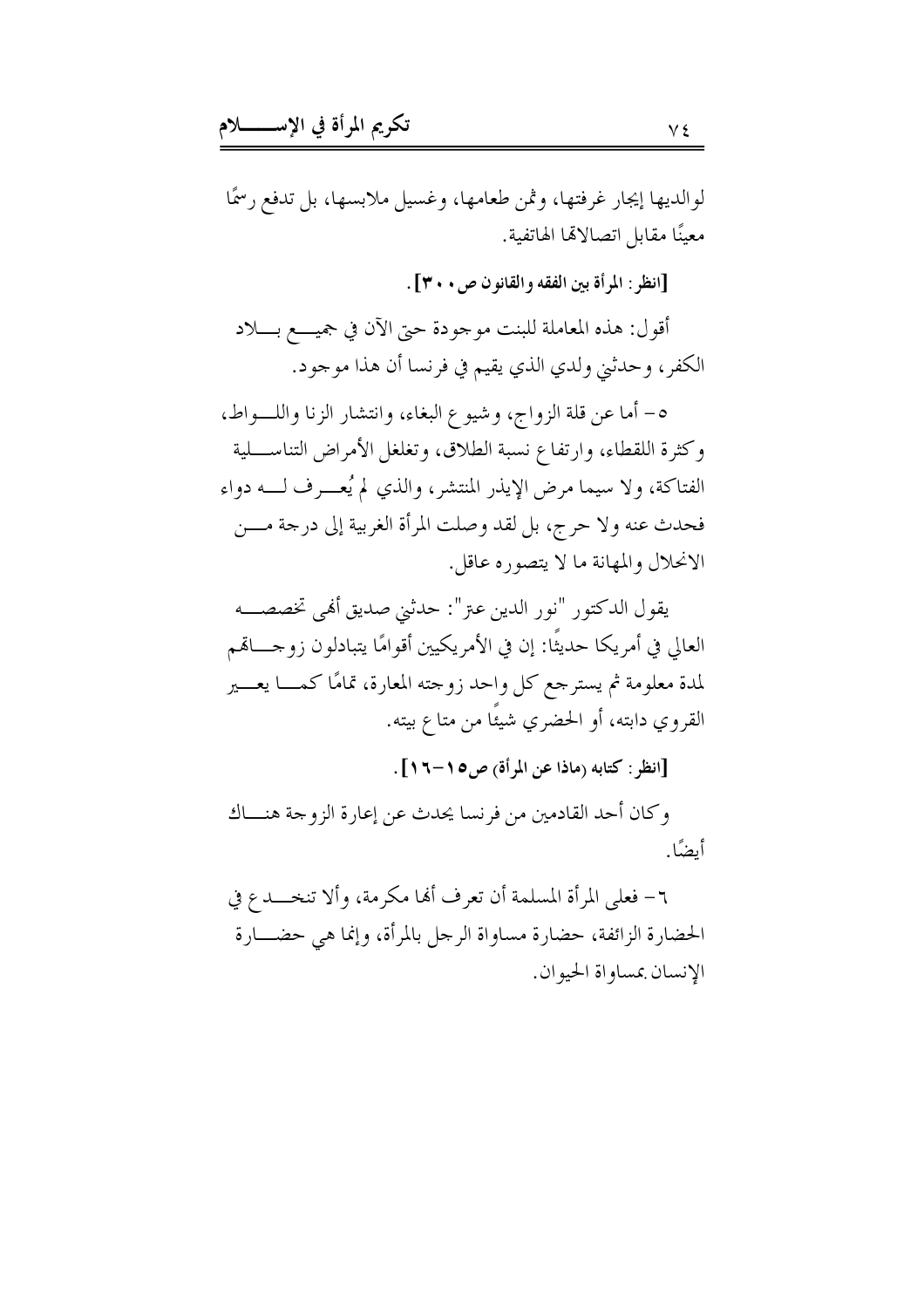فتاة أمريكية تعتنق الإسلام

الإسلام هو السبيل الوحيد لإنقاذ وخلاص البشرية. ١ – "هاجر " الاسم الجديد "لياميلا" فتاة أمريكيـــة في الثامنــــة والعشرين من عمرها، طالبة في قسم علم الاحتمـــاع في جامعـــة ميزوري – كولومبيا -.

١- بدأت قبل سنتين بدراسة الإسلام دراسة جادة متعمقة بحثًا عن الحقيقة التي كانت شغلها الشاغل، والتي لم تجدها كما تقول في الثقافة المادية الأمريكية، وبعد سنتين من الدراسة والبحث والتأمــــل أعلنت "ياميلا" الإسلام، وغيرت اسمها إلى "هاجر" حيث تقول: إن اسم "هاجر" مُحبَّب إلى نفسي لكونه مرتبطًا بالإسلام.

٣- تتحدث هاجر عن تجربتها قائلة: منذ مدة طويلــة كانـــت تدور في ذهني تساؤلات عن الكون، والوجود والحياة، وقد أضـــناني البحث والتفكير عن أجو بة لهذه التساؤلات الفلسفية، ولكن عبثًا لم أحد لها تفسيرًا مقنعًا من حلال در استي في الثقافة الأمريكية الماديـــة، وكنت أسمع بالإسلام، ولكن صورته غامضة في ذهبي بل مُشـــوهة، فهو دين يفرق بين الرجل والمرأة، وقائم على العنف والقسوة، وبقيت جاهلة بحقيقة الإسلام، حيّ بدأت أُدرك نقاء الإسلام وتحديه للقوى المادية، فبدأت من حينها أدرس وأبحث عن الإسلام، وكان البحث في البداية شاقًا حدًا، فليس هناك كتب أمينة عن الإسلام في اللغة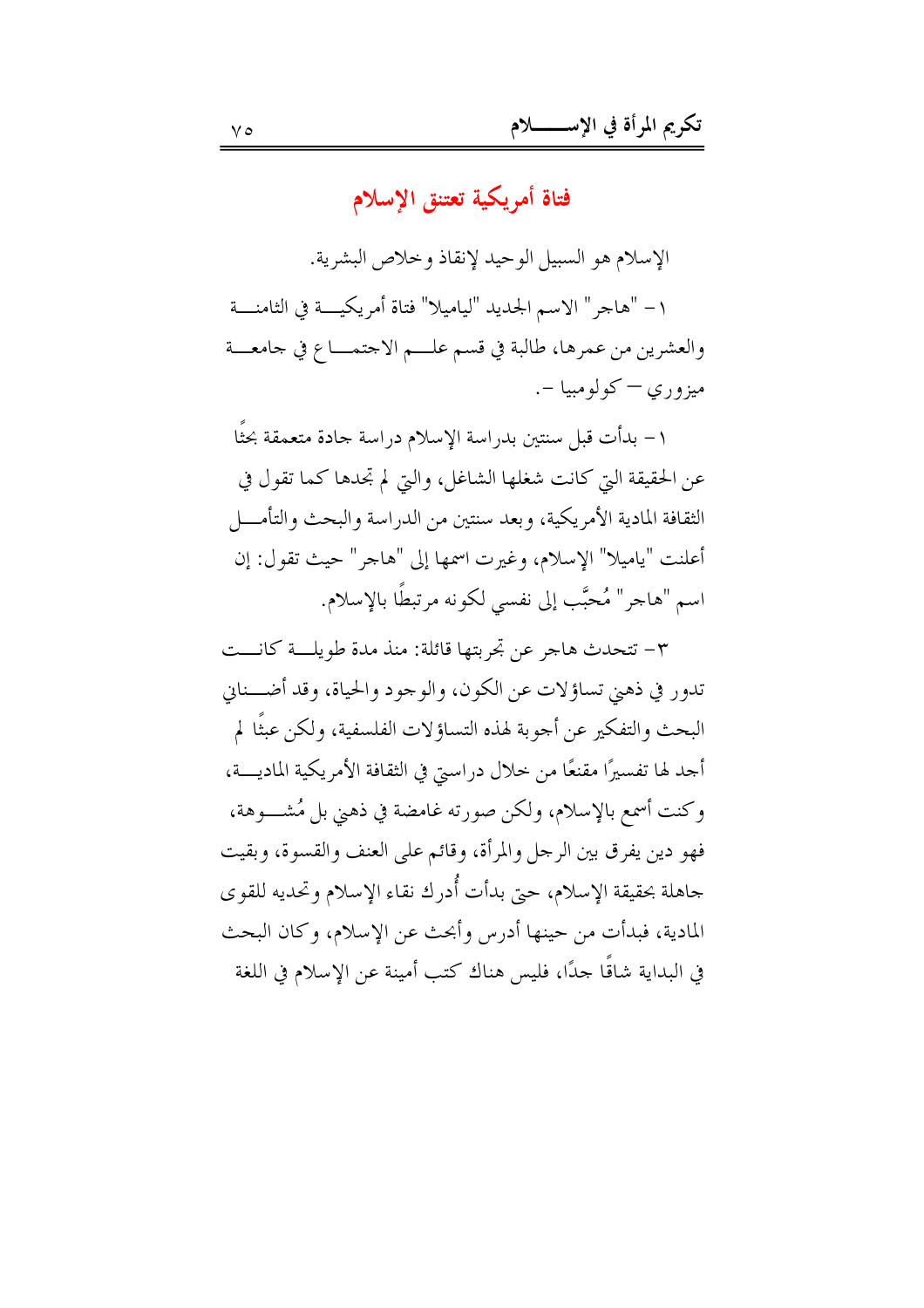الإنحليزية، ولكني منذ البداية شعرت بحب للإسلام، فهو دين عدل وإنصاف، يعطي الفرد حريته، ويحمله مسؤولية أعماله وأفعالـــه، وهكذا بمرور الوقت ازددت وعيًا وفهمًا بالإســــلام، وكــــان أن هداني الله لاعتناق الإسلام.

## \* \* \* \*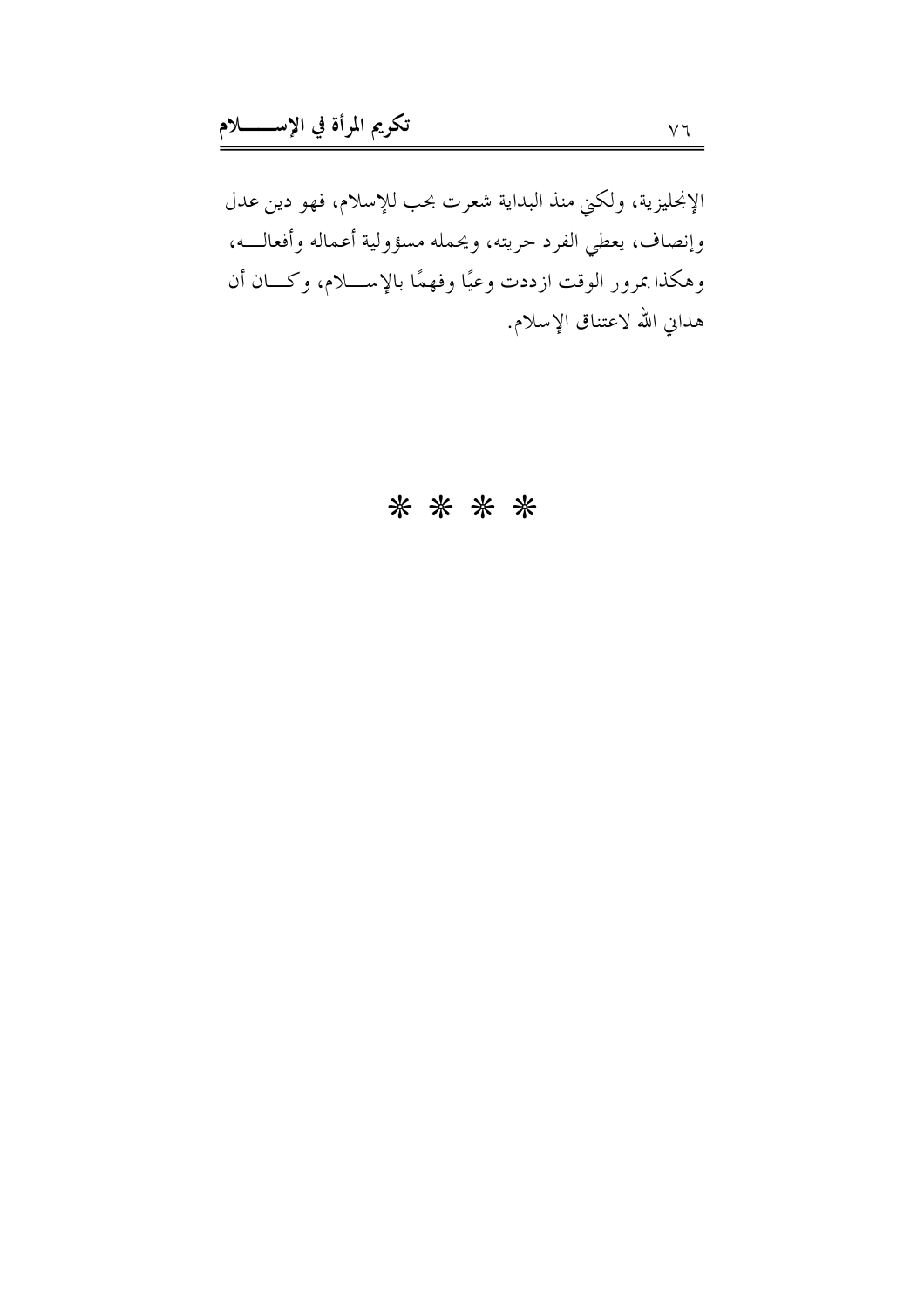هاجر تدعو للإسلام

١- ومنذ أن أعلنت "هاجر" إسلامها، وهي تعمل بجد ونشاط لنشر الإسلام، فهي ترى أن رسالتها الآن أن تجاهد في سبيل الإسلام، وإبلاغ دعوته للأمريكيين الذين يجهلون حقيقة الإسلام بفعل الصورة المشوهة التي صُور الإسلام بما من خلال أعدائه الحاقدين عليه.

٢– لقد غير الإسلام "هاجر" تغييرًا شاملاً، فبعـــد أن كانـــت تعيش كأية فتاة أمريكية حياة لاهية أصبحت الآن ملتزمــــة بقواعــــد ومبادئ الإسلام كما تقول: إن هدفي الأسمى أن أحاهــــد في ســــبيل الإسلام، وأن أحارب الرأسمالية، والطغيان والشـــر، فبعـــد تحـــربتي وجدت أن الإسلام هو الطريق الوحيد لخلاص الإنسانية من خطـــر الحروب والمحاعة والفناء.

٣- وعندما سئلت "هاجر" ولماذا الإسلام بالذات هو السبيل إلى خلاص البشرية؟ أجابت قائلة: إن الإسلام هو الدين الوحيد الــــذي يُقدم حلوٍ لاَ لقضايانا الاجتماعية، والسياسية المعاصرة، إنه نظام حياة شامل يوازن بين مطالب الروح، وحاجات الجسد دونما إحلال. لقد وجدت فيه أجوبة شافية على تساؤلات فلسفية كانت تقلقني وتقض مضجعي.

٤- وحين تتحدث هاجر عن الإسللام تشــعر بالصــدق في كلامها، فهي تعي ما تقول، وأحيانًا تنطق بالعبارات الإسلامية باللغة العربية ولكنها في كل الحالات تفهم جيدًا أن الإسلام نظام شـــامل للحياة وليس دين عبادات فقط.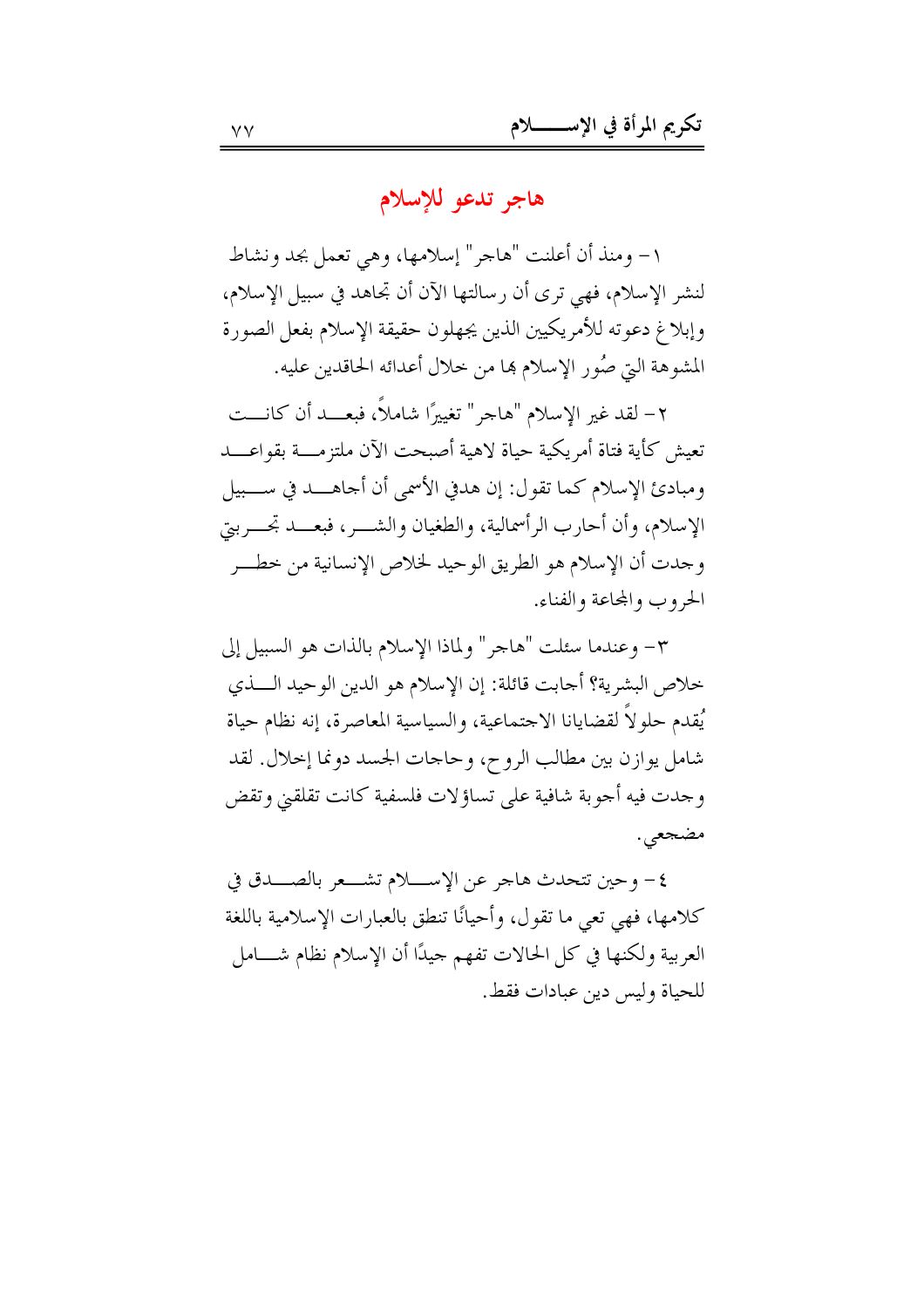الجهاد في نظرها أهم ما في الإسلام، أو أهم مـــا يحتــــاج إليــــه المسلمون في الوقت الحاضر .

٥– ومنذ إسلام هاجر ، غيَّر ت أسلوب حيالها، فارتدت اللباس الشرعي، وبدأت تصلي الصلوات الخمس في مواقيتها، وبذلت جهدًا كبيرًا في حفظ الآيات من القرآن، لتستطيع تأدية الصلوات.

٦- وطبيعي أن تواجه صعوبات كبيرة من زميلاقما وعائلتـــها، ولكن "هاجر" المسلمة كما تقول: أستطيب المصــاعب في ســـبيل عقيدتي، وهذا حدير بالنسبة للمسلمين والمسلمات، ولقد ســـبق أن عُذب الكثير منهم، لكنهم لم يتحولوا، وأنا لن أبالي إلا بالإسلام.

٧- ولا يقتصر نشاط "هاجر" على الجانب الديني، فهي نشطة سياسيًا، ومؤمنة بالحقوق العادلة للشعب الفلسطيني المسلم، لــــذلك فهي تحاضر وتتحدث عن الظلم الذي وقع على الشعب الفلسطيني.

إنها حقًّا ظاهرة فريدة: فتاة أمريكية بيضاء تتحـــول إلى داعيـــة إسلامية تذب وتدافع عن قضايا الشعب الإســــلامي في محتمــــع لا يُصغى، ولكنها لا تمل ولا تتعب.

ورسالتها إلى الشعوب الإسلامية عامة والعربية خاصـــة: أنـــتم الذين أنرتم الدرب للبشرية، فلا تضعفوا أمام غزاة أرضكم المقدســـة أمام إسرائيل وحلفائها.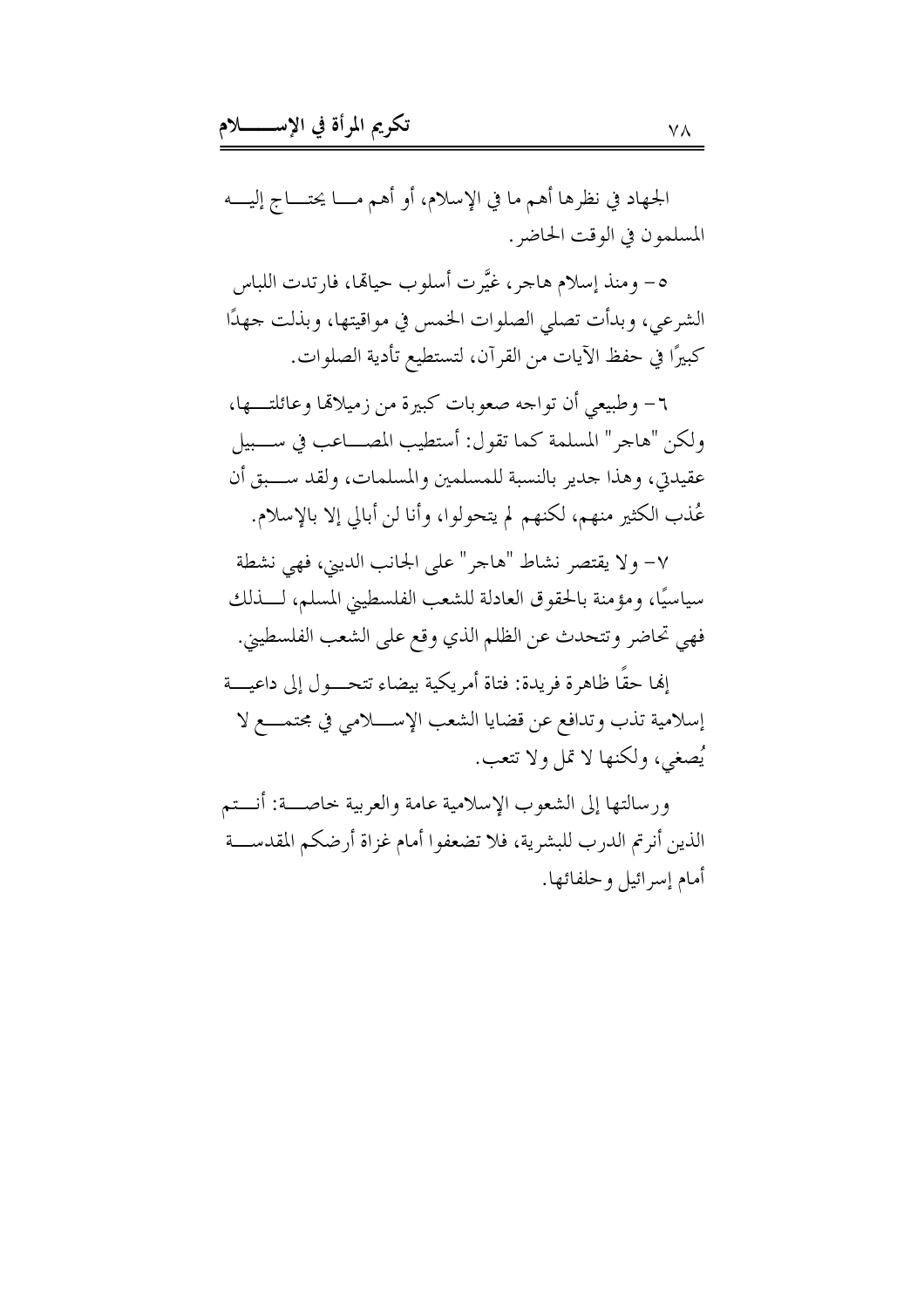الخليفة ينقذ المرأة الضعيفة

١– لما خرج ملك الروم وفعل في بلاد الإسلام ما فعل فقتل مَن ها من الرحال، وسبي الذرية والنساء، ومثَّل عن صار في يــــده مــــن المسلمين، وسمل أعينهم، وقطع أنوفهم وآذافهم، وبلـــغ المعتصـــم أن امرأة هاشمية صاحت وهي أسيرة في أيدي الروم "وامعتصماه" فأجاها وهو حالس علي سريره لبيك، لبيك، وفمض من ساعته، وصـــاح في العساكر، وأحضر قاضي بغداد، وهو عبد الرحمن بن إسحق، وشعبة بن سهل ومعهما ثلاثمائة وثمانية وعشرون رحلاً من أهـــل العدالـــة، فأشهدهم على ما وقف من الضياع: فجعل ثلثًا لولـــده، وثلثَّـــا لله تعالى، وثلثًا لمواليه، ثم سار فعسكر في غربي "دجلة" ومعه جماعة من القواد، حتى انتصر على الروم، بعد قتالهم مدة طويلة. [انظر: الكامـــل لابن الأثير ٧/٥؟٢].

٢- أقول: لقد بلغ من تكريم الإسلام للمرأة أن ســـار الخليفـــة "المعتصم" بجيشه، حينما سمع من امرأة أسيرة في بلاد الروم تنــــادي لينقذها من الكفار، فلبي نداءها، وسار بنفسه مع جنده حتى يقاتــــل الكفرة، وينصر المرأة الضعيفة، وهذا يدل علـــي عــــزة المســــلمين، والدفاع عن النساء.

٣- لقد أكبر المسلمون هذا العمل من الخليفة "المعتصـــم" ولا سبما بعد فتحه "عمورية" وقال فيه الشعراء قصائد تشيد بذلك العمل الطيب والانتصار الباهر .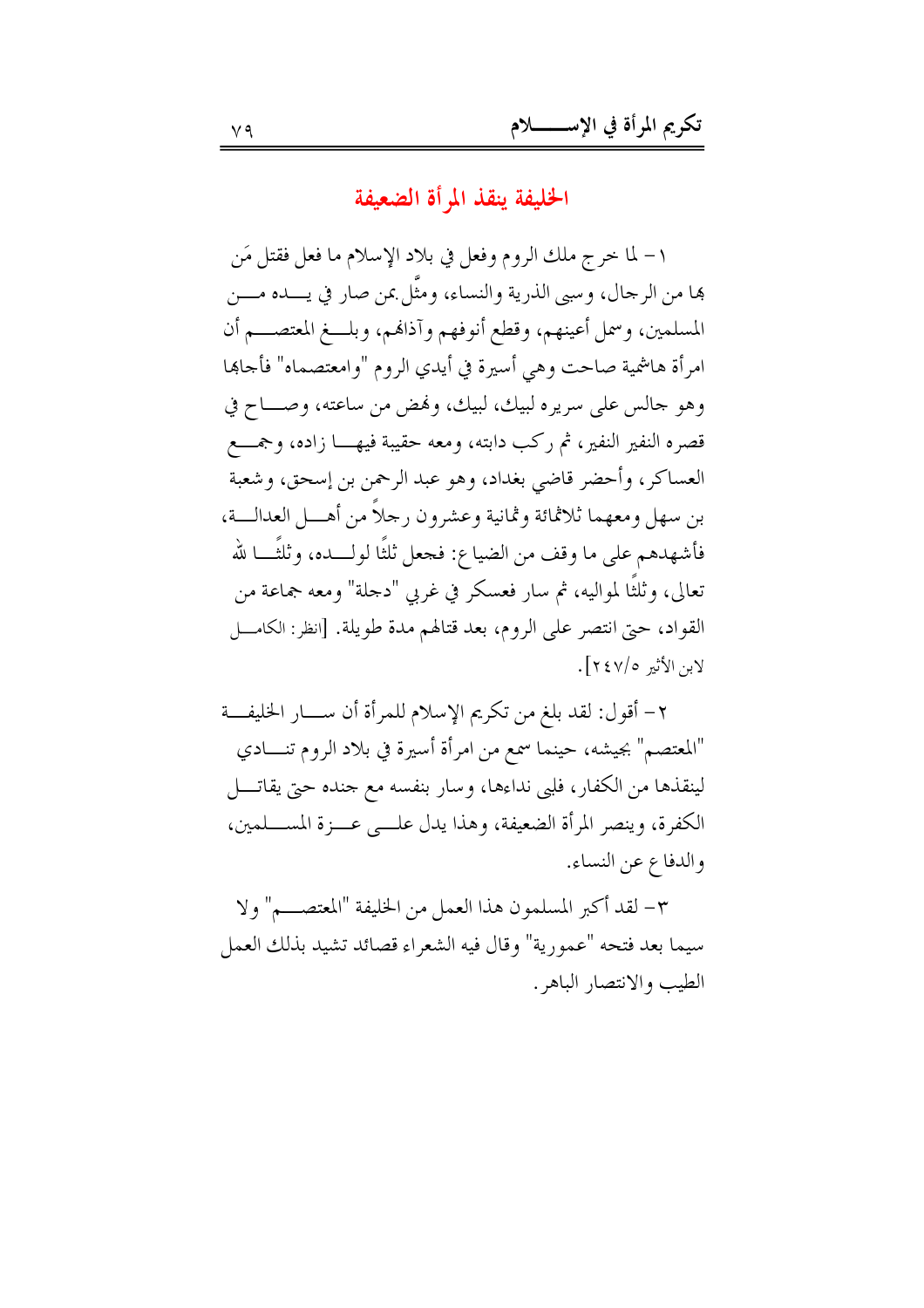أهمية تربية النساء ١– مـــــــــن لي بتوبيـــــــة النـســــــــاء فإنهـــــــا في الشــــرق علــــة ذلــــك الإخفـــاق ( ' ) ٣- الأم روض إن تعهـــــده الحيــــــا<sup>(٣)</sup> بـــــــــالري أورق أيَّمـــــــــــــــــــــــراق! ٤- الأم أســــــتاذ الأســـــاتذة الأولى شـــــغلتْ مــــــآثرهم مــــــدى الآفــــاق 0- أنا لا أقول دعو النســاء ســوافرًا<sup>(٤)</sup> بـــــــين الرجــــــال يَجلْــــــن في الأســــــواق ٦- يدرجن<sup>(٥)</sup> حيث أردن لا مـــن واز ع ٧- يفعلــــن أفعـــــال الرجـــــال لواهيًــــا عسسن واجبسسات نسسواعس الأحسسداق ٨– في دورهـــــــن شـــــــؤوفمن كــــــثيرة

> (١) الإخفاق: عدم الظفر المطلوب. (٢) الأعراق: الأصول. (٣) الحيا: المطر. (٤) السوافر: المنكشفات الوجوه. (٥) يدرجن: يمشين، والوازع: الزاحر، والرقبة: المراقب.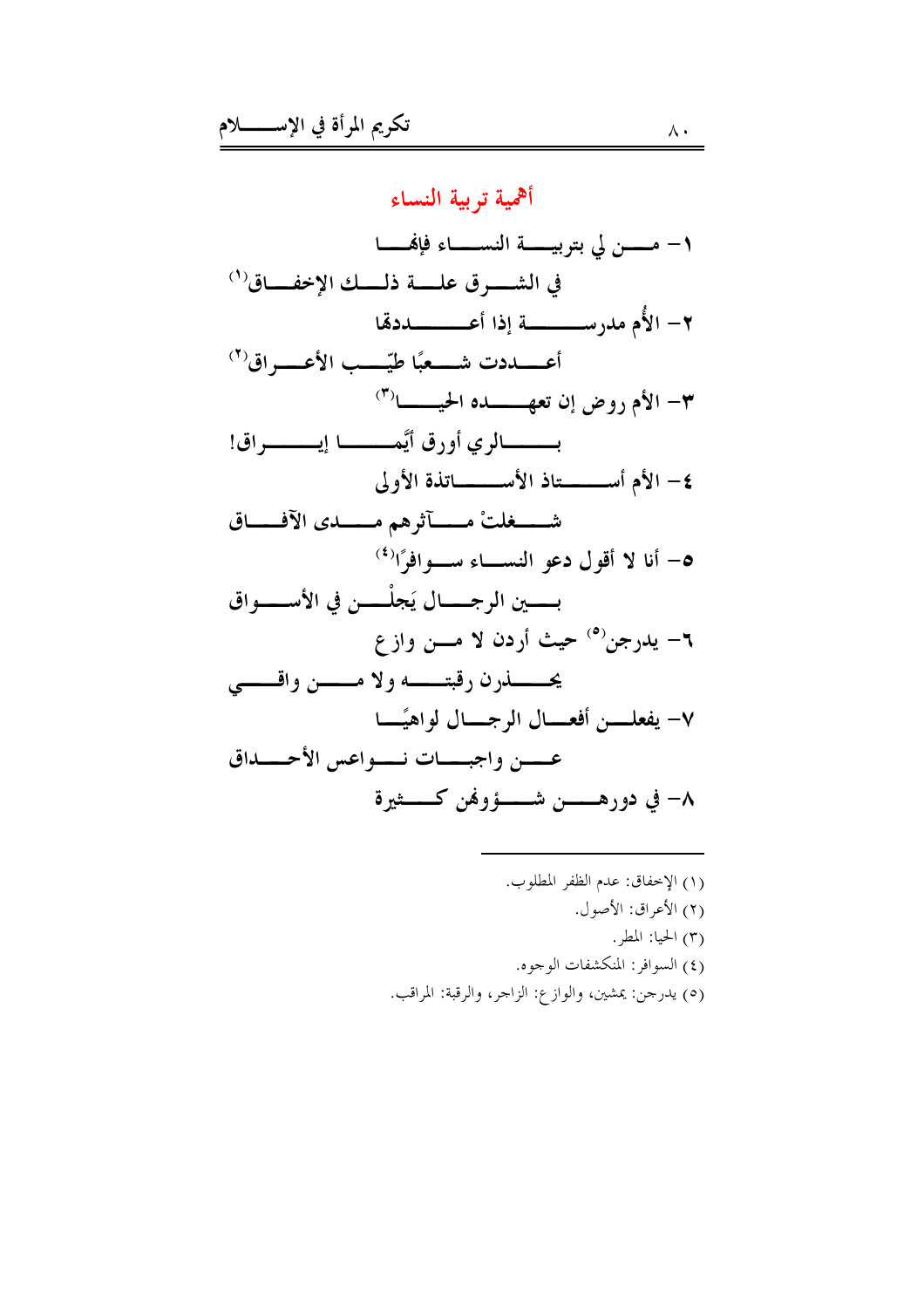كشــــؤون رب الســـــيف والمــــزراق ( ا ۹- کــــــلا ولا أدعــــــوکم أن تُســــــــوفوا في الحجــــب والتضــــييق والإرهـــاق'<sup>٢)</sup> . ١- ليســـت نســــاؤكم أثاثًــــا يُقـــتنى في الــــــــــــــــــــين مخـــــــاد ع وطبــــــاق ١١- تتشــكل الأزمـــان في أدوارهـــا دولاً وهـــــن علـــــى الجمـــــود بـــــواقى ١٢- فتوســــطوا في الحــــالتين وأنصــــفوا ١٣- رَبوا البنات علــي الفضـــيلة إفْمــا في المـــــوقفين لهــــــــن خـــــــــير وَثـــــــاق ١٤- وعلـــيكم أن تســــتبين بنــــاتكم نسورَ الهسَّدي وعلَّــبي الحيساء البساقي "للشاعر حافظ إبراهيم"

## \*\*\*\*

(١) المزراق: الرمح؛ يريد أن شأن المرأة في بيتها لا يقل عن شأن القائد في الحرب. (٢) الإرهاق: الظلم.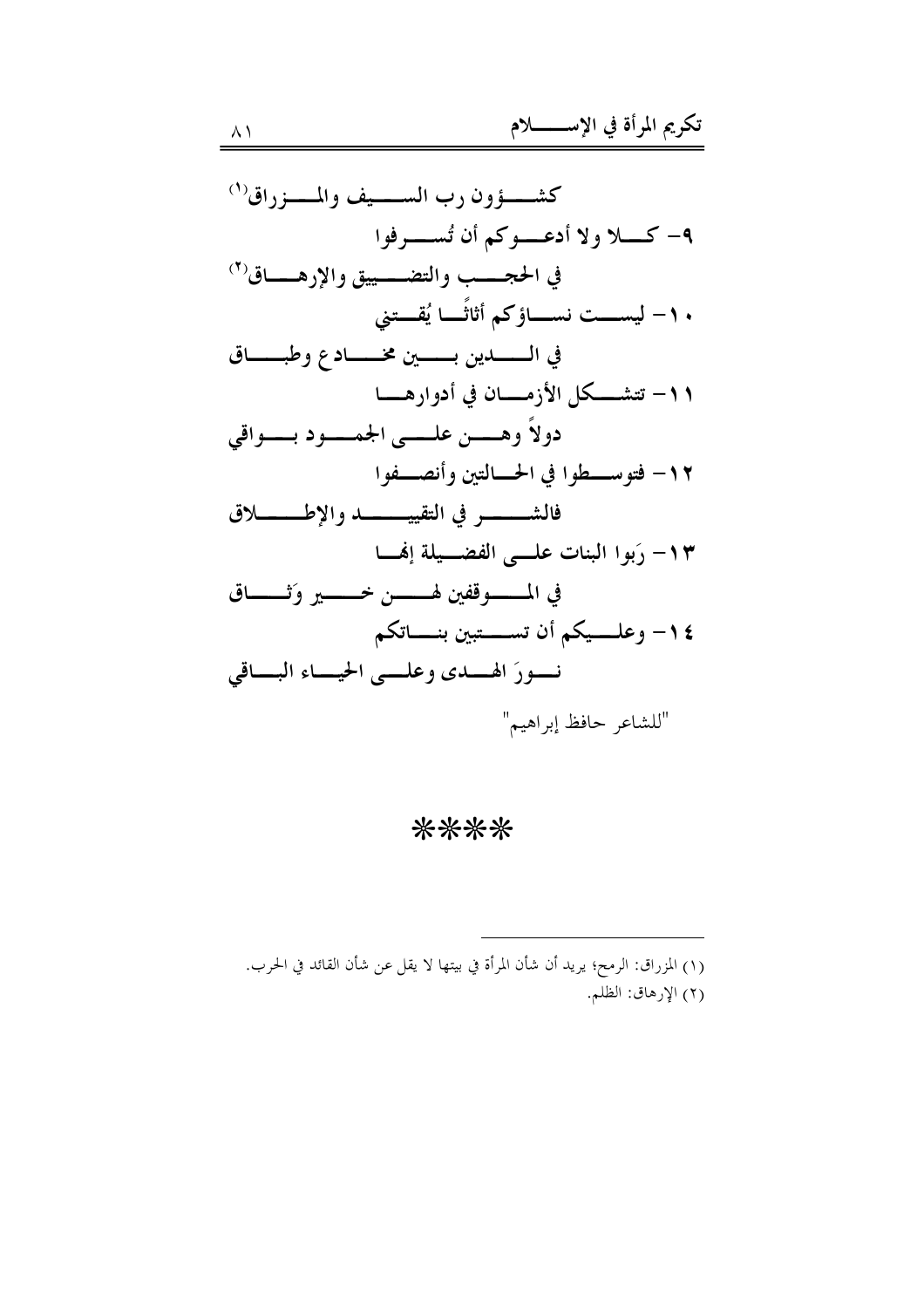## الفهرس

| قوامة الرجل للتنظيم لا للاستبداد  ١٦ |
|--------------------------------------|
|                                      |
| علاج المرأة العاصية لزوجها  ١٨       |
|                                      |
|                                      |
|                                      |
| الحكمة في خلق الرحل والمرأة ٢٥       |
| سبب اختلاف الرجل عن المرأة  ٢٧       |
|                                      |
|                                      |
|                                      |
| تعدد الزوحات تكريم للمرأة  ٣٤        |
|                                      |
|                                      |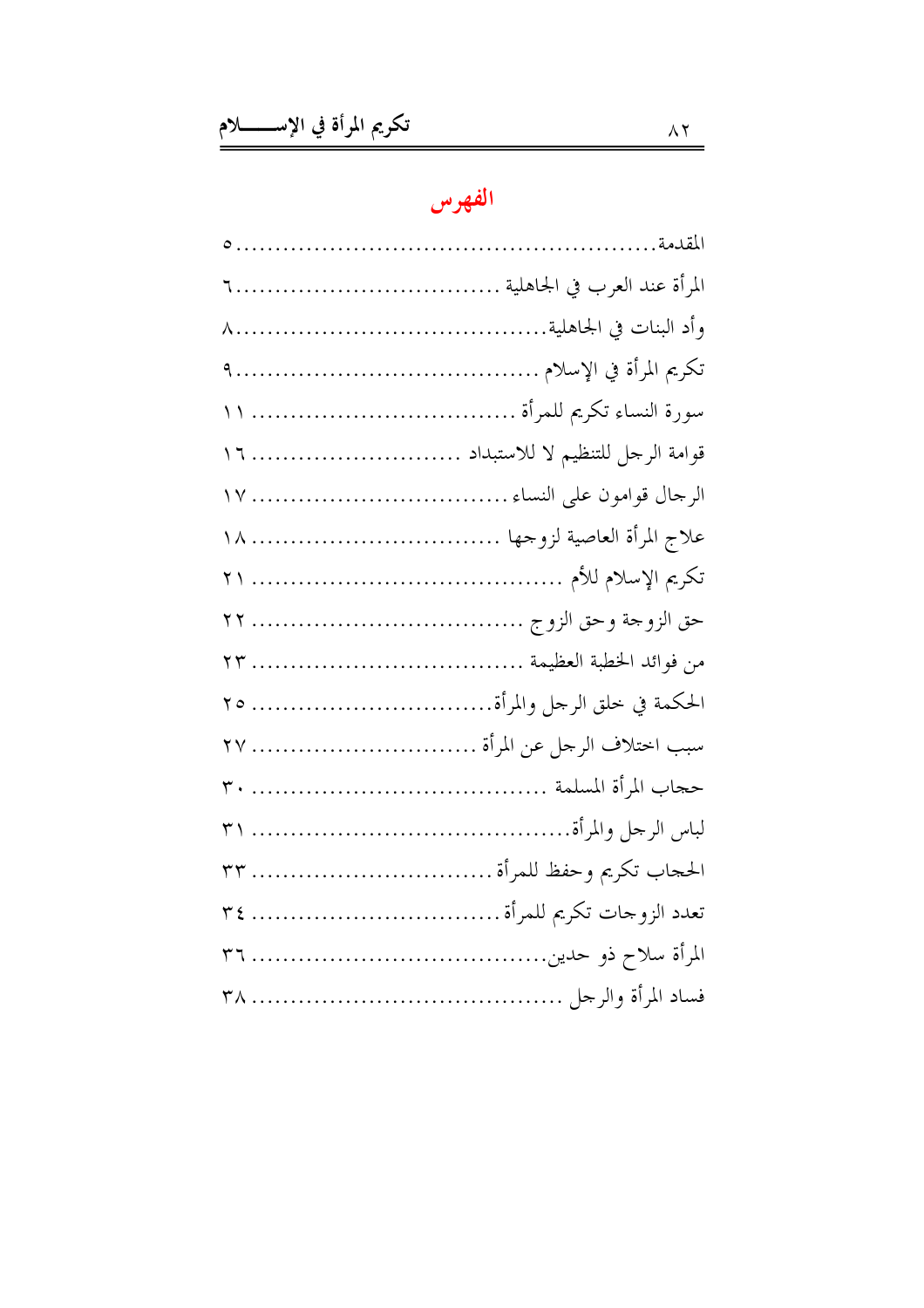| نتائج عمل المرأة خارج البيت ٤٠              |  |
|---------------------------------------------|--|
| المرأة سبب البطالة في المحتمعات الغربية  ٤٢ |  |
|                                             |  |
|                                             |  |
| كيف تختار المرأة زوجها؟ وكيف يختارها؟  ٤٦   |  |
|                                             |  |
|                                             |  |
|                                             |  |
|                                             |  |
|                                             |  |
| محافظة الإسلام على سمعة المرأة ٥٨           |  |
|                                             |  |
| العمل بمشورة النساء الصالحات  ٦١            |  |
| موقف المرأة المسلمة من الدين  ٢٤            |  |
| وصية امرأة لابنتها في زفافها  ٦٥            |  |
|                                             |  |
|                                             |  |
| الخنساء قبل الإسلام وبعده  ٧٢               |  |
|                                             |  |